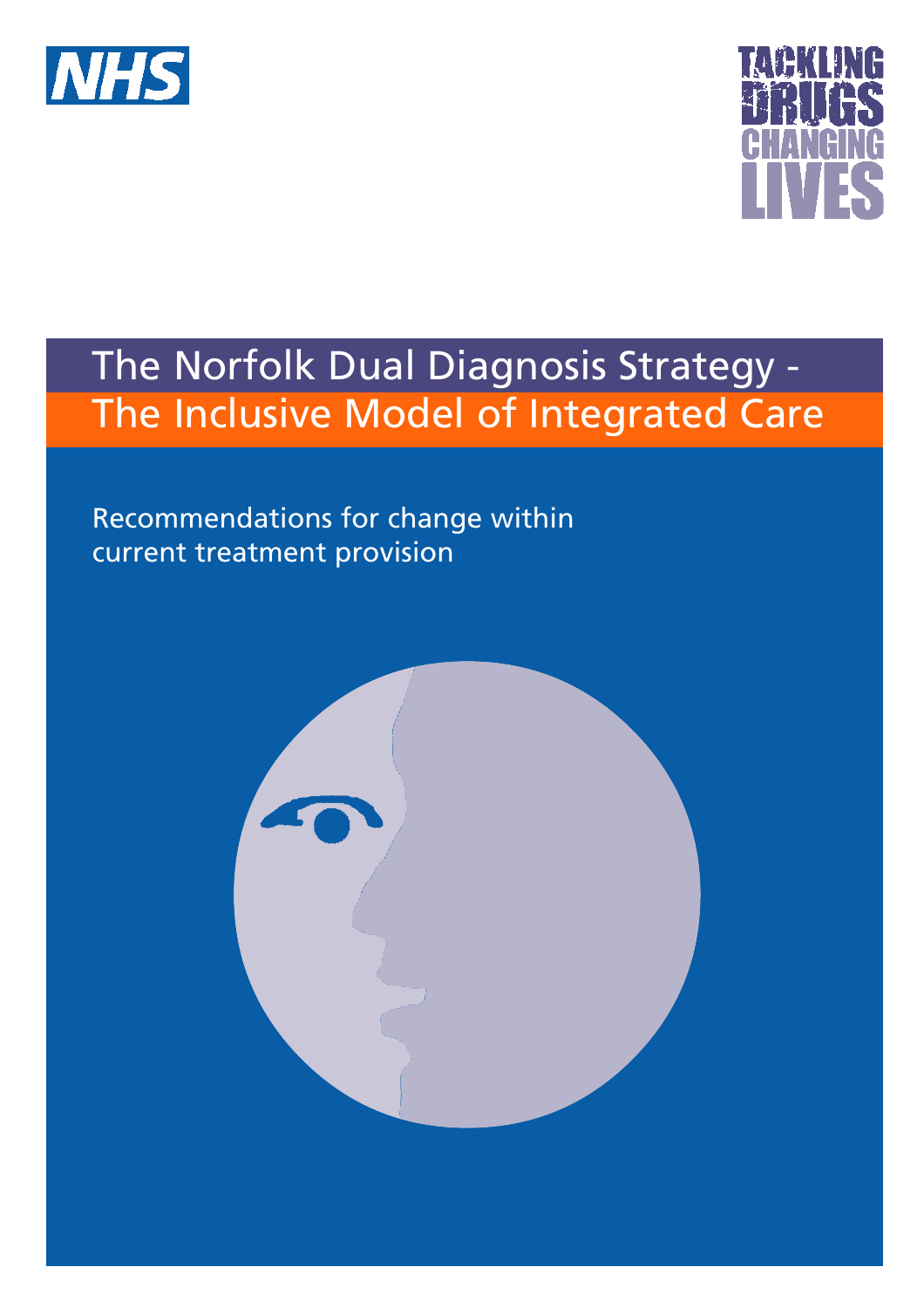



# **Norfolk Dual Diagnosis Strategy - The Inclusive Model of Integrated Care**

# *Recommendations for change within current treatment provision 2005*

# **Content**

| 1. Background                                                                                         | page 2  |
|-------------------------------------------------------------------------------------------------------|---------|
| 2. Findings from the Needs Assessments and Training Needs<br><b>Analyses disseminated County-wide</b> | page 7  |
| 3. Aims                                                                                               | page 10 |
| 4. Definition of Dual Diagnosis                                                                       | page 11 |
| 5. Model                                                                                              | page 15 |
| 6. Summary of recommendations                                                                         | page 36 |
| 7. Appendices                                                                                         | page 39 |
| 8. References/list of contributing agencies                                                           | page 42 |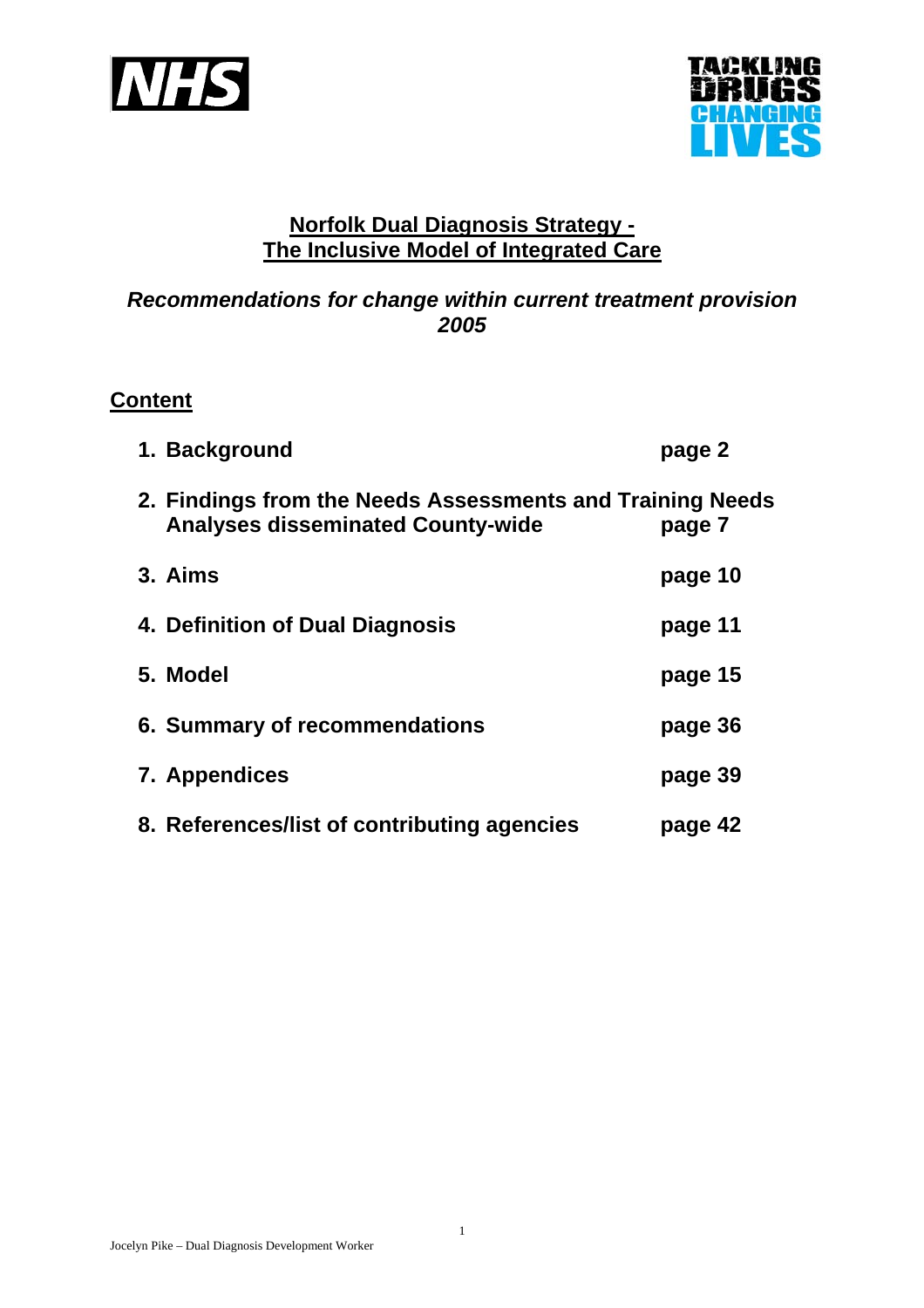## 1. Background

The model of service delivery has been formulated using a number of sources; namely Department of Health guidance documentation, an evaluation of models being carried forward within other areas across the country as well as national prevalence, and an in-depth study of local prevalence, current treatment provision, and provider and service user/carer feedback.

The Dual Diagnosis Development Worker has had to present/update, throughout the entire process, to the Steering Group, the Local Implementation Teams for mental health and the County-wide Treatment Implementation Group. Coupled with this has been the requirement to attend and update other membership groups as and when requested to do so.

Consequently the developing strategy has been accountable at all times to providers, service users, carers and commissioners, and has adapted and evolved through constant consultation with the above parties. This is not a prescriptive document and it is intended that it be viewed as a working model for services to tailor according to locality-need.

The Dual Diagnosis Development Worker was brought into post on the 1<sup>st</sup> December, 2003 in a time-limited position due to end June 2005. It has been the sole remit of the post holder to develop a strategy for change in accordance with the Department of Health's dual diagnosis document as well as local prevalence and need. It was considered appropriate upon commencement of the post that the emerging strategy would look to include younger, adult and older peoples services, as well as the wider provider groups, voluntary and statutory services and service user and carer organisations and advocacy networks.

Running concurrently with this piece of work has been the formulation of a prevalence and incidence needs assessment, commissioned by Norwich Primary Care Trust and undertaken by the University of East Anglia. The Incidence and Prevalence of Dual Diagnosis (IPoDD) will study dual diagnosis individuals within city and rural Community Mental Health Teams and drug and alcohol services and also look to identify whether there are any differences in prevalence in either geographical setting. The findings should be ready for dissemination by the end of 2005. This is important, not only for local interest and information, but also nationally as there are very few, if any, actual needs assessments undertaken in rural or sparsely populated settings. The model discussed within this document refers to perceived prevalence and need as identified by all the aforementioned organisations.

Department of Health guidance

On the 1<sup>st</sup> May, 2002 the Department of Health published the Dual Diagnosis Good Practice Guide showing current policy and best practice protocols within the field of co-morbidity. Due to the lack of sufficient evidence-based knowledge and coupled with the intricate and complex needs experienced by this client group, care, treatment and diagnosis was perceived to be difficult.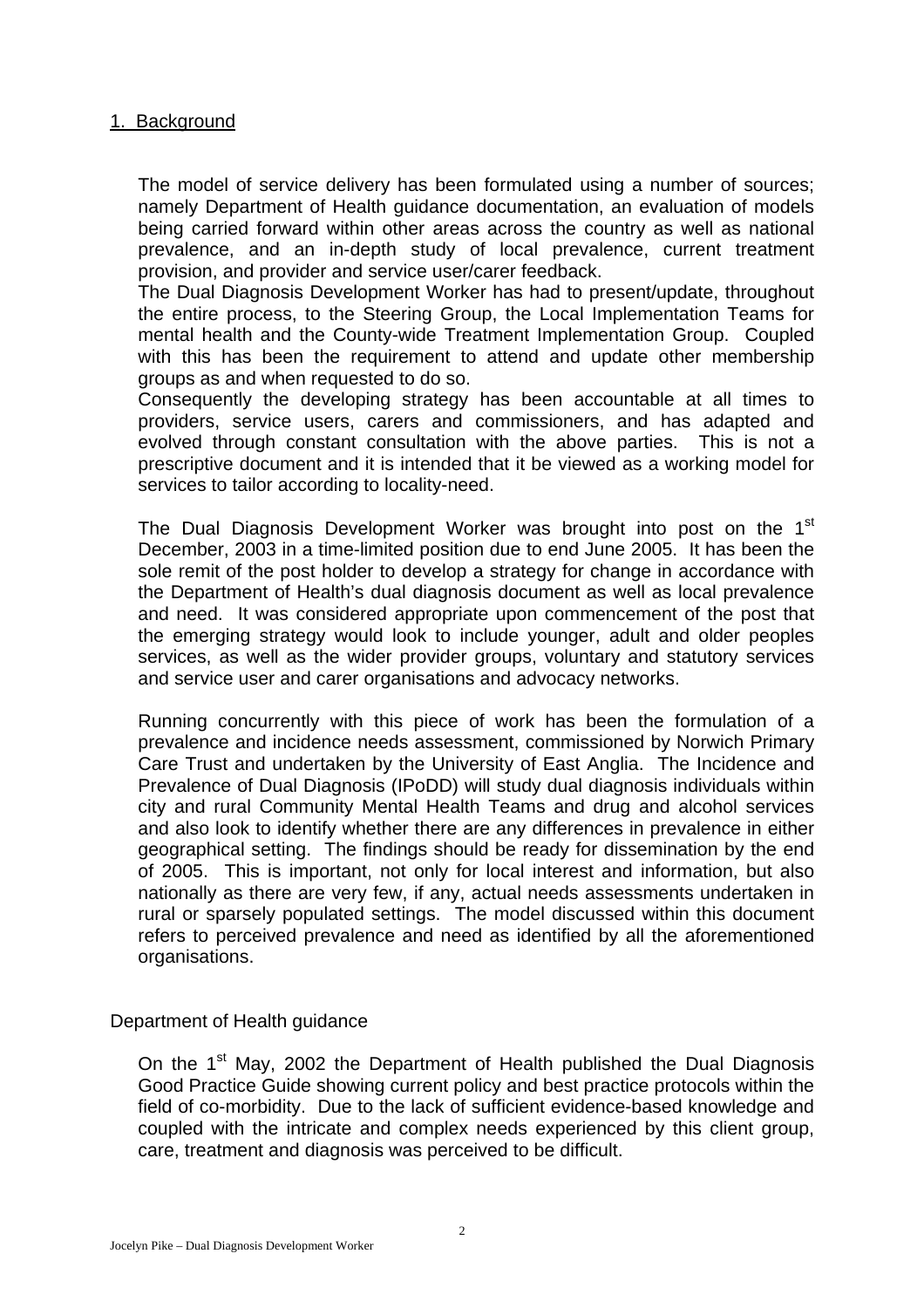One of the main problems highlighted was the number of agencies concurrently involved in the care of the individual; these agencies often had very different agendas and staff working in isolation were seen to feel unsupported and inexperienced. Similarly the fragmented care received by the individual could make them more prone to relapse and/or disengaging from services altogether and their immediate needs could go un-attended.

In an attempt to address these issues the guide made a number of recommendations to enable services to work collaboratively and for staff to be supported and confident in their working practice.

#### *County-wide definition*

It was recommended that a County applicable definition be agreed by all relevant parties, reflecting local patterns of need and use and clarifying the target group. Although the guidance document was specifically written with a dual diagnosis taken only to constitute those with severe and enduring mental illness; the ability to tailor this definition for local 'use' enabled the end term to be much more provider and service user led.

#### *Mainstreaming*

This can be defined as delivering care within an integrated model of treatment through mental health services. In allocating the lead to mental health this did not mean that they then were responsible for all those individuals coming under the remit of a dual diagnosis. On the contrary, it was recommended that through identifying locally agreed care pathways and a definition, substance misuse agencies would be able to continue to treat people with less severe mental health problems with support and joint working with mental health services; and that this working arrangement should be reciprocal.

Integrated care, the concurrent provision of both psychiatric and substance misuse treatment by one staff member or clinical team in a single setting, was seen to be viable through the formulation of agreed integrated care pathways, joint working and clear care coordination protocols between all agencies involved. In order for this to be an achievable aim, guidelines around information sharing and confidentiality would need to be addressed and implemented; and data collection needed to be clarified for future accountability/auditing purposes.

#### *Training strategy*

The guidance document recommended that all staff, including medical staff, should receive regular and relevant training, clinical supervision and clear policies and procedures supported by senior management. The training should form part of a rolling programme thereby keeping abreast of new developments in the field and ensuring new staff were effectively trained and supported in their post. The training should be made available to both the voluntary and statutory sectors and to the wider provider groups as a whole. It was also felt that any training should look to incorporate three main elements: interagency training, theoretical and skills based training and practice development and supervision.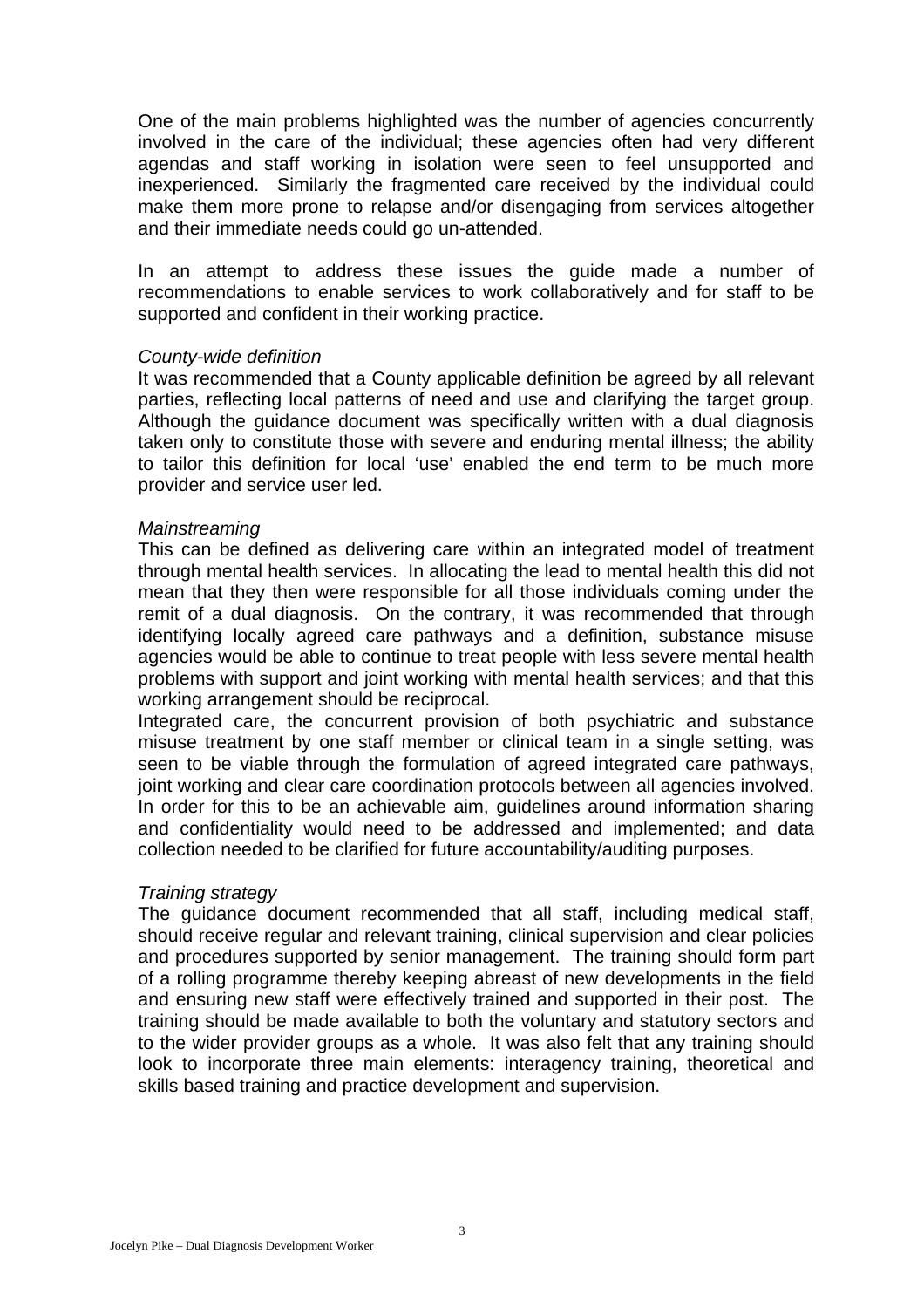## *Specific groups*

A number of groups were identified as warranting further attention under any new strategy for change. These were young people, homeless people, offenders including prisoners, women, the ethnic minorities and older people

Within the context of the Guidance document itself, Dual Diagnosis was taken to mean severe and enduring mental illness and problematic substance misuse, as already mentioned; personality disorder was not to be automatically excluded. Finally any substances referred to was taken to mean legal and illegal drugs including alcohol and solvents. Tobacco was not included.

### Other relevant strategic documents

In 1999 the National Service Framework for Mental Health (NSF) was published by the Department of Health. Dual Diagnosis was discussed within the strategy by way of:

"People with co-morbidity pose a major challenge for services. Their problems and needs are the responsibility of a range of services such as primary care, specialist services, drug and alcohol services, probation or housing associations. However, none of these has the statutory responsibility or the expertise to deal with the full range of difficulties presented by these people. Their behavioural problems and reluctance to engage with services adds to the challenge. Consequently, this group tends to be stigmatised and responsibility passed across agencies. The needs of people with a dual diagnosis should be met within existing mental health and drug and alcohol services." NSF 1999

The document went on to recommend:

"….the need for stronger links between drug and alcohol services and community mental health services as part of an overall suicide prevention strategy." NSF 1999

"Assessments of individuals with mental health problems, whether in primary or specialist care, should consider the potential role of substance misuse and know how to access appropriate specialist input." NSF 1999

Coupled with this has been the recent publication of the National Service Framework for Mental Health (NSF) – Five Years On (Department of Health 2004) that states Dual Diagnosis as "…the most challenging clinical problem that we face." The report goes on to suggest that to date there has been little improvement in the areas of commissioning and joint planning for this client group with only 17% of all LITs claiming to have a dual diagnosis strategy. NSF 2004

In 2002 the National Treatment Agency (NTA) for Substance Misuse published Models of Care (MoC) as a framework within which services could look to.. "promote quality, efficiency and effectiveness in drug misuse services in England." MoC 2002

Within the context of this document it was recommended that for dually diagnosed clients service provision must be based on local prevalence and need. Coupled with this however was a suggested model of service delivery; that of the joint liaison/collaborative approach. Under this model the care of the patient is jointly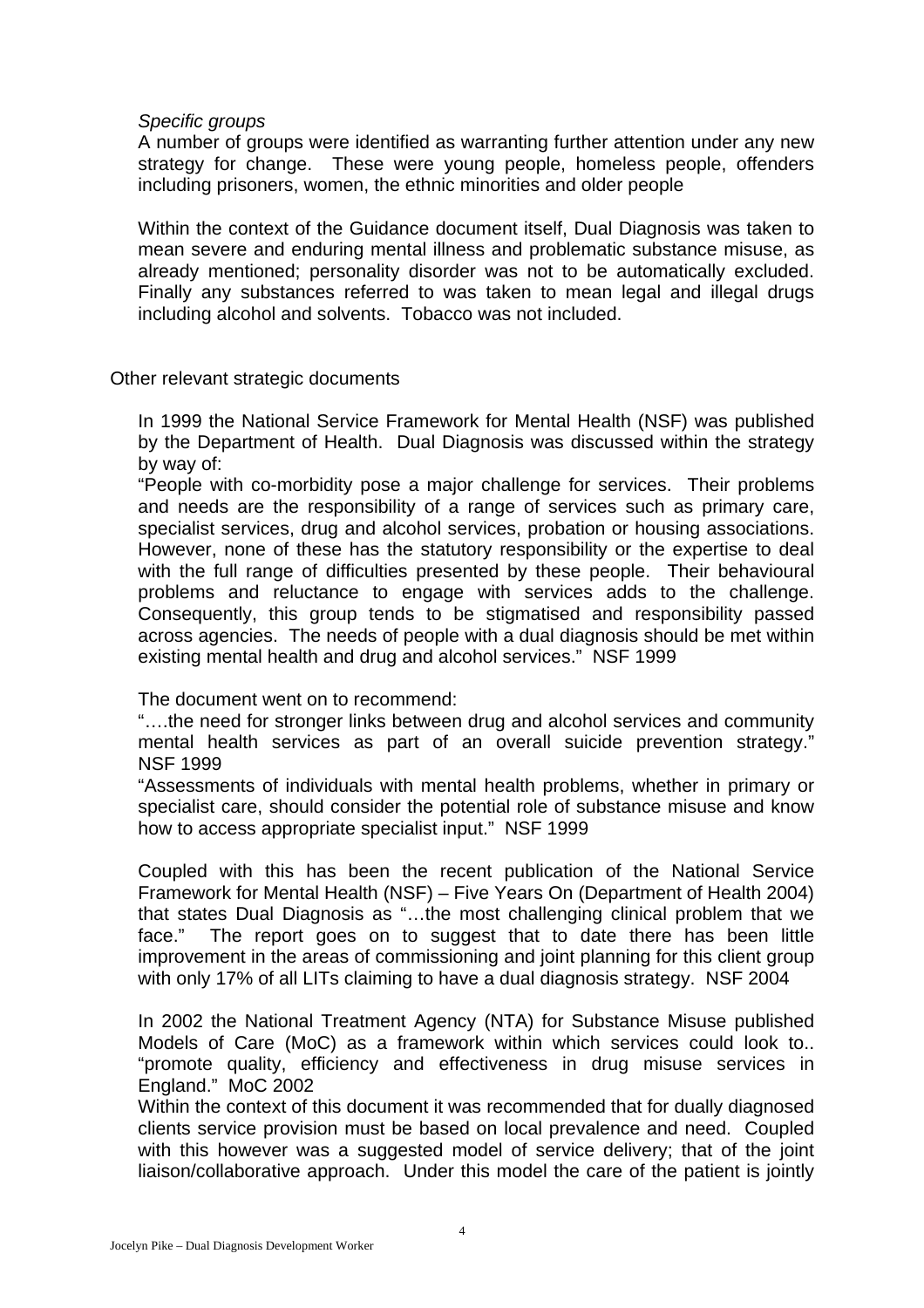managed by substance misuse and mental health services, insuring a dual responsibility by both providers as well as a utilisation of the skills and expertise of each.

Other recommendations identified within MoC for individuals with a dual diagnosis were:

"…services need to have close collaboration with other providers involved in the care of the patients and carers. Those involved in the care of the patient need to identify a named care coordinator…" MoC 2002

"(assessment should)…obtain a comprehensive picture of needs and problems through an ongoing process which is multi-professional and multi-agency in approach….services need to ensure that ongoing assessment and care plans change according to need." MoC 2002

National prevalence and other models of service delivery

In the United Kingdom it has been estimated that a third of all psychiatric patients with serious mental illness will have some form of substance misuse problem/history; and within drug and alcohol services up to half of the clients will have some form of mental illness. Alcohol misuse is seen to be the most widely recognised 'drug of choice' with up to 40% of those with an alcohol disorder presenting with a concurrent mental health problem. This high incident rate can be contributed to, in part, the closure of the larger psychiatric hospitals and an increase in the number of cheap and varied substances within the community. Being able to compare research undertaken within the UK was, however, seen to be problematic for a number of reasons; namely the ever changing definition of dual diagnosis from region to region, the criteria for mental illness and substance misuse within different areas, the types and availability of certain substances within different regions and finally, that those individuals with complex needs were often perceived to be more 'troublesome' and chaotic and so were often deliberately excluded from any research studies.

However, a number of generic findings can be identified with this client group. Increased rates of violence and suicide, criminal and risk taking behaviour, homelessness, non-compliance with medication or treatment and little or no support mechanisms; all amounted to dually diagnosed individuals being some of the most vulnerable and needy persons within society. The resource impact and revolving door issues they posed on all sectors of provision was far greater than for the majority of the remaining population.

Nationally it can also be noted that there are some common 'gaps' in service provision and training. Duplication of assessments, disjointed joint working procedures and ad-hoc low quality referral and discharge protocols as well as a lack of knowledge and some subsequent prejudice on the part of staff. Service users and their carers received limited information and perceived current waiting lists and service opening times to be unrealistic and inflexible.

In an attempt to address these issues, and also, for some, in direct response to the Department of Health's guidance on Dual Diagnosis, it can be noted that other models being taken forward nationally are all seeming to advocate the integrated approach to treatment. Their respective definitions ultimately affected what clients were specifically eligible and the existing provision as well as prevalence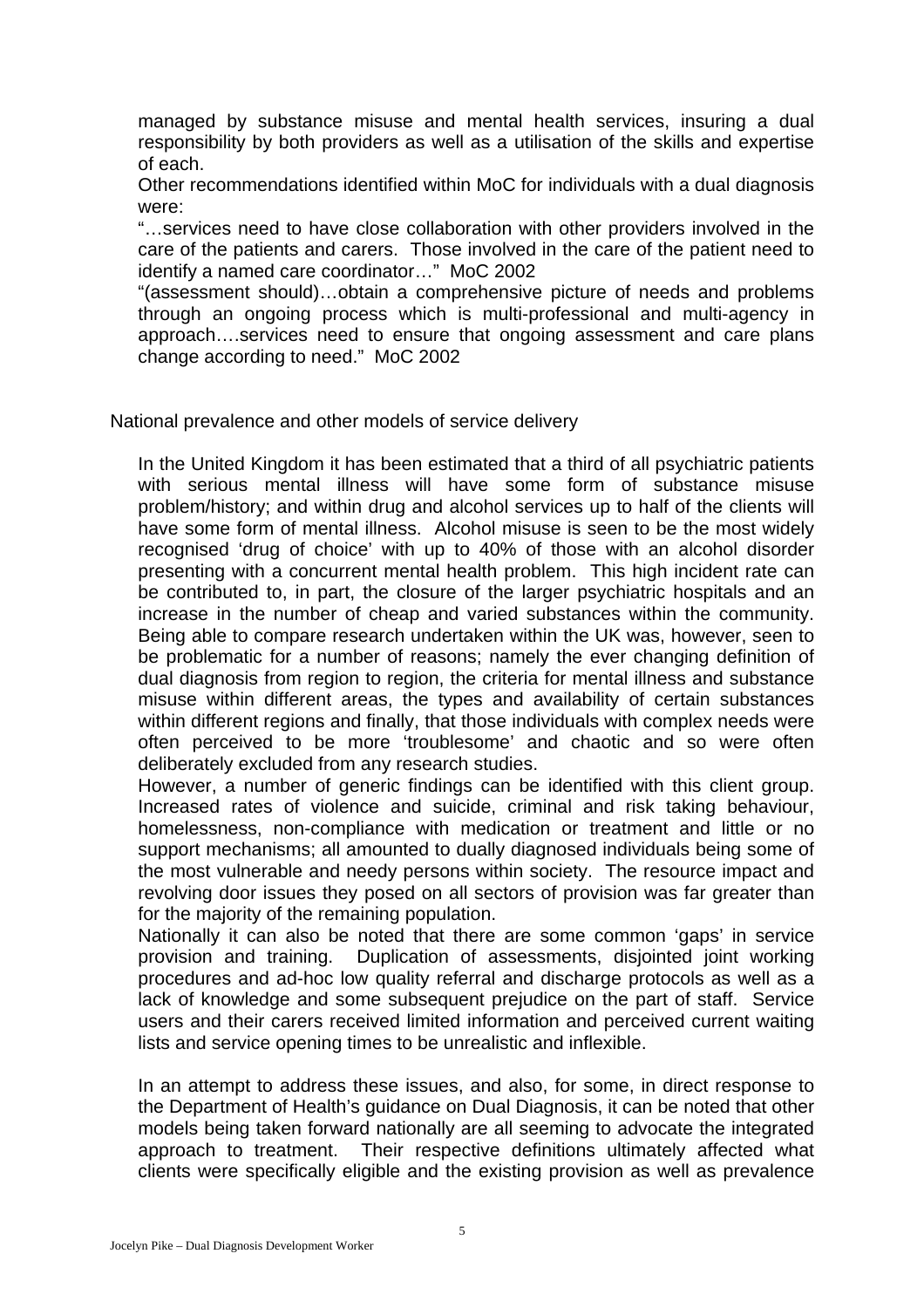within their own area ultimately affected how the model could look to adopt/develop an integrated service.

Dissemination of the Needs Assessments and Training Needs Analyses

In order to try and ascertain perceived prevalence within the County a number of needs assessments were disseminated to all appropriate providers of care. These constituted tiers 1-4 substance misuse services (voluntary or statutory), inclusive of those for both the young and older populations, Primary care up to all mental heath provision (again both voluntary and statutory) inclusive of those for the young and older populations; as well as housing advisory services, housing providers, social services, drop-in services, direct access hostels, the criminal justice system en masse including the prisons and the anti-social behaviour teams, youth services from schools to employment, advice and advocacy services and the YOTs. Employment services for the mentally ill or ex-offenders were also sourced and service user networks and advocacy groups were asked to contribute. Finally, where they existed, services specific to the needs of women or the ethnic minorities were also approached.

A service user/carer needs assessment was disseminated across the County asking questions around opinions on current provision. Individuals were asked how they felt their current care was being managed, where they felt gaps in provision existed and if they would benefit from more education, support or training around complex needs.

A service provider needs assessment was also given to all the organisations named above. This looked to identify the perceived prevalence within the County and within that the perceived drug of choice and main mental health diagnoses. Services were asked how they currently managed these clients and what problems they encountered. Subsequently they were also asked what joint working took place and how successful it was seen to be. Finally they were asked where they perceived the gaps in provision/treatment lay and how this affected their working day and the care of the individual concerned.

A Training Needs Analysis was also cascaded down to services and the staff contained within. This asked specific questions around training currently received/offered in-house and externally. How appropriate was the training and did new staff received dual diagnosis training as part of their induction. Finally services were asked what training they needed or felt would further enhance their day to day management of clients with complex needs. Clinical training was also identified, where it existed.

All the findings from the three assessments were then split up into the known mental health LIT clusters within the region; that of Central, Eastern and Western. This would allow any geographical differences within the region to be highlighted. The results were also broken down by the different provider 'groups' i.e. housing, the criminal justice system, employment services etc. This would enable us to identify if there were any marked differences between the services themselves in terms of incidence, prevalence, treatment options and training.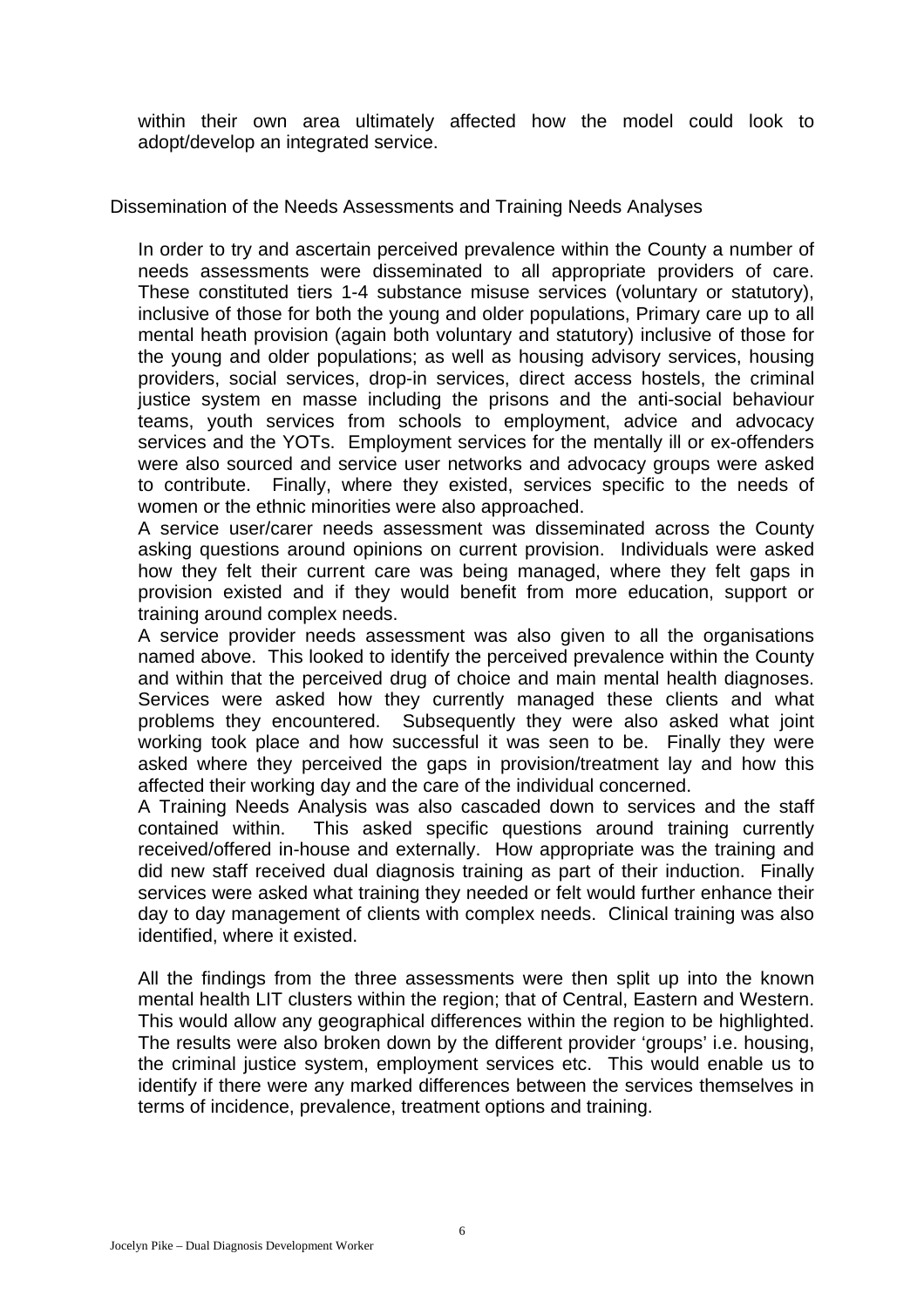### 2. Findings from the Needs Assessments and Training Needs Analyses disseminated County-wide

Service user/carer feedback

The majority of service users who completed the forms were male, white-British and aged between 25-38. For the Central and Western clusters within the County Heroin was the main drug of choice with Alcohol prevailing in the East. Within all the clusters most service users considered themselves to have a main mental health problem of depression – whether clinical or manic.

The average time with any one agency across the County was 2.58 years with service users perceiving themselves to have 1.6 keyworkers at any one time. In light of this some 65.8% felt their quality of care was good to excellent and only 34.2% felt it was fair to poor. Over half of all service users from the Central and Western clusters felt their needs were being met and only the East, in the majority, were unhappy with their current situation.

The main needs identified as not being met across the County were mental health, housing and the knowledge demonstrated by GP's. Boredom, access to residential rehab and after-care were also identified.

The main gaps in service provision across the County were seen to be support out of hours, access to mental health services and GP knowledge; as well as just having someone available to talk to and/or listen.

Finally over half of all service users across the County felt that they possessed a good personal support network but that their carer would benefit from further education and training around their dual diagnosis. Some 41% County-wide felt that this was the case although support and guidance was identified as opposed to actual training.

Service provider feedback

The Central cluster appeared to have the highest prevalence across the County, but it is the biggest 'area' and thus more agencies were able to be sourced for information.

County-wide the estimated prevalence was some 33.8%. The most prevailing age range was 25-31 years but 18 years up to and including 52 years were also strongly identified (this could be due to when a person chooses to present to services, when their diagnosis is identified; or it could mean that there may be little correlation between age and the on-set of a dual diagnosis – possibly more reliant on a persons socio-economic status at any one given time).

All three clusters perceived a higher prevalence amongst men, numbering some 75%, with the prevailing ethnic group being that of White-British. Other identified ethnic groups, namely Black British, Black African, Mixed Race, Afro-Caribbean and Mediterranean, only made up some 8% of the total ethnic mix.

The main drug of choice from a providers perspective was Alcohol with Heroin coming in second place although poly-drug use was seen to be common place. The main mental health diagnosis, County-wide, was Schizophrenia although a multitude of diagnoses including depression and anxiety were identified.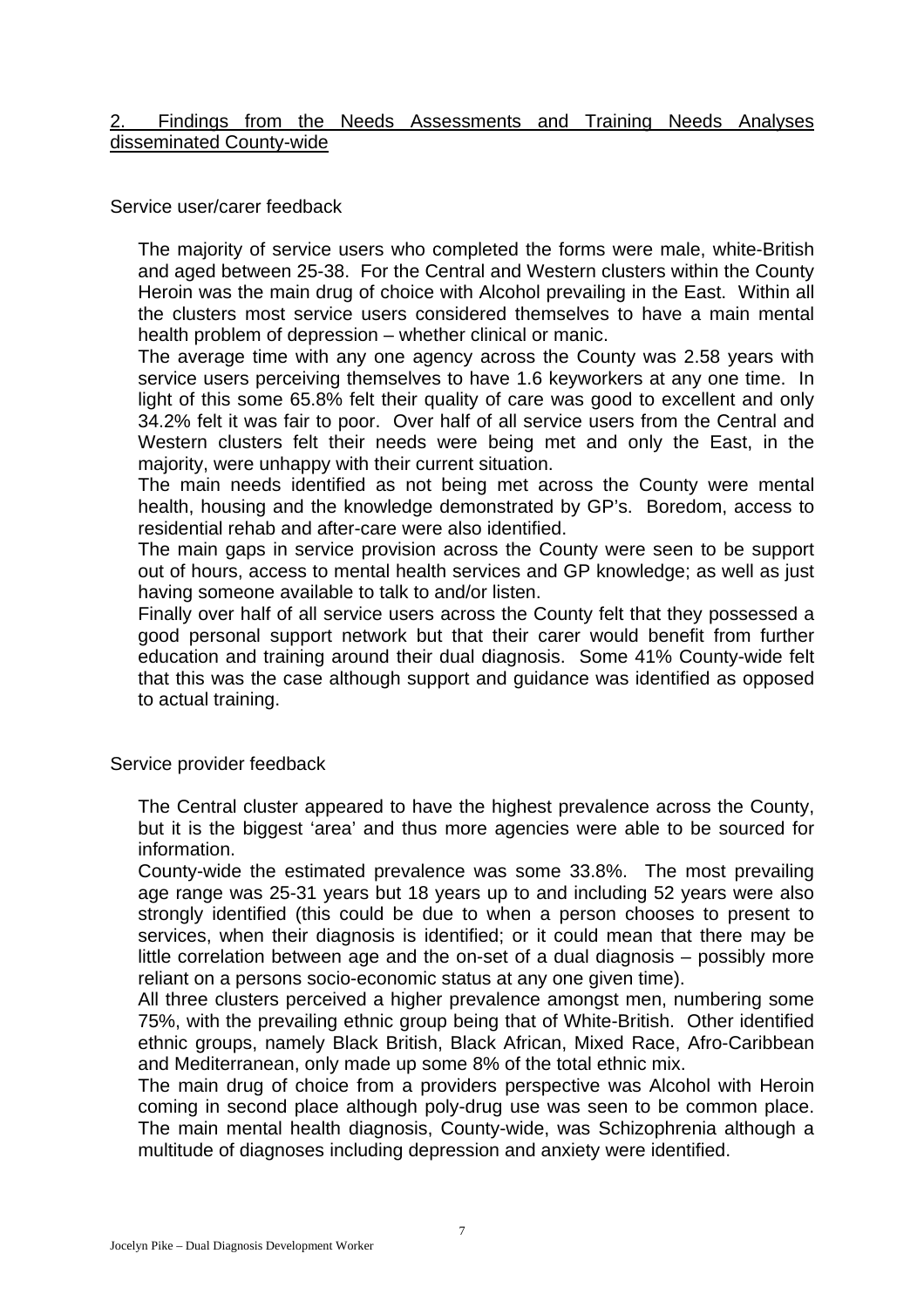Over 61% of all service users appeared to have had some form of criminal justice intervention and dual diagnosis clients en-masse exhibited more risk-taking behaviour than their counterparts comprising mainly of self-harm and attemptive suicide. Over 50% of the reported dual diagnosis cases were not working and all were either residing in rented accommodation, a hostel or were homeless.

When asked how the care of these individuals was currently managed by services both integrated and serial care were similarly identified; the main gaps to effective integrated care were seen to be liaison/collaboration with other services as well as specifically accessing the most appropriate treatment for the client at that time. An awareness of available provision and referral procedures/routes as well as a lack of training around this field were also seen to inhibit treatment.

Capacity within services to undertake joint assessments, attend all reviews as well as provide adequate support and supervision was identified as a current presenting issue amongst the statutory services; with a 'fear' that should more individuals be expected to be mainstreamed through the statutory providers, there will quite simply not be enough staff to cope with demand.

Best practice was also highlighted comprising of multi-disciplinary teams across the County, especially within youth services, shared care schemes with the GPs, some CPA reviews and service user involvement.

Training Needs Analyses

Over 50% of all providers from the homelessness/housing sector, offenders including prisoners, youth, services for women and older peoples services felt that they were not equipped to work with dual diagnosis clients.

All the services bar mental health cited mental health provision as a challenge to treating these clients and all services including mental health identified a lack of knowledge and appropriate training as another barrier. Personality disorder was also cited as a 'problem', especially amongst the housing providers, as was the threatening behaviour and risk these clients can pose.

When asked what training was currently offered, over 50% of all substance misuse and housing services and over a third of services for offenders claimed to receive none. These providers were specifically from Tier 1, the voluntary sector and the generic agencies, direct access hostels.

When asked who delivered training it would appear that those coming under the remit of the three Trusts were fairly well served; outside of this training was on a very ad-hoc basis, purely down to individual agencies - their resources and the emphasis they placed on providing training specific to mental health, substance misuse and/or dual diagnosis. Access to publications, the internet, a library etc varied within provision depending on whether an agency was voluntary or not, how many staff it had, the resources it had available; but again, those services coming under the remit of the three Trusts were well served.

All providers felt that in the majority of cases most new staff members did not receive dual diagnosis training and the majority of providers also cited a lack of clinical training available.

Consequently when asked what training services felt would be of benefit, all services wanted all training. Points to note, however, are training specific to integrated care pathways, joint working, CPA, risk and risk assessment, substance misuse and mental health awareness and a better working knowledge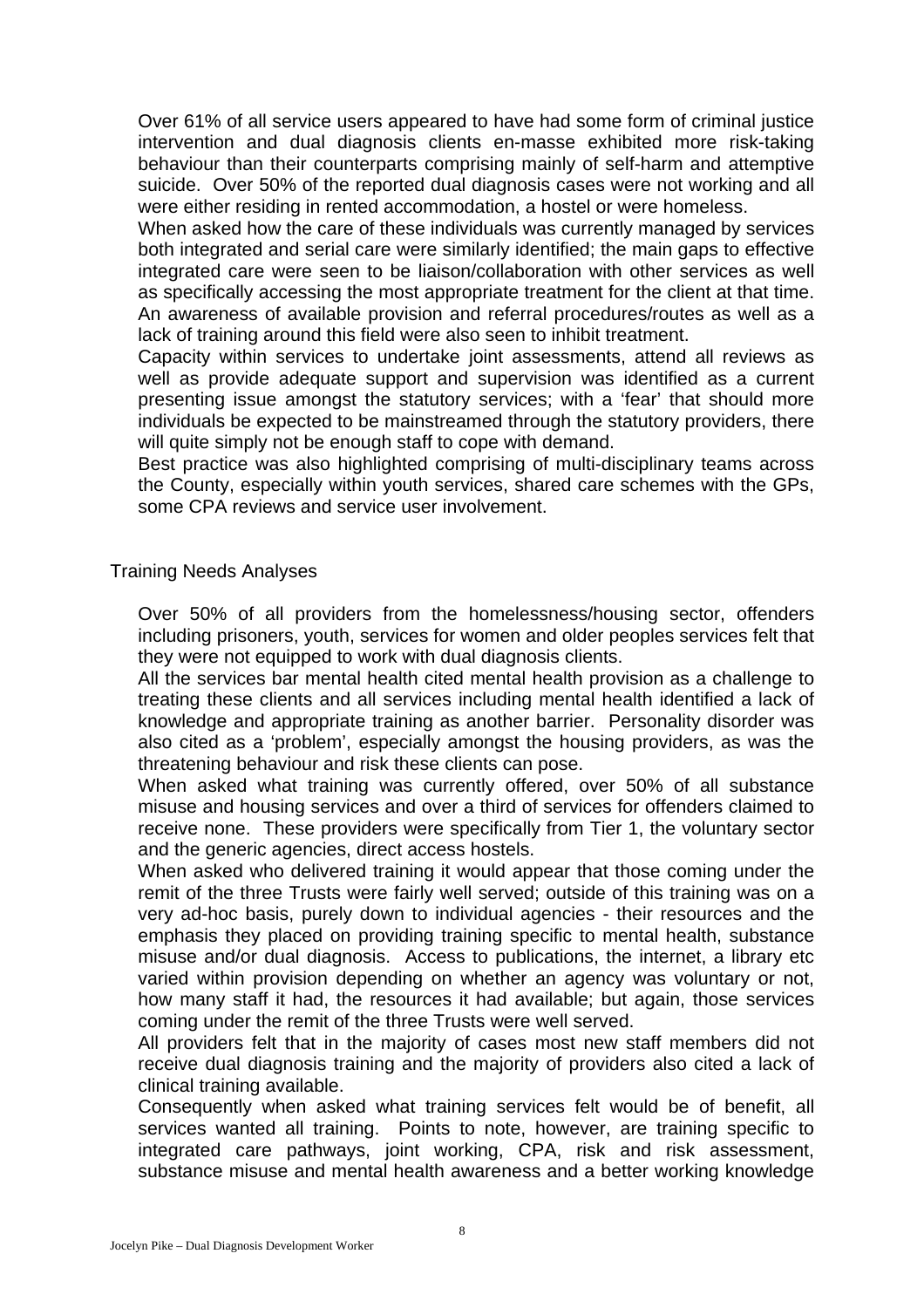of personality disorder. Brief interventions and motivational interviewing were seen to be of benefit to all staff as well as a more in-depth knowledge of local available provision and referral pathways in to treatment.

Providers wanted training made available to as many staff as possible but tiered so as to be appropriate and of value. Coupled with this was the desire for training to be off-site and multi-disciplinary so as to enhance networking amongst agencies/across provision.

The main barriers to accessing any training were seen to be cost and availability of staff.

All services felt strongly that carers and service users would benefit from some form of education or training around this field; delivery could be via group workshops and seminars as well as through leaflets available in surgeries and day centres. This would ensure the relevant information could be disseminated as widely as possible across the County.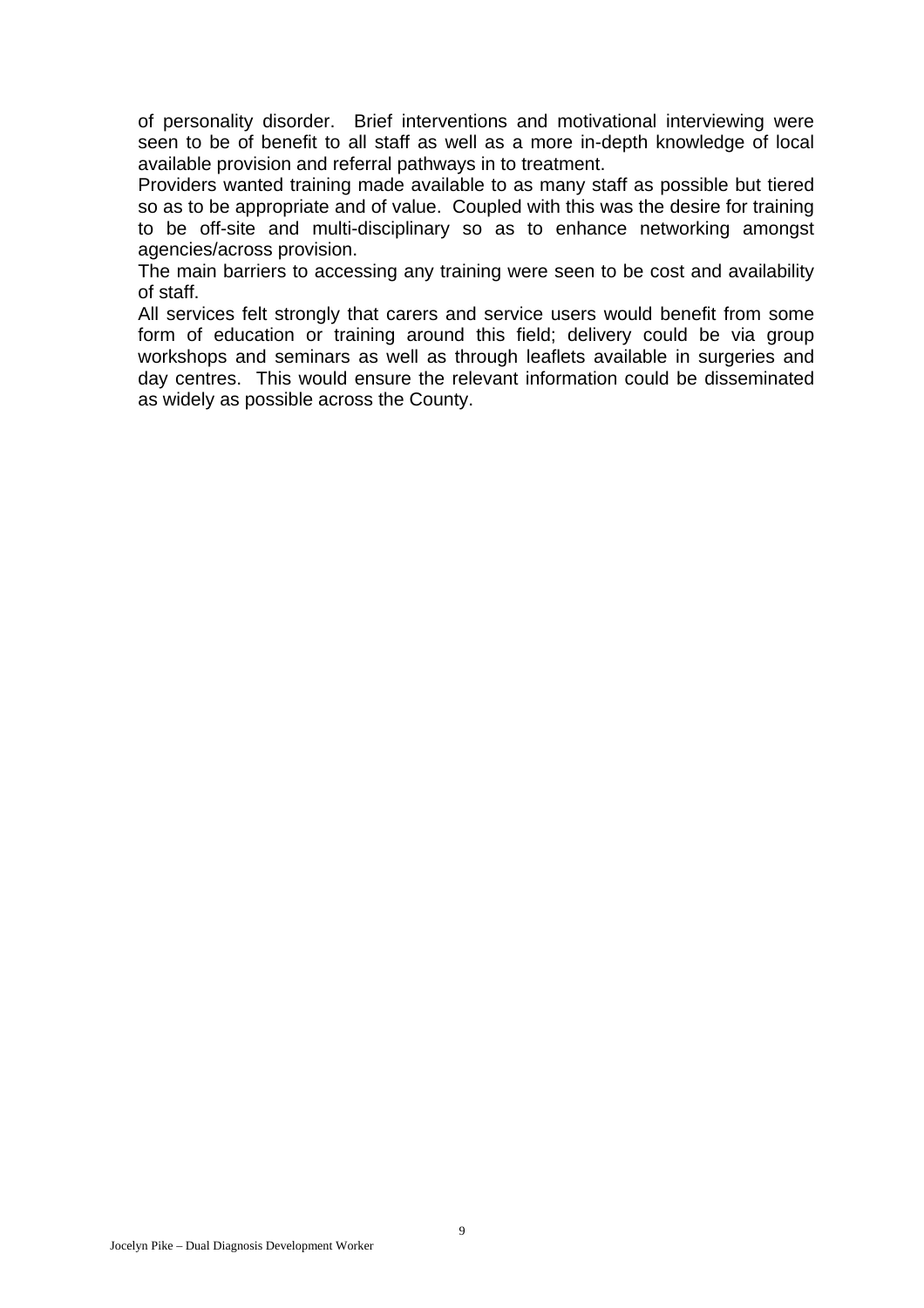# 3. Aims

- To implement an integrated and inclusive model of service delivery, tailored per locality, in accordance with Department of Health good practice guidelines and local prevalence and need; and to utilise/incorporate existing provision and existing and developing staff roles to facilitate change.
- To encourage greater collaboration and joint working between substance misuse and mental health services.
- To encourage multi-agency collaboration and appropriate information sharing across all generic providers of care.
- To ensure all staff across all sectors, who regularly come into contact with this client group, have the appropriate training and support relevant to their individual needs.
- To ensure all individuals coming under the remit of a dual diagnosis receive a service irrespective of where and how they present; how motivated they are to 'change'. Any proposed care plan should commence with/culminate from a thorough assessment of risk.
- To respond to all presenting and ongoing needs of the service user irrespective of cultural diversity, age or geographical location within the County.
- To support and inform both service users and carers throughout the treatment process.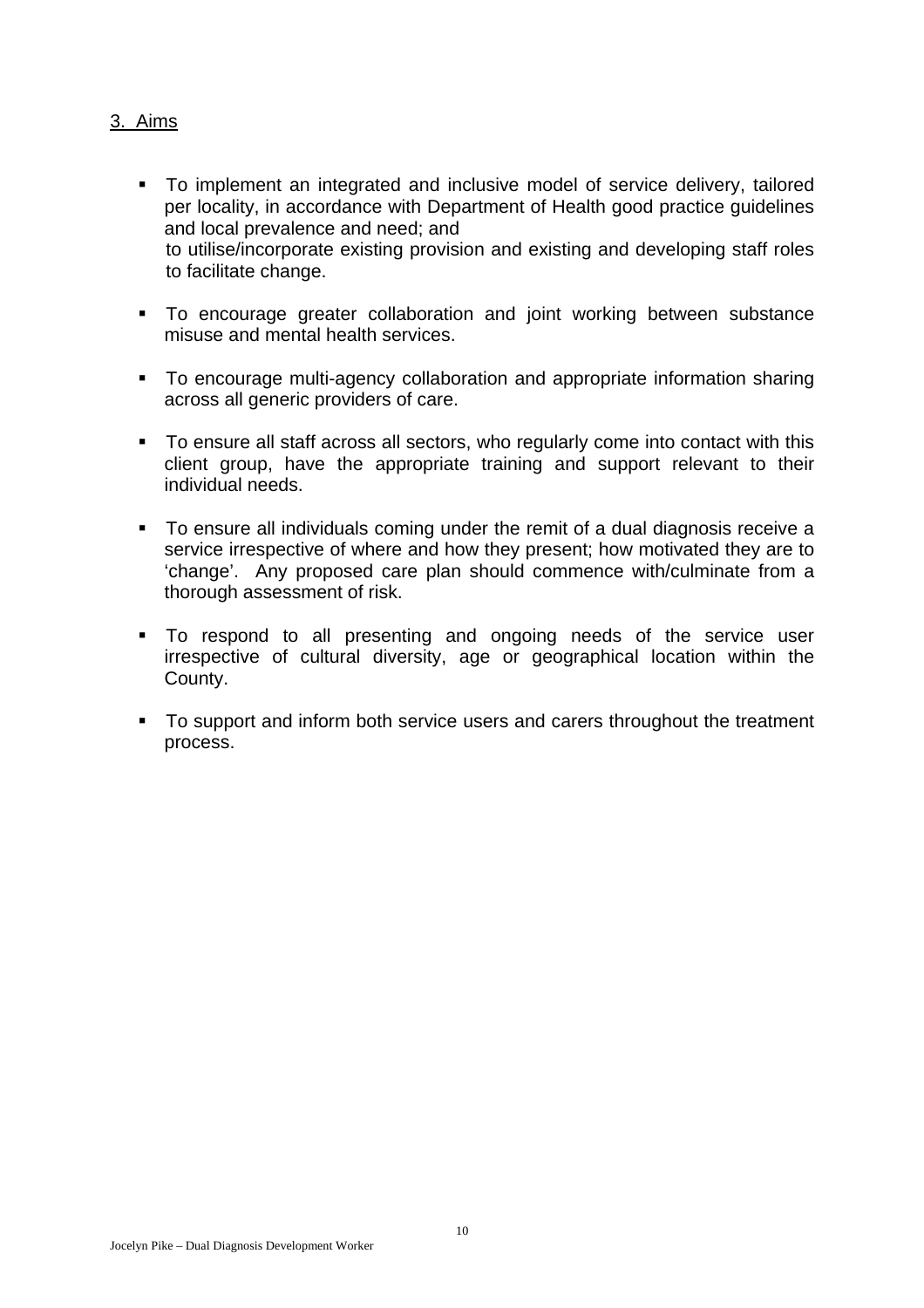# 4. Definition of Dual Diagnosis

As mentioned previously the Department of Health guidance recommended a County-wide definition of dual diagnosis; to be agreed by all relevant parties, applicable to the prevalence therein and specific both in terms of diversity and geography to the region at large.

The definition would ultimately direct/dictate much of the structure of the model. Identifying care coordination, integrated care pathways and gate-keeping, as well as agreeing joint working and information sharing protocols, and the appropriate mainstreaming of these clients, would become much more fluid once providers were aware of their responsibilities under the term.

When trying to identify what to include and exclude within any definition, it was noted that since the dual diagnosis guidance was published, a separate document looking at personality disorder alone has since been produced. Personality Disorder – no longer a diagnosis of exclusion, 2003 gave specific recommendations for including and treating such clients. A number of the recommended interventions duplicated those already identified in the dual diagnosis guidance; namely "…people with all forms of personality disorder…subject to compulsion in the same way as those with other forms of mental illness". This, in turn, should look to the assessment and treatment of personality disorder as forming a routine part of mental health services. This mainstreaming of clients with a personality disorder through mental health mirrored that of a dual diagnosis client and almost negated the possibility of excluding such clients from a definition, even if the diagnosis does not run concurrently with another mental illness. Inter-agency collaboration, joint working and integrated care pathways are to form the mainstay of developments for those with a diagnosis of personality disorder and, although personality disorder itself may need to be defined at a later stage, the 'treatment' of these individuals can well be served within the context of a dual diagnosis referral.

#### Provider information

The provider feedback taken from the needs assessments, and from frequent meetings with organisations across the County, seemed to allude to a definition that was very generic and all-encompassing. Mental health was rarely prioritised or so-defined and substance misuse was, normally, automatically taken to include alcohol. What was also apparent was that providers were seemingly unaware as to the 'boundaries' of the term, even within mental health and substance misuse provision at Tiers 3 and Secondary care, the definition amongst front-line staff was rarely understood.

When questioned as to why agencies/staff used such definitions reasons given were not specific to any geographical location or provision within the County. Most staff wanted a definition that was all-inclusive and did not serve to alienate the client group any further. A fear of 'pigeon-holing' these clients was paramount. However, some agencies were also keen to stress that often dual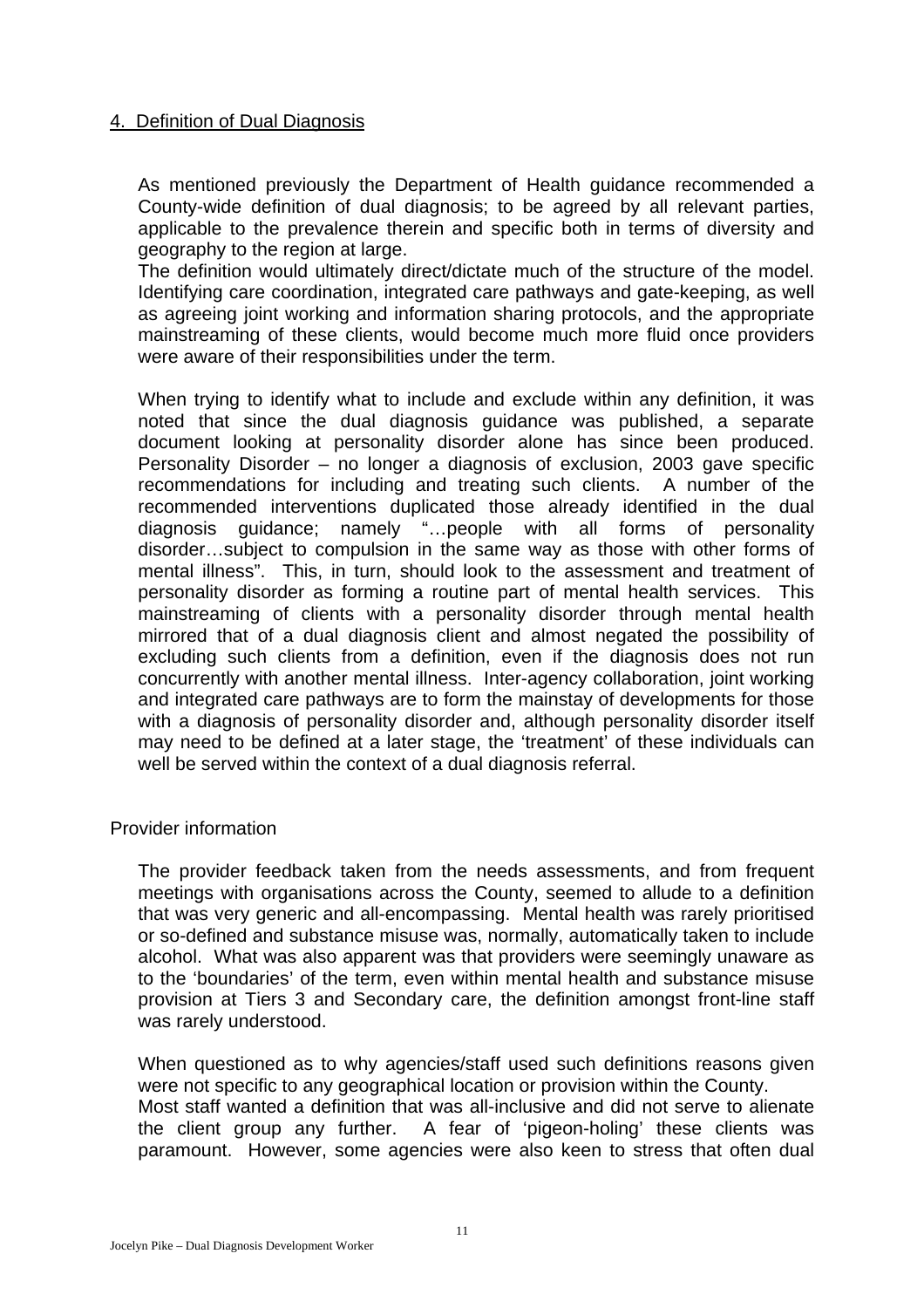diagnosis individuals were so defined for historical reasons; i.e. they had always defined the term as such.

When questioned as to how accurate providers felt their definition to be, most answered in a fairly similar fashion. The majority were unsure as to the accuracy of the term and used it as a 'catch-all'. In the light of little training and information around this client-type staff tended to either tailor the term to meet their treatment provision or, again, apply historical descriptions of the term.

Where staff were happy as to the accuracy of their definition it was generally within a setting of integrated care. It would appear that when a number of agencies were working together, staff seemed comfortable to stand by their notion of a dual diagnosis due to receiving advice and support from other providers; some of whom were clinical. Even in instances where integrated care took place with providers using very generic or different definitions, the concurrent care of the individual was the priority with little onus placed on the definition itself.

National definitions and their subsequent models

The Department of Health guidance talks of a dual diagnosis in the context of only those individuals with a severe and enduring mental illness and substance misuse; all of whom must be on the CPA and receive a full risk assessment. To include only those with severe mental illness and thus insist they be eligible for CPA is to exclude a vast majority of service users within the County with complex needs. To ensure all have a full risk assessment, as recommended by the Department of Health, is seen to be correct but of equal importance to the 'undiagnosed' who pose a potential threat not only to themselves but other service users and staff alike.

Two main strands of thought seemed to prevail when looking at what definitions were being taken forward across the country; the specific and the all-inclusive. The definitions that were seen to be very specific amounted to little or no variation from the Department of Health's description. Only those individuals with severe and enduring mental illness were to receive a service under the term and often personality disorder was not included. In some instances the voluntary sector substance misuse services were not to receive the full benefit of the end-model; namely the training and/or the inclusion on care plans and any joint working to come out of these. The voluntary sector also make up a large proportion of the wider provider groups; namely housing, employment and social support networks; as well as some criminal justice interventions.

When looking to engage clients with a dual diagnosis, it is recommended that meeting immediate and presenting need is the key to long-term engagement; stabilisation/reduction of substance misuse as well as compliance with medication may well be long-term goals. Even in examples of best practice cessation and total mental well-being may never be realised. By ignoring the wider providers and the specific providers within the voluntary sector the definition/model may well be missing out on opportunities of engagement as well as valuable input into a persons physical and mental state on a daily basis. Coupled with this, agencies whose primary remit is to look at mental health or substance misuse are having to deal with other factors involved in the care of the individual; the staff concerned may well be in-experienced in dealing with these resulting in saturation of work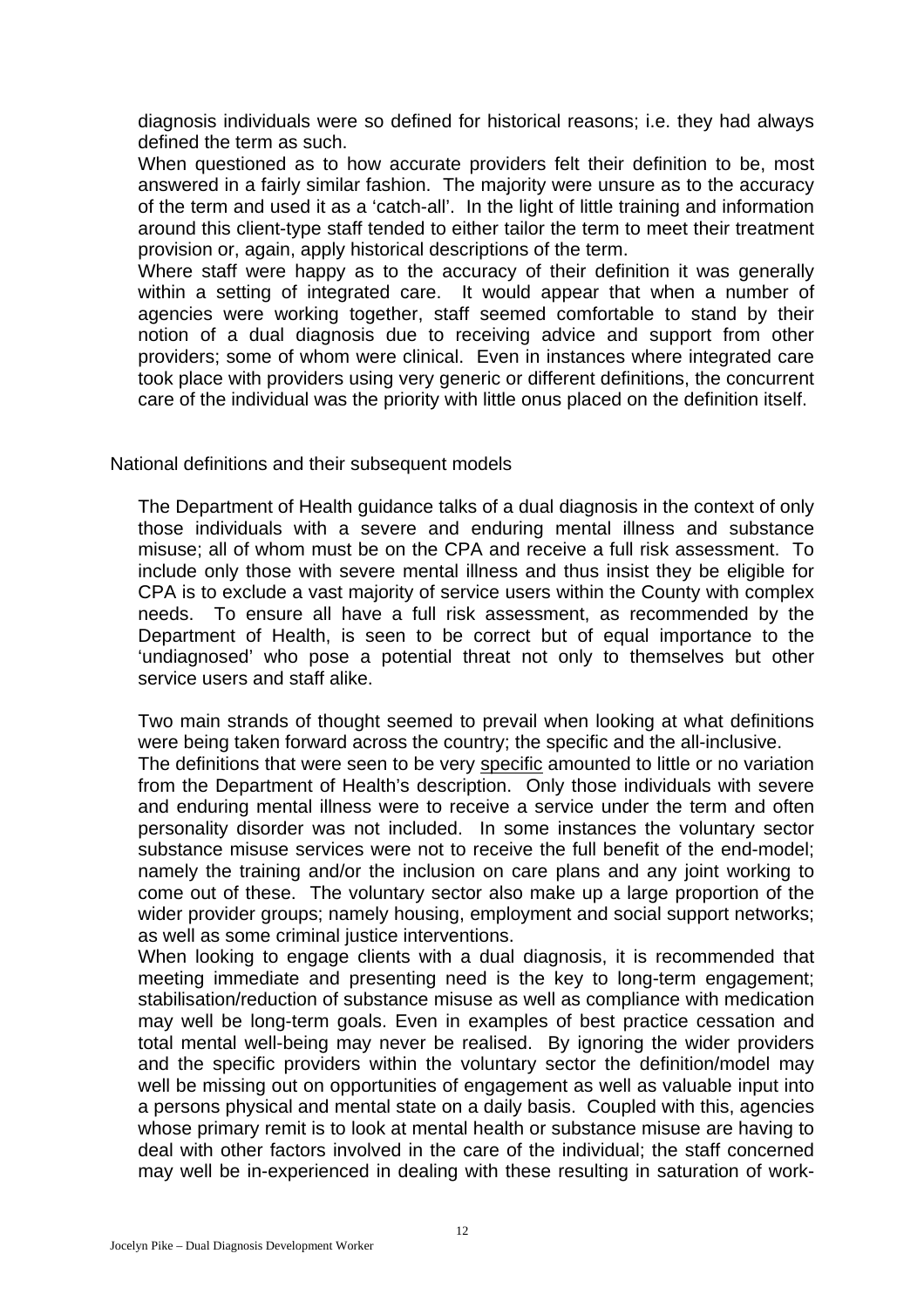loads and a possible negative treatment episode on the part of the client. Duplication of data and the 'missing out' of valuable information from other providers may also be commonplace.

To only include those with severe and enduring mental illness is to deliberately exclude the rest. Those who are undiagnosed or whose dependency is so chaotic as to make a diagnosis impossible are as hard to engage as those already mainstreamed through mental health, and quite possibly harder to retain in treatment. The resource implications on health, the criminal justice system and housing providers are great and whilst the 'severe and enduring' dual diagnosis clients are thus receiving a service, the remainder are still impacting severely on primary care and statutory and voluntary providers alike.

The decision to exclude Personality Disorder has the same repercussions as already mentioned. Coupled with this, however, is the need to now look at provision for this client group regardless, in light of new strategic documents being produced.

The positive elements of having such a ring-fenced definition were also taken in consideration. When looking at the Department of Health's take on the term as well as those models that chose to implement this in full, or part, it did mean that the severely mentally ill do finally receive a service that best fits their complex needs and no longer allows for providers to negate responsibility to these clients en-masse. The integrated approach recommended does seem to work in practice and the fact that only certain providers were included under the model made the whole process that much easier. By placing such rigid boundaries around the definition allowed for a greater ease of joint working and in identifying care pathways due to the number of providers involved in the care plan being that much smaller. The training requirements of the scaled-down workforce are obviously less allowing for more in-depth training to be disseminated down. This has implications on time, resources and the availability of staff, which, were the definition all-inclusive, would impact greatly on all providers. Finally there could be no argument as to where care coordination would sit as the definition only allows for those on the CPA; therefore in the majority of cases mental health would have to take the lead.

The all-inclusive definitions as taken forward by a number of areas across the country (and also, interestingly, highlighted within the Department of Health's guidance as examples of best practice) did seem to be much more in-keeping with feedback from local providers at large.

By extending the definition to allow for as many clients as possible to be engaged services should be able the manage these individuals better providing the definition is backed up with the appropriate formalised protocols and training. Even those clients who are 'un-diagnosable' would receive a service and should no longer be excluded on the grounds of their chaotic and seemingly untreatable lifestyles.

By including all clients with complex needs although not necessarily insisting they be eligible for CPA would mean that they all receive a thorough risk assessment and all services including primary care and tier 1 should be much more aware of whom they are actually dealing with.

In instances where identifying the primary and secondary presenting diagnosis is not feasible, and therefore nominating the most appropriate care coordinator is problematic, it should be possible to either go 'up' the line management within the model until a decision can be reached; or, revert back to Department of Health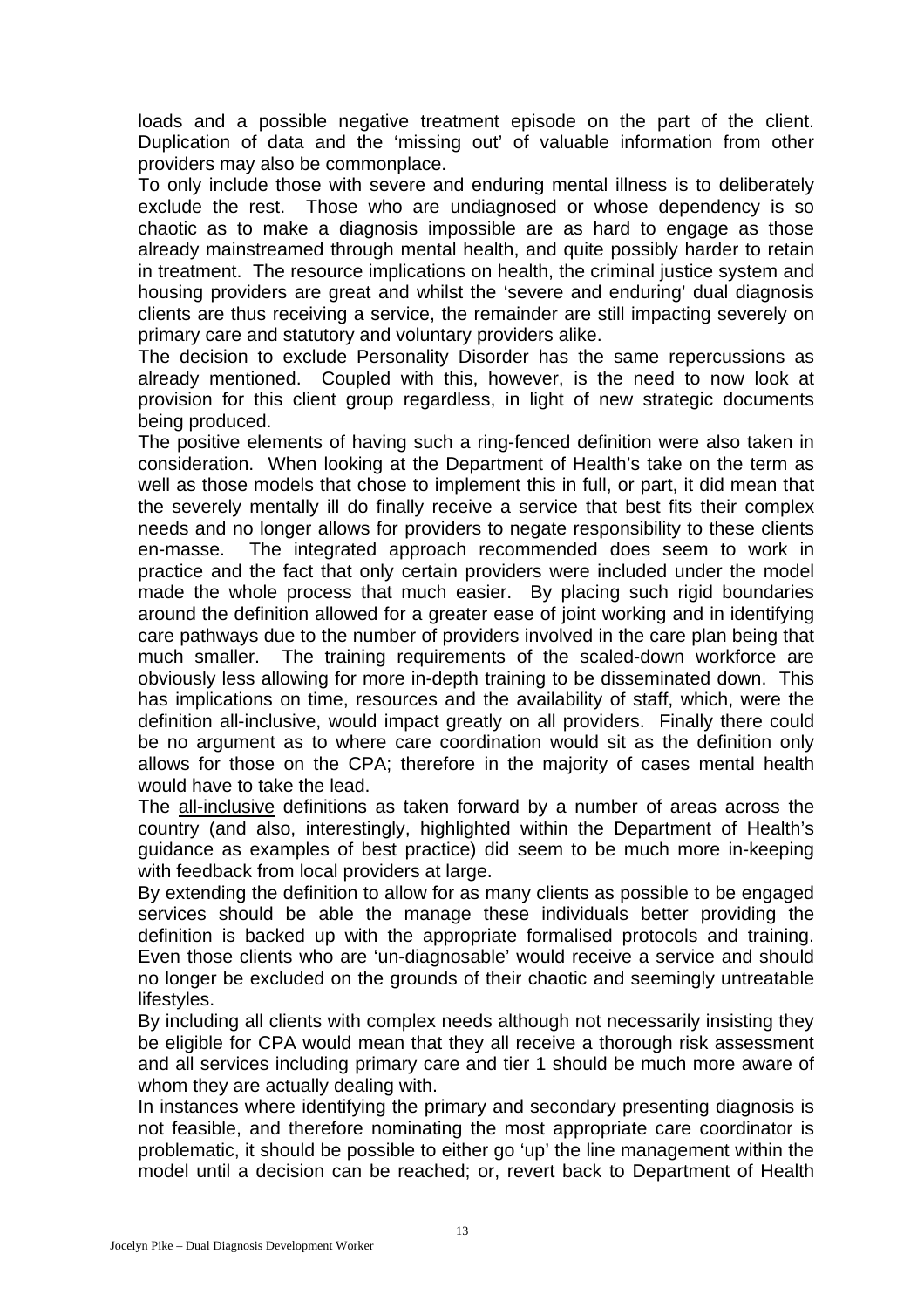guidance and allow mental health services to take the lead until such a time as either a diagnosis can be reached or the mental/physical state of the individual allows for care coordination to change.

Training would need to be disseminated down to a much wider provider base and may also need to be more diverse in terms of the staff requiring such training and the broader range of mental health problems coming under the definition.

By allowing a wider range of providers to be involved in the care plan of the individual, staff should be able to work within the remit of their own jobs and not have to take on 'other' work they are not skilled to do and/or that saturates their case-loads. More dually diagnosed clients should receive a multi-agency package of care that looks to meet all their needs as and when they present; as opposed to 1 or 2 clients taking up 100% of a single staff members time.

There are some structures that would need to up-held, however, in order for the all-inclusive definition and the model to 'work'. An opportunity would still exist for agencies to 'pass the buck' or relinquish responsibility due to the vague nature of the definition. Care coordination must be backed up by formalised joint working and information sharing protocols or services may see little change in delivery of care for this client group. A greater emphasis must be put on all providers to ensure they view dual diagnosis as 'every-ones problem' irrespective of whom the care coordinator is. They will ultimately be responsible for ensuring that the definition and the subsequent model are upheld. Integrated care requires day-today management to ensure joint assessments are taking place, reviews are held regularly and with all relevant providers; and training is being received and delivered as per identified need.

The cost and time factors of having such a catch-all definition are slightly higher due to the increased number of providers/staff involved in care and the training, assessment and overall joint working required.

#### **Conclusion**

Upon taking all research into account; namely Department of Health recommendations, other definitions across the country and County feedback/preference as well as prevalence it has been decided to look to an allencompassing definition and subsequent model of service delivery.

The definition of dual diagnosis within Norfolk, as approved by all relevant bodies, is as follows:

#### **Vision Statement**

#### Dual Diagnosis:

"An individual who presents with co-existing mental health (and/or Personality Disorder) and substance misuse problems (drugs and/or alcohol)."

#### **Partnership Statement**

Norfolk DAAT and LIT's support the implementation of provision for this client group using the Integrated model of service delivery approach. Integrated care is taken to mean the concurrent provision of both psychiatric and substance misuse services. These services are to be provided in partnership with other organisations to meet the presenting and ongoing needs of the individual.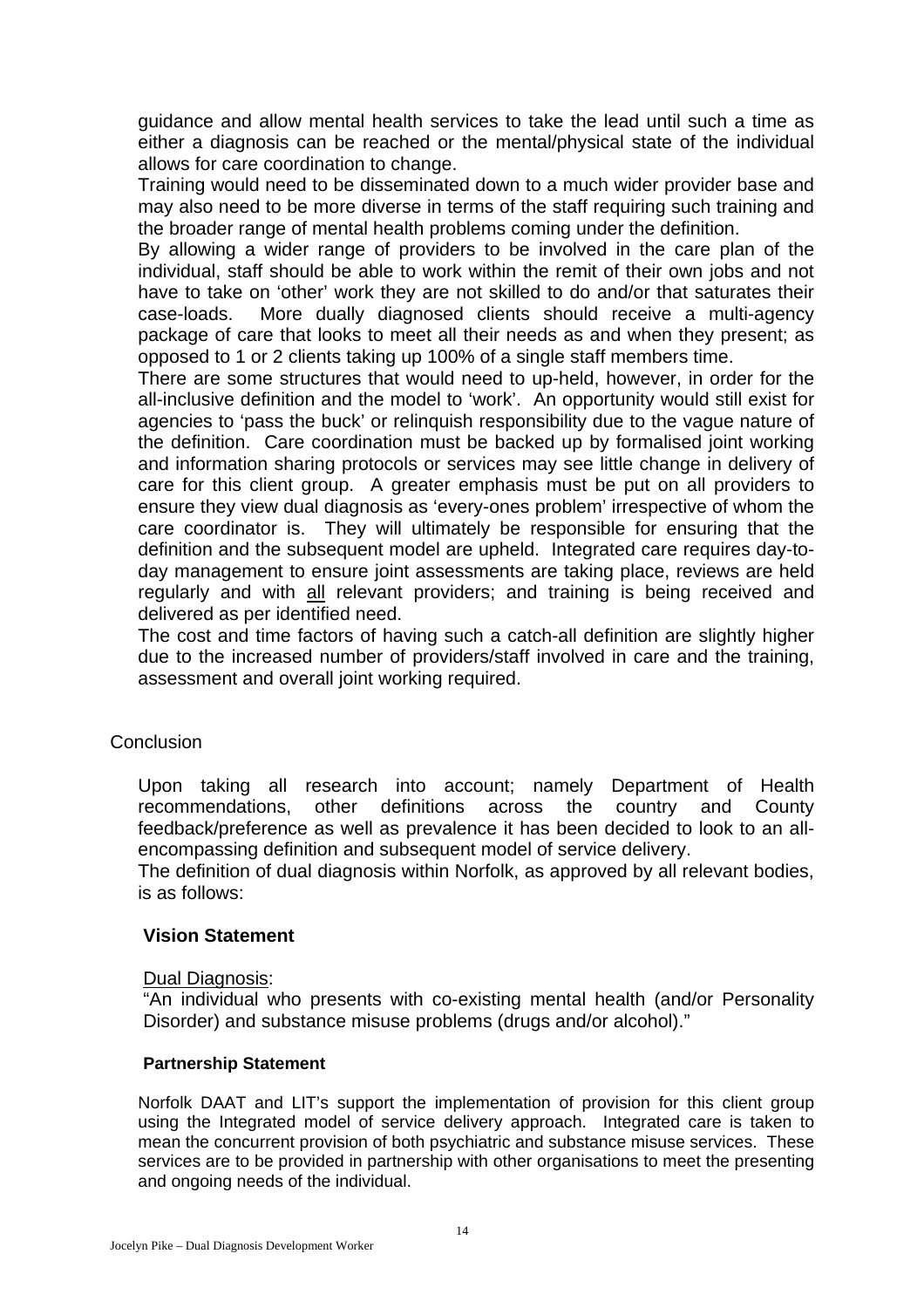# 5. The Inclusive Model of Integrated Care

Please see Appendix 1

The recommendations made within the document are for the benefit of all providers and specific groups as identified throughout the County and the Department of Health Guidance. All providers are taken to mean both the voluntary and statutory sectors inclusive of any generic services who regularly come in to contact with dually diagnosed individuals. Specific groups are taken to mean those identified by the Department of Health in their guidance document; namely the young, homeless, ethnic minorities, offenders including prisoners, women and older peoples services.

In making the recommendations contained within the model it is in no way assumed that some services do not already provide this type of treatment provision. Indeed there are some excellent examples of best practice currently operating within the County. For those organisations the expectation is that treatment provision should continue as normal although there may be some elements/recommendations contained within that may further enhance their practice.

When looking at the proposed model it is important to note how each of the components feed into and relate to each other. Without all the elements being taken forward no one single element can be realised in full. This in turn would mean that the inclusive definition of dual diagnosis will fail to be inclusive without all the facets of integrated care being promoted and implemented by providers and backed up by a comprehensive training strategy.

# Care planning

Any Tier 1 or generic provider of treatment should look to identify substance misuse and/or mental health issues as part of their own in-house assessment procedures. This will allow for more individuals to be mainstreamed via the gatekeeping route. This does not necessarily mean that all individuals who are deemed to have dual needs will want to be referred on for further treatment; it does however allow for more individuals to be identified and in doing so, be offered ongoing and appropriate interventions. It will also enable more of the generic providers and their staff to be supported by specialist services, make appropriate referrals and, due to the risk assessment offered at the gatekeeping stage, become aware of the risks involved with any particular individual.

There should be clear eligibility criteria for both statutory substance misuse and mental health services, accessible by all. The needs assessments identified a lack of understanding around the perceived thresholds for accessing statutory services. Even some primary care staff, including GP's asked for better clarity in this area. If primary care are unaware as to the eligibility criteria, is it not surprising that the voluntary sector and the generic services en-masse, may also be confused. By defining the thresholds, this should again allow services to make only appropriate referrals in to other provision. Coupled with this will also be the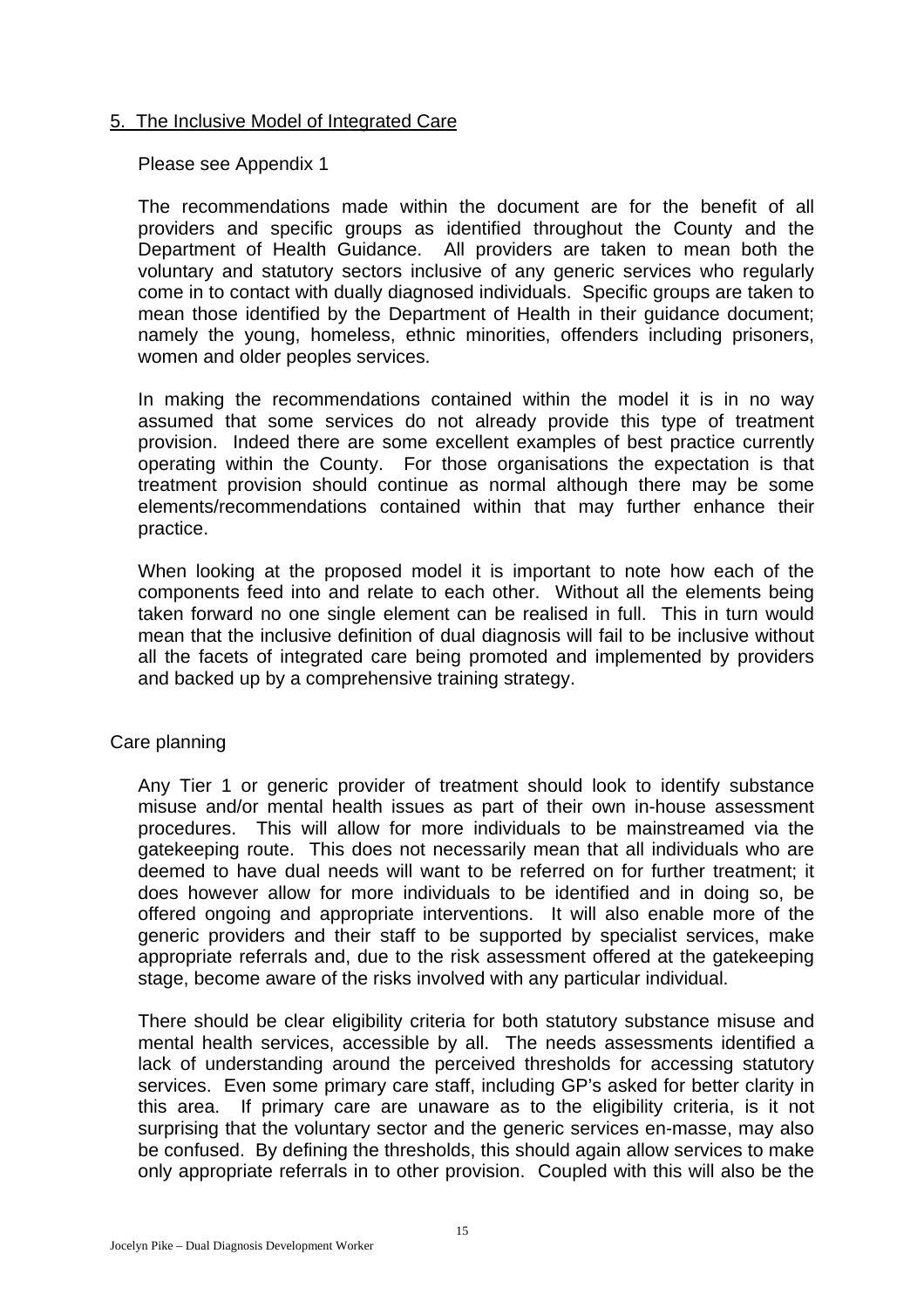clarity amongst the statutory services around whom is best placed to then care coordinate.

Confusion around what provision was actually available in-County and within locality was also paramount within the needs assessments. A large number of all providers were unaware as to the wealth of provision that does currently exist and therefore opportunities were being missed on accessing other interventions or support. Within the County there are two main service directories, a directory for substance misuse and the Heron directory and database developed within the Norfolk and Waveney Mental Healthcare Trust. It may be appropriate to merely include any other provision specific to the field of dual diagnosis within either or both of these directories. Updating these regularly would be necessary and ensuring that all providers are aware of their existence would also be crucial.

# *Gatekeeping*

A shift in the cultural attitudes of staff is necessary in order to effectively retain dual diagnosis clients in treatment and prevent them from being excluded and/or 'bounced' from/between services. Staff must look to respond to the presenting need/s of the individual and must also recognise that dual diagnosis is commonplace and the responsibility of all providers.

Any suspected Dual Diagnosis referral made via any Tier 1 or generic provider of treatment; or indeed a self-referral to Primary Care or Tier 2 should automatically receive a full risk assessment and/or triage. Either mental health or substance misuse services can do this individually, or alternatively they may choose/request a joint assessment if felt appropriate. The statutory providers should commit to providing a prompt response for joint assessments. This will facilitate and enhance joint working between agencies and ensure the client receives an immediate service, hence helping keep them engaged, as well as moving on from past accounts of 'bouncing' the client between services. As already mentioned dual diagnosis individuals are more vulnerable than their counterparts and more susceptible to risk-taking behaviour. By responding quickly to requests for joint assessments once a dual diagnosis is suspected, services are therefore working within best practice guidelines and ensuring the model looks towards engagement and retention from the outset.

If undertaking individual assessment, each agency must consider the presence of both substance misuse and mental health issues as to do otherwise may result in misdiagnosis. If both elements are found to be present further exploration into the severity of each, and the association between the two needs to be undertaken as well as the implications on the holistic well-being of the individual, their housing needs, support networks, physical state etc. Guidance, support and joint working with other agencies may be required at this stage in order to achieve an accurate representation of presenting need and diagnosis. If a Dual Diagnosis is not suspected the individual concerned will either remain under the care of the relevant team or be referred back to their referring body with support and guidance.

Where the assessment is conducted jointly by both agencies the use of a joint screening and assessment tool should become commonplace. Coupled with this should be the use of a common assessment tool to allow as many services as possible to become familiar with and contribute to the assessment and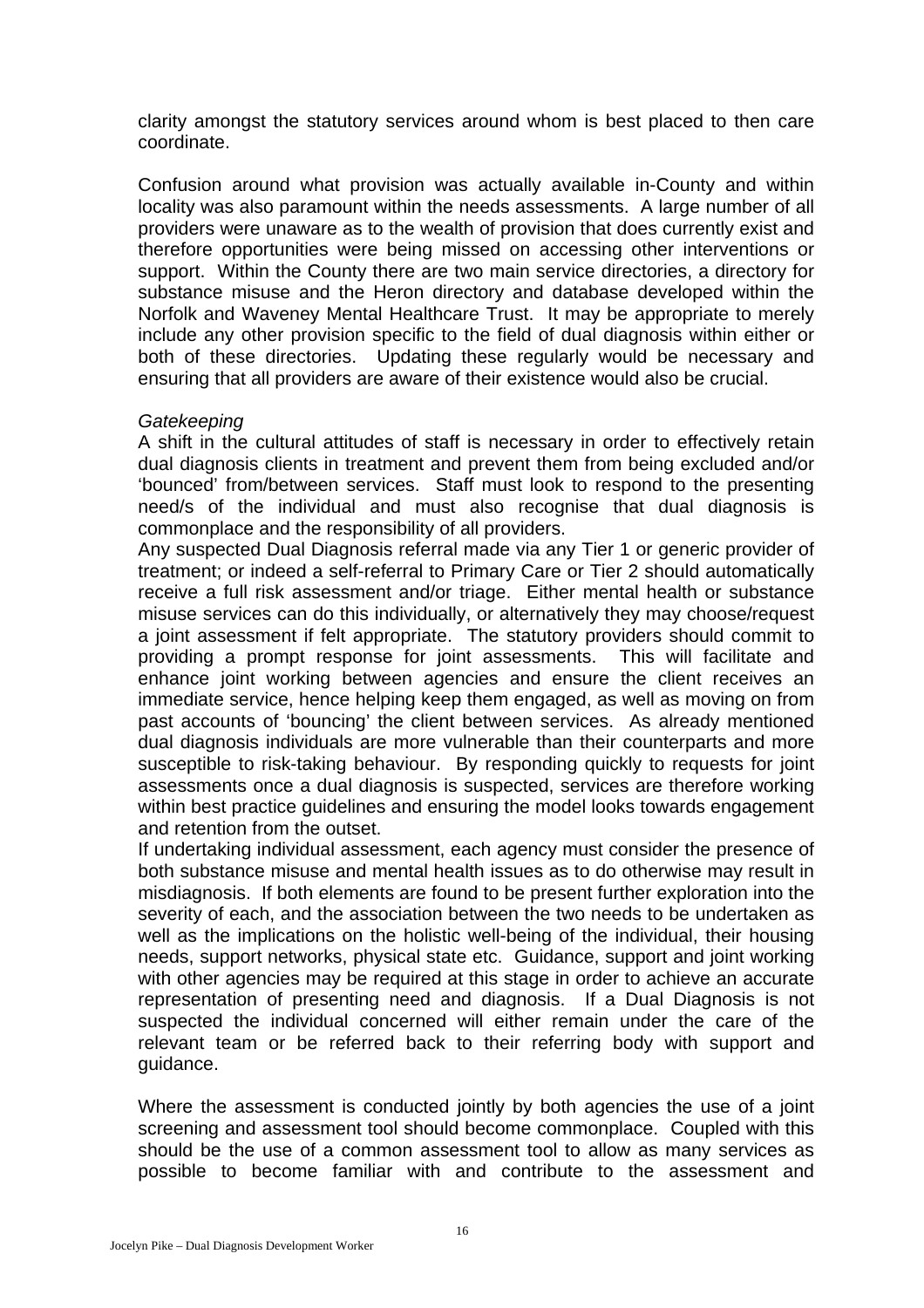subsequent care planning process. The Models of Care referral and assessment forms are known and utilised by many services and a large number of staff from a wealth of provision are already trained to use the documents. To produce yet another assessment tool specifically for dual diagnosis individuals would not be well received by agencies and may result in duplication and multiple assessments on the part of the client. It may be appropriate, however, to suggest that for dually diagnosed individuals further information may need to be obtained and 'attached' to the documents. Due to the generic nature of the forms, certain settings may require more detailed information in order for staff to accurately identify and manage any issues arising. For example, the addition of a form for use in inpatient settings has already been suggested, as has an additional form for prison staff, to ensure that staff are all asking appropriate questions and retrieving the information necessary for their needs. These forms could quite literally 'bolt-on' to the existing documents.

The Models of Care forms are due to be reviewed in time, to ensure they are still relevant and working well. Now there is a county agreed definition of dual diagnosis it will be possible to develop the forms to incorporate more detailed questions. This will also be useful in terms of auditing and data collection. It may be possible at the review stage to ascertain the possibility of incorporating the joint screening process onto the forms thereby, once again, negating the possibility of multiple assessments and duplication.

If a Dual Diagnosis is suspected the gatekeeping role held by Tiers 2 and Primary Care will commence.

Because of the wealth of provision within Tier 1 it is not feasible for these services to be expected to provide effective triage and subsequent care coordination and care planning for these clients.

Primary Care, however, should be a highly appropriate arena for individuals to receive the clinical screening and assessment within which to then identify whether multiple diagnoses are prevalent.

All staff within Primary Care and Tiers 2 upwards will need to be supported in this role through the appropriate training and supervision.

It is also feasible to expect staff within these organisations to be able to make the appropriate referrals into other services if necessary and to identify whom should care coordinate at any one time; and what other agencies or individuals need to be included on the care plan.

#### *Care coordination and protocols*

Once, via the initial assessment, a dual diagnosis is confirmed the role of care coordinator should become apparent.

This is where the definition will need to take a three-fold approach, although due to the statutory responsibilities under Health it is considered only appropriate at this time that all care coordination must ultimately sit with the statutory services.

The voluntary sector are not necessarily regulated in this way and in the initial implementation of the model it is imperative that care coordination can be so regulated.

To summarise, for those clients found to have a diagnosed mental illness and be eligible for CPA, care coordination will sit initially with mental health services.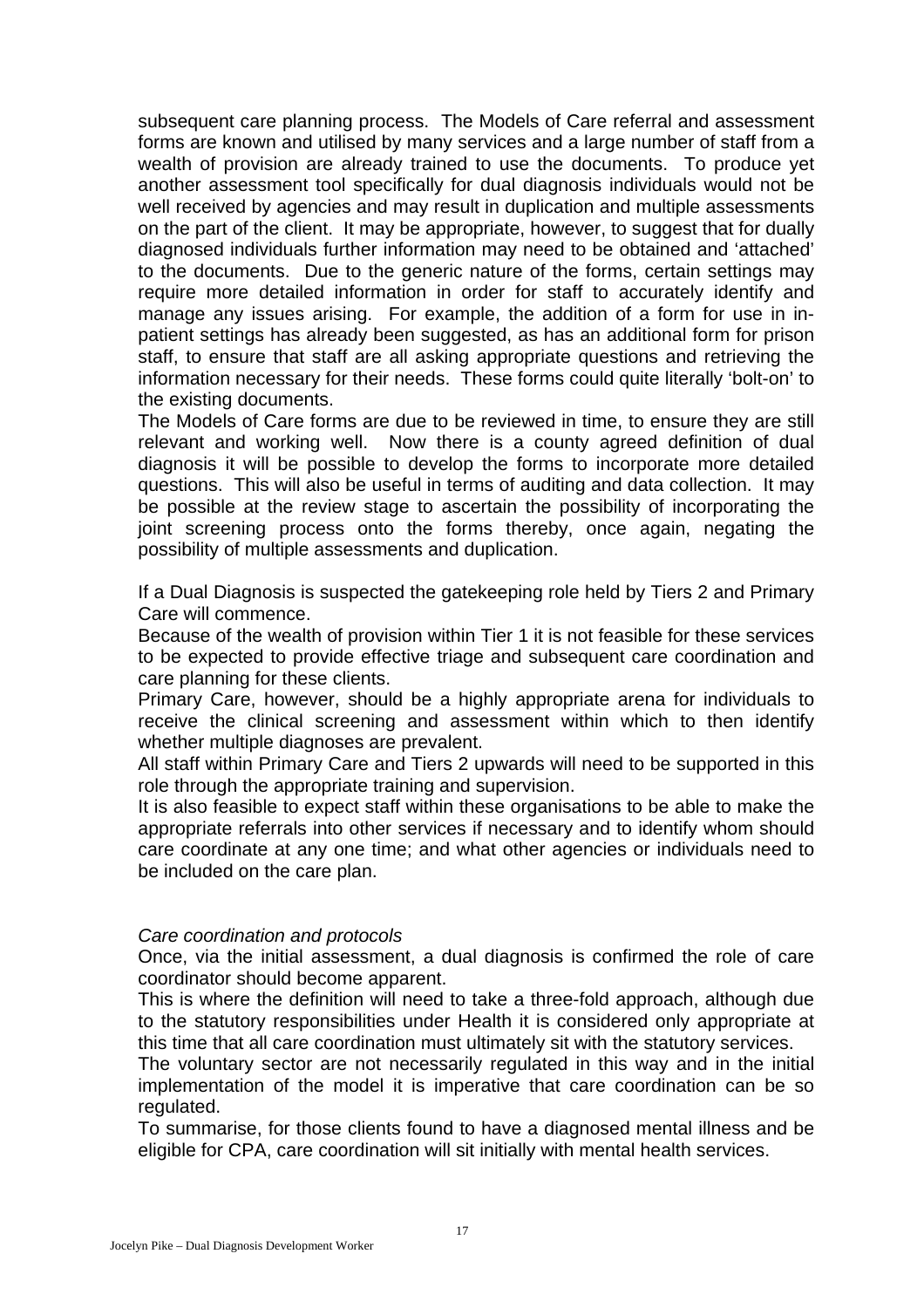For those clients whose substance misuse is deemed to be the primary issue, substance misuse will take the lead.

And finally for the hard to diagnose or seemingly un-diagnosable, it may be necessary for both agencies to jointly take on this responsibility until such a time as a primary and secondary diagnosis can be found.

|                            | Recreational or low<br>substance and/or alcohol use | Dependent or high<br>substance and/or alcohol use |
|----------------------------|-----------------------------------------------------|---------------------------------------------------|
| Severe and enduring        | C/C: Mental health                                  | C/C: Mental health                                |
| mental illness - diagnosed | Input: Substance misuse                             | Input: Substance misuse                           |
| Mild to moderate mental    | C/C: Mental health                                  | C/C: Substance misuse                             |
| illness - diagnosed        | Input: Substance misuse                             | Input: Mental health                              |
| 'Hard to diagnose'/        | C/C: Mental Health                                  | C/C: Mental Health                                |
| 'undiagnosable' / PD       | C/C: Substance misuse                               | C/C: Substance misuse                             |

# Definition vs. Care Coordination

Under CPA there may only be one care-coordinator but in the case of those clients who do not meet the mental health thresholds and yet are still deemed to be a dual diagnosis; they should still be offered interventions by both services under a single care plan. For those deemed to have a Personality Disorder further structures/protocols should then be implemented. (Please see section below on Personality Disorder)

Any client considered to be a dual diagnosis should receive a full risk assessment irrespective of their eligibility for CPA. This will enable all services to be aware of whom they are actually dealing with; highly important when reverting back to Tier 1 and the more generic agencies whose staff often encounter the more chaotic of these clients.

The following recommended protocols incorporate some of the information already discussed:

- Care coordination must sit with either statutory mental health or substance misuse services. The newly integrated mental healthcare trusts must therefore hold care coordination at this time.
- Where an agreement cannot be reached on care coordinator either the management structure of the model may be imposed – going 'up' the line of management until a decision is reached; or, alternatively substance misuse and mental health may choose to jointly care coordinate until such a time as the appropriate care coordinator can be identified. There should still remain one care plan.
- Clinical governance protocols regarding dual diagnosis need to be formulated or adjusted to be inclusive of:

Clear care coordination guidelines for services

Substance misuse on In-patient Units – specific guidelines may be necessary Shared treatment protocols between the statutory services and the non-statutory providers

Key-workers are as accountable for overall provision as the care coordinator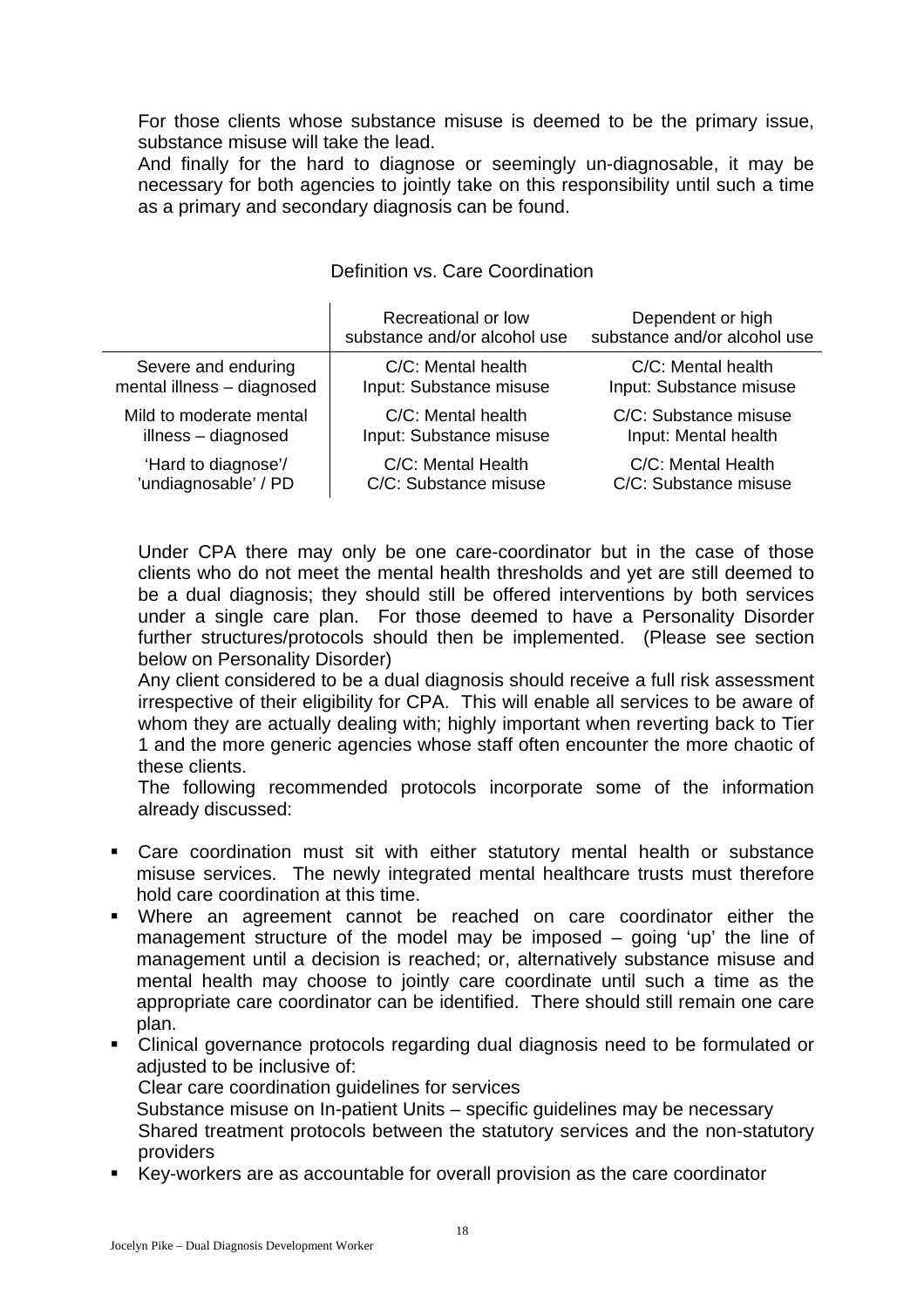- The care plan must reflect the presenting need and then be longitudinal and open to revision. Care coordination may need to change if a diagnosis becomes apparent or changes. Key workers may 'dip' in and out of the care plan as appropriate
- All dual diagnosis individuals must receive a full risk assessment joint if necessary – irrespective of eligibility for CPA
- **Joint screening and assessment tools need to become mainstream for this client** group; incorporating Models of Care forms where possible.
- The care plan must be reviewed regularly with all key-workers invited to attend. Correspondence/updates via email/letter/fax is appropriate if unable to attend in person
- Questions that need to be asked at each review: What does the service user want? How much support do their carers need? How many providers are currently involved in the care plan – whom do we invite to form the integrated care plan and subsequent integrated care pathway? How often do we need to review?

### *Care plan*

### Please see Appendix 2

Out of the nominated care coordinator should then follow the care plan.

This should look to include all appropriate agencies at all times with identified key workers from these agencies being invited to all reviews alongside the service user themselves.

Although the care plan will have the aforementioned care coordinator it is important to stress that a dual diagnosis client is the responsibility of all the parties involved and no one agency should be expected to work in isolation with this individual or make the majority of all decisions.

It is recognised that by promoting joint working there may be the concern that staff will be too taken up with reviews and CPA meetings to fulfil the other remits within their posts. It is perfectly acceptable, as does happen under existing CPA, for reports to be sent through in lieu of a staff member being unable to attend; providing that staff member takes it upon themselves to follow-up on the progress of the meeting and be aware of any subsequent changes to the care plan. It is also important to identify how daunting such reviews can be for the service user. Clients themselves may have negative experiences of previous reviews, may be unfamiliar and/or untrusting of some staff attending or may not wish for aspects of their personal history to be discussed in front of certain agency representatives. It may be appropriate for the review to take place with the service user and their care coordinator alone providing the necessary documents are sourced from the other keyworkers prior to review, the keyworkers are kept informed of progress post-review, and the service user is fully aware of the intention to update other individuals upon any changes made to the care plan.

Care coordination and the subsequent care plan, as previously mentioned, will need to be longitudinal and open to review and revision at any time. It is vital that staff attitudes are realistic as to the treatment approaches surrounding this client group and the need to change and adapt, should the clients motivation and/or engagement wane. The Department of Health's Dual Diagnosis document recommends the following stages of treatment for dually diagnosed individuals: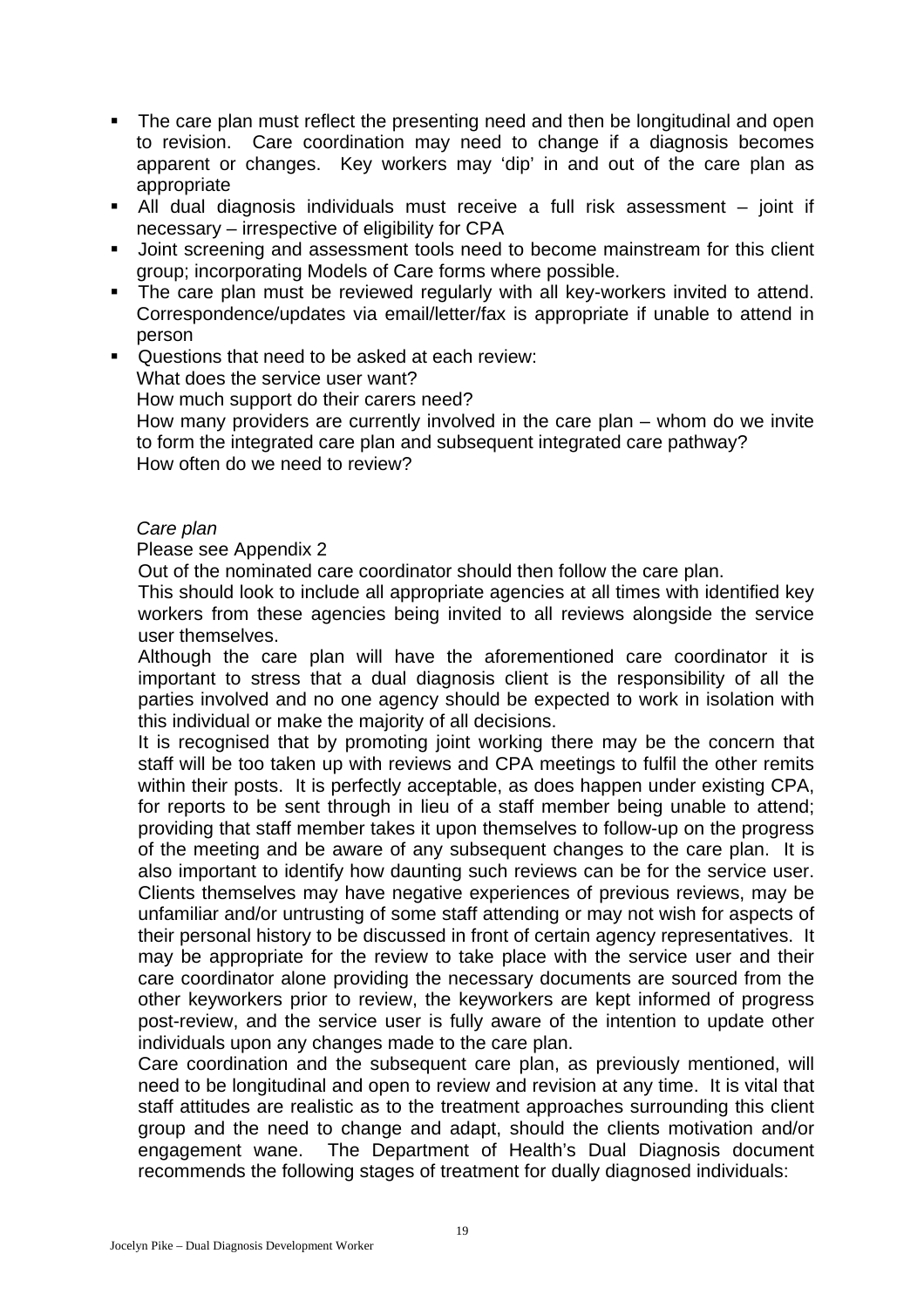Engagement: The development and maintenance of a therapeutic alliance between staff and client. Interaction needs to be on a non-confrontational and empathic basis with a commitment to meeting immediate and presenting need. Cessation may not be an option at this, or indeed any stage.

Motivation: Motivational Interviewing approaches should be adopted by front-line staff, with a view to encouraging change in the individual over a period of time.

Active treatment: Although the initial care plan should look to identify with the client and with their expectations/goals of treatment, it may take a prolonged period of time or may indeed need to change over time as the client wishes. Active treatment should look to address all the issues presenting, both substance misuse, and mental health although it may be realistic to look to harm reduction/minimisation and stabilisation techniques in the first instance. Staged interventions, motivational interventions, individual counselling and social support interventions are all recognised as effective treatment for dually diagnosed clients.

Relapse Prevention: If the client does realise a stage of reduction, abstinence or stabilisation the introduction of relapse prevention techniques are vital in order to encourage the individual to address or prevent future relapse.

The Dual Diagnosis Good Practice Guide Department of Health 2002

It would be unrealistic to expect a dually diagnosed individual to pass through the treatment stages seamlessly and fluidly. Relapse and disengagement are common amongst these individuals. Coupled with this is the likelihood of the individual being unable or unwilling to address their dual issues, that of substance use and mental illness, in the same way at the same time. It is with this in mind that the care plan and the providers must remain flexible and adaptive to any presenting or changing need.

Finally, it is recommended that from the outset the care plan should contain a discharge strategy/aftercare policy. Formalising this may not be necessary as it is important to treat each case on its own merits but such a protocol should be discussed at the outset and formulated if appropriate; again being open to revision and change at all times. Aftercare for this client group is seemingly difficult and the needs assessment identified a dearth of available and appropriate provision post-treatment. It is vital, therefore to look at the long-term options in terms of housing, support and possibly employment as well as immediate response should the individual's physical and/or mental health deteriorate or their substance/alcohol use become problematic. It is not acceptable to look at aftercare towards the end of the treatment 'phase' as sourcing and securing available and appropriate provision for dual diagnosis individuals can be a lengthy and costly process.

#### *Integrated Care Pathways*

#### Please see Appendix 3

Once a care coordinator and care plan has been identified the subsequent integrated care pathway will follow.

This cannot possibly be expected to function smoothly and effectively without all agencies being committed and, where possible, signed up to joint working and information sharing. The recommended integrated care pathway ensures that all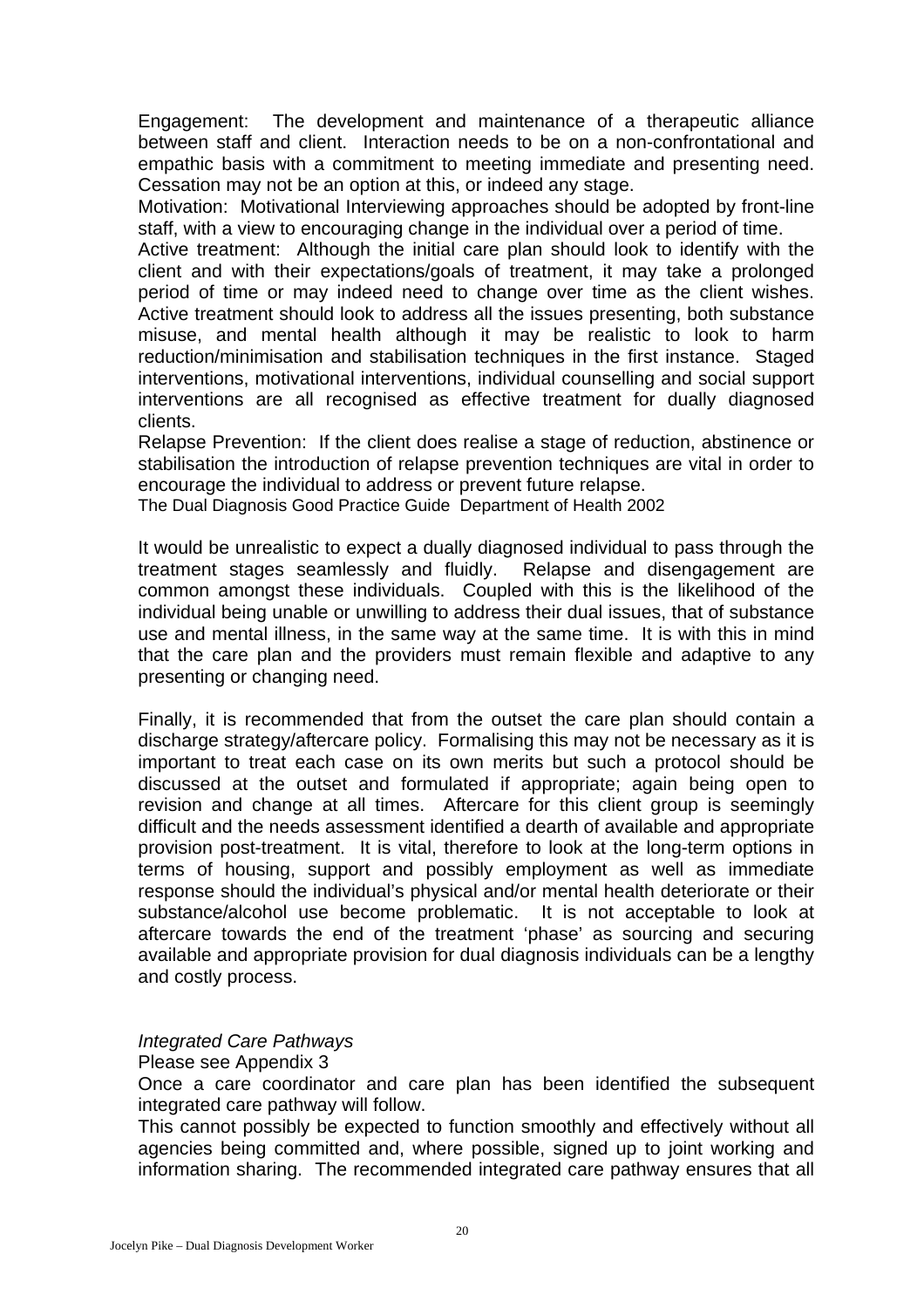agencies at any one time are feeding back into the care plan; and that appropriate decisions on treatment or interventions are as a direct result of the care planning process. By allowing all agencies involved to actively participate in a single care plan no staff member should feel isolated or be left with the bulk of the work. Coupled with this the immediate needs of the service user should be able to be addressed and all agencies will be able to give appropriate and relevant information as and when it arises.

#### *Personality Disorder*

Due to the decision to incorporate personality disorder into the County definition of Dual Diagnosis; these individuals should now be mainstreamed in the same way as recommended under the model.

Coupled with this, however, and in light of the fact that historically individuals with a personality disorder are not deemed to meet the thresholds of mental health, it is also appropriate to recommend an addition/bolt-on to the care plan of such an individual.

For clients who present with a personality disorder the subsequent care plan should contain within it in a Crisis Management Plan that all parties involved are aware of, agree to and can access at any time. This is to ensure that the client is able, in times of perceived/actual crisis, to access care and help reduce the inappropriate use of primary care and the emergency services. The Plan should be tailored to meet individual need but it is also recommended that:

- A named contact be sited both during and out of hours; this does not necessarily have to be the care coordinator
- A list of current medication and current substance use
- A copy of the signed consent form
- A out of hours information sharing protocol

Where the client has a concurrent mental health diagnosis, which would make them eligible for enhanced CPA, the identification of a Crisis Management Plan may not be necessary although it is important to take each case on its own merits and use all available protocols and approaches if appropriate.

# Data collection

"It is recommended…that local services…agree improved data collection methods with partner organisations for future needs assessment."

The Dual Diagnosis Good Practice Guide Department of Health 2002

# *Auditing/accountability*

All providers will undoubtedly have their own minimum data set requirements requiring set information to be retrieved and retained for future auditing purposes. To date no in-depth data is known to be held specifically on dual diagnosis by any provider organisation. This may be due to their having been no County agreed definition within which to gauge what data was to be retained under the term. The minimum data set requirements for the National Treatment Agency (NTA) requires only level 3 and 4 data to be retained in regards to this client group: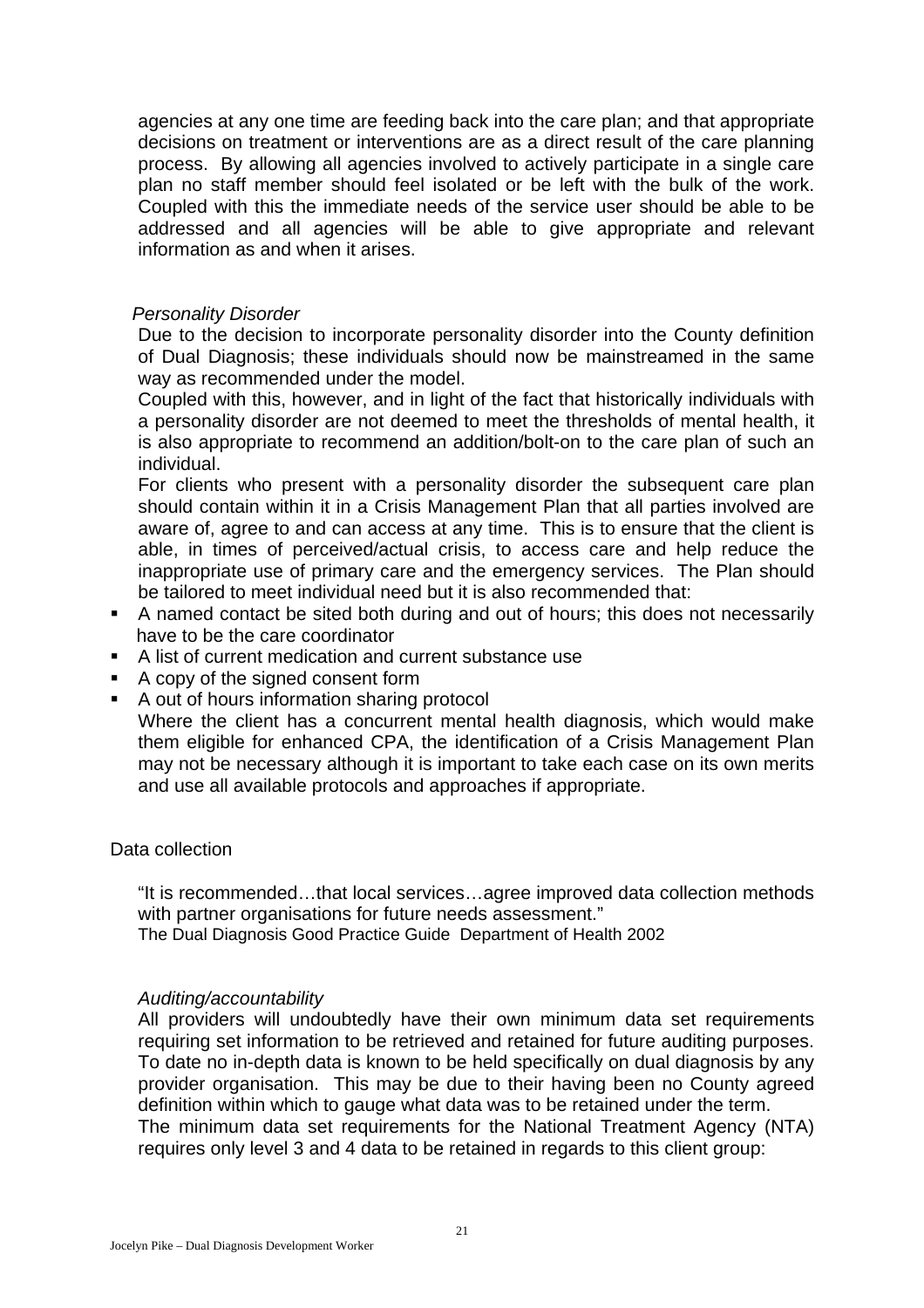Level 3: Recommended core data for clinical data sets. Should enable the client to be tracked through care pathways and form basis for a full clinical record consistent with Models of Care.

Level 4: Suggested format for data items related to local clinical records and research. Represents information that clinical teams may wish to define within local clinical records. Included within the data set to ensure consistency and comparability of non-core data between providers to enable data transfer between clinical information systems for research.

Within the NTA minimum data set this translates into the question:

"Dual diagnosis:

| Ongoing treatment with m/h service       | Y/N        | (Level 3) $^{\star}$ |
|------------------------------------------|------------|----------------------|
| Clinical diagnosis (psychiatry use only) | ICD 0 code | (Level 4)**"         |

*\*Minimum data set requires Level 3 question only \*\*Recommended data set requires Level 3 and Level 4 questions Both questions to be raised at initial assessment stage*  Reference: National Treatment Agency Minimum Data Set 2003

The minimum data set requirements under mental health allude to dual diagnosis data but there seems to be no specific questions or codes assigned:

"(CPA information system often has most clinical information about each patient and usually serves as the host system for creating the Unique Patient Identifier. ID No's assigned to a patient from other systems will need to be linked to the UPI. No patient must have more than 1 UPI)."

CPA questions are included in the Mental Health Minimum Data Set and descriptions of each type are given which include substance misuse:

| "Standard | Characteristics of person on CPA inc:                      |
|-----------|------------------------------------------------------------|
|           | They require only low-key support from more than 1         |
|           | agency or discipline.                                      |
| Enhanced  | Characteristics of person on CPA inc:                      |
|           | They are more likely to have m/h problems co-existing with |
|           | other problems such as substance misuse."                  |

# "Patients Diagnosis

Additional diagnoses for patients with either short or long-term involvement with services could include, eg diagnosis of substance misuse in the context of a mental illness, which may be transient. The RMO or doctor responsible for treatment should confirm or amend the diagnosis at each case review. Up to six ICD 0 diagnoses may be entered at any one time."

# "Non-NHS Residential Care Indicator

Data-set requires an entry indicating whether the patient care plan includes time in non-NHS residential care; to include residential drug and alcohol treatment and rehabilitation programmes run outside the NHS."

Referral Source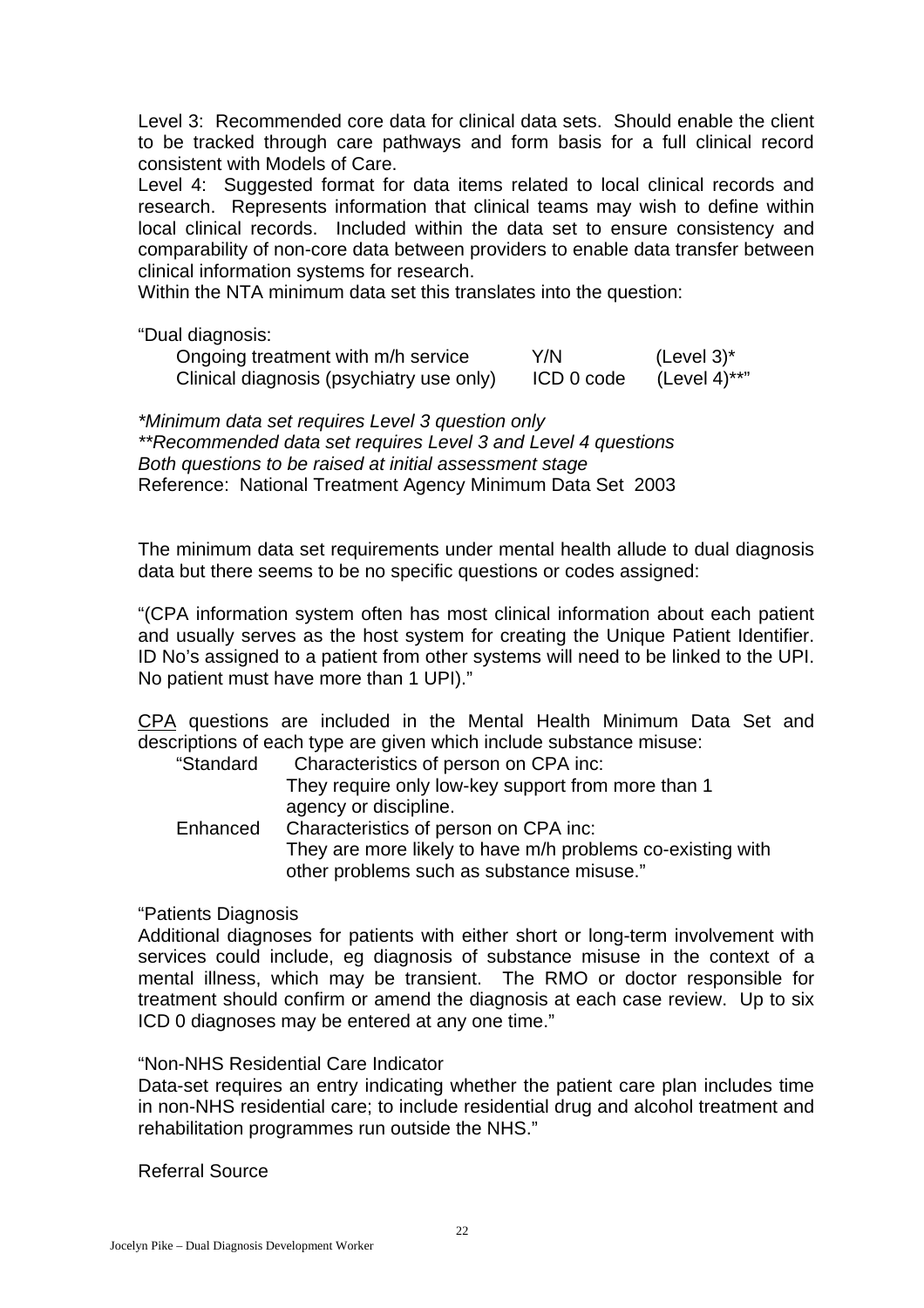*The only appropriate codes to give in relation to dual diagnosis may be:*  "Other clinical speciality" 07 "Other" 13 "GP" 00 "Self" 01 "LA Social Services" 02 "A&E Department" 03"

Clinical Team *Team classification groups Incude:* "Substance Misuse Team" 03 Reference: Mental Health Minimum Data Set 2004

The fact that even specific substance misuse and mental health providers are not obliged to specifically retain data on dual diagnosis makes long term auditing a problem. With that in mind it is recommended that each individual agency across all provision retain data on dual diagnosis outside of their own minimum data set requirements. It is imperative that data collection start at the gatekeeping threshold; however all providers who come into contact with this client group would benefit from retaining relevant information. This will allow for the care pathway of that client to be tracked upon immediate point of contact with any service and on into the relevant agencies as identified within the care plan.

Recommended data to be held/retained should also be, where possible, agreed by all relevant agencies so that there is a generic baseline of information available for auditing and/or accountability purposes. Recommendations as to the level of information required should allude to:

Age, ethnicity, gender, residential status, criminal justice history/status, drug/s of choice, main mental health issue/s and whether or not this has been diagnosed, number and type of agencies presently involved in care, treatment interventions – past or present, and whether this individual is a new referral or known to services. If known, how many times has this person presented previously. Outside of this agencies should decide what other information is appropriate to retain in light of the service they provide.

When looking to retain data outside of the recommended requirements, agencies should allude to the County definition of dual diagnosis as a baseline for inclusion and retention of data, and individuals, under the term.

#### *Information sharing/confidentiality*

Providers need to be encouraged and allowed to share appropriate information if integrated care is to be realised in full. None of the recommendations under the model can be achieved in their entirety if agencies are unable or unwilling to release information to other providers, especially out of sector. Each agency has its own confidentiality policies to which all staff must sign up to. That said, in the majority, most confidentiality and/or information sharing protocols are similar in style and content and all abide by the guidelines as set out in the Data Protection Act 1998, the Caldicott Committee 1997 and the Crime and Disorder Act 1998.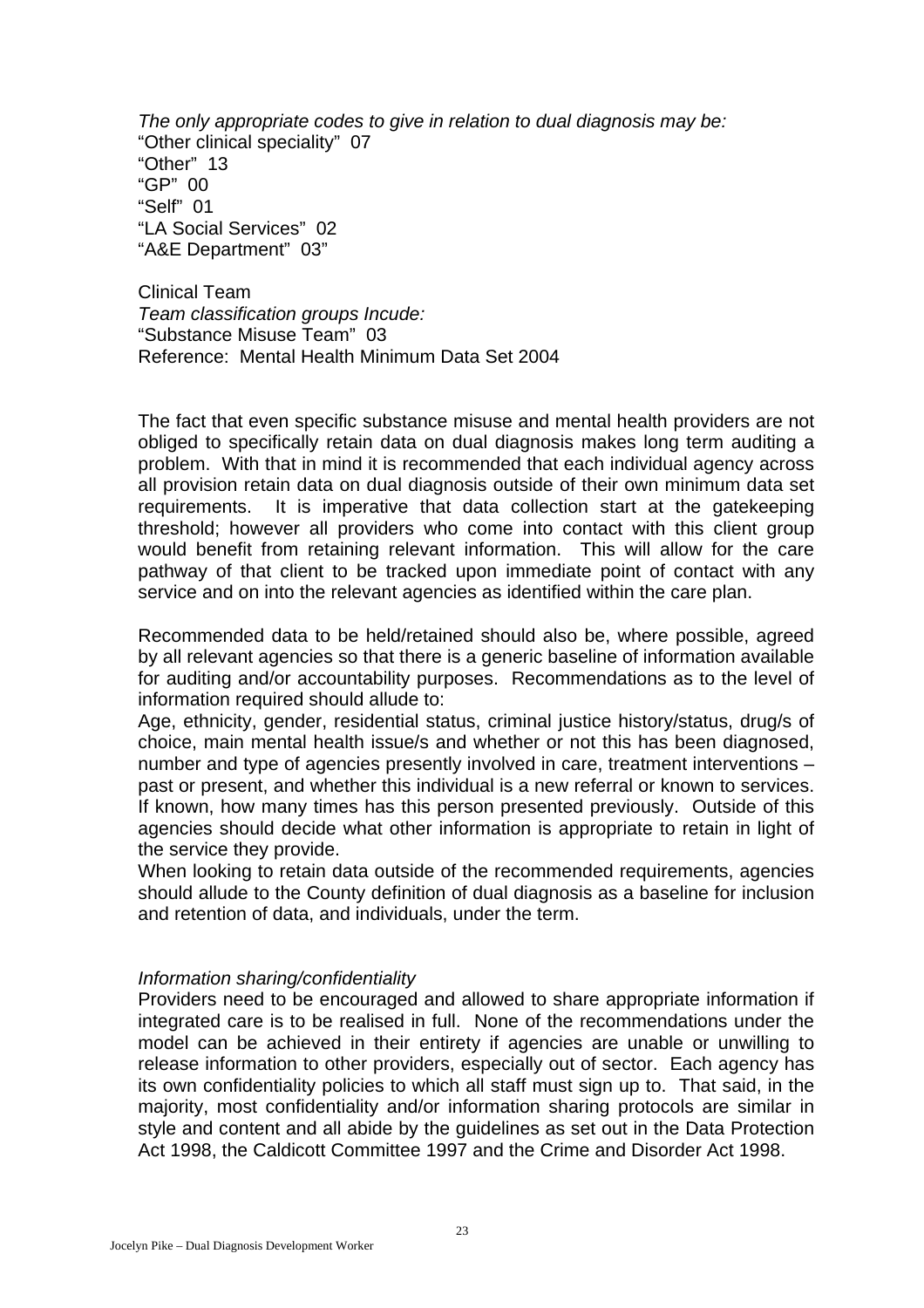In addition to these there are some County information sharing policies already in existence, namely the Norfolk Data Sharing Protocol and the Mental Health Services in Norfolk Protocol. There are also some specific protocols drawn up by a few voluntary providers to ensure ease of information sharing amongst the voluntary and statutory sector, an Information Exchange Protocol for registered social landlords, and the police are looking at a data sharing partnership, still being devised, in line with the requirements under the Criminal Justice Intervention Programme, the Crime and Disorder Partnership, and the Prolific and Other Priority Offenders strategy. Finally there are also protocols around seconded staff, or staff working on a sessional basis and their accountability and information sharing procedures.

To recommend an information sharing protocol specifically for dually diagnosed individuals is possible but providers have already alluded to the ever increasing 'mass' of paperwork needed to work with clients and the confusion that arises from so many similar documents. Instead and where possible, agencies should look to be included on existing protocols whether they be county or locality specific. It is important in respect to these clients that out of hours access to information be formalised and if necessary this could be built into the crisis management plan and/or care plan; or could be a 'bolt-on' to any existing protocol. By formalising all information sharing, and joint working, agencies will be able to revert to these protocols should collaboration break down and new staff should be able to function effectively within this arena. Using the common referral, assessment and consent forms where possible, as devised under Models of Care, can also alleviate issues of consent as well as joint working and information sharing. It is imperative that agencies from the gatekeeping threshold upwards formalise information sharing and confidentiality policies but, again, all agencies who regularly come into contact with dual diagnosis individuals should look to be included.

#### *Joint working*

The necessity for seamless joint working amongst agencies both within sector and across provision is vital for the effective mainstreaming of dual diagnosis individuals. One of the main issues identified within the needs assessments was the lack of joint working between services and how time-consuming and frustrating it can be for providers, as well as detrimental to any interventions offered to the client. As previously mentioned, by formalising any appropriate joint working amongst agencies the protocols act as a safeguard whenever issues arise and all staff, including new staff, are able to plan a fluid and seamless care pathway; as well as source external advice, guidance and intervention when appropriate. It is therefore recommended that all agencies, from the gatekeeping threshold upwards in the first instance, should look to formalise any current joint working with external providers; or where there are currently issues with other providers, protocols should be devised between the agencies concerned to alleviate this. The recommendations do extend to the wider provider groups as it is vital, if they are to be included on care plans, that they have the guidelines in place to allow them to effectively work within this arena. Protocols should look to be generic as well as locality specific.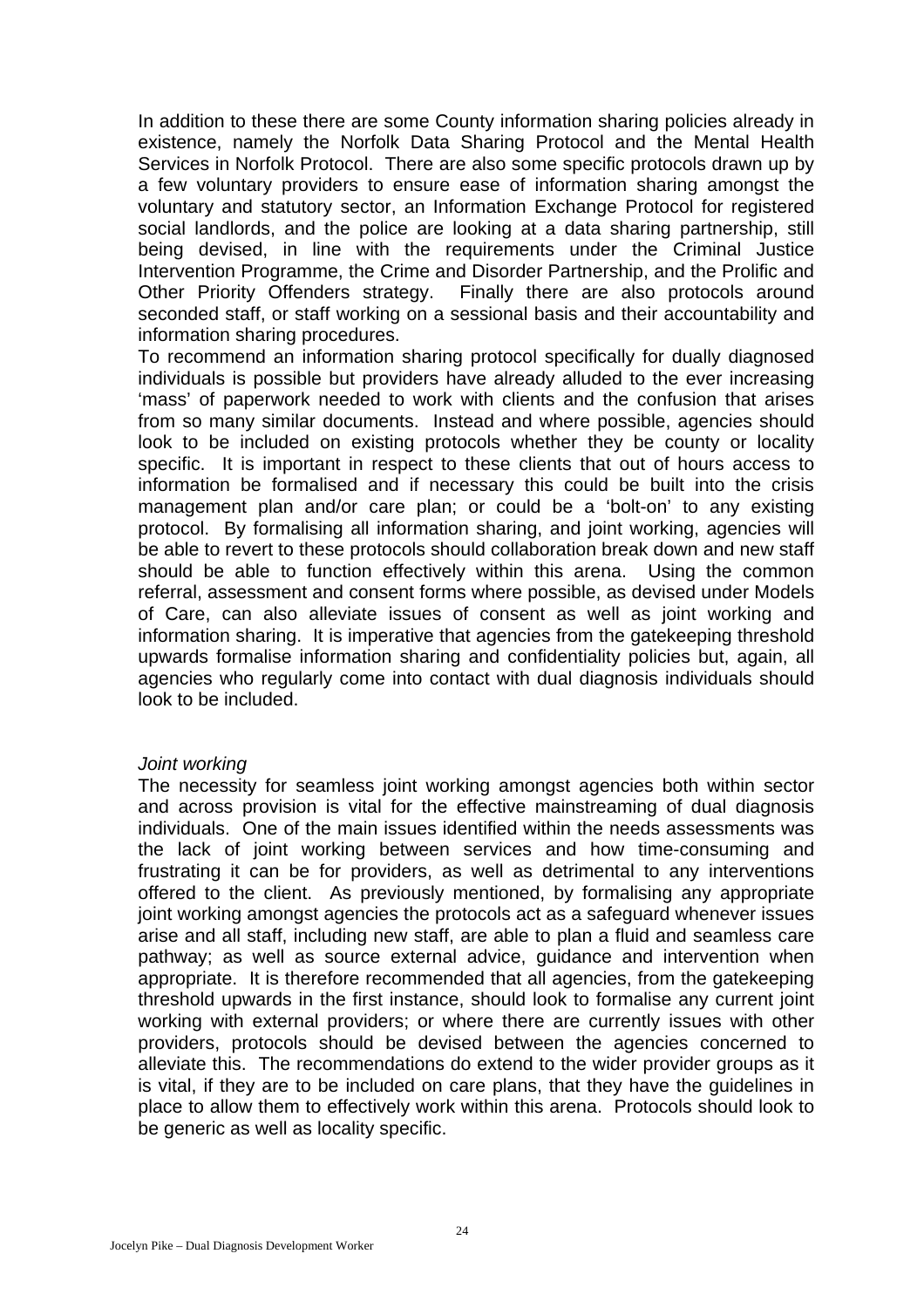Training strategy

All training must be made available to all services; statutory or independent, Tiers 1 and Primary Care upwards, as well as generic providers of care, carer support services. To support staff to implement the training received there should be identifiable clinical supervision regularly available where required.

One or more staff within statutory mental health and statutory substance misuse services should develop a specialism in dual diagnosis with service level agreements in place to allow skills and knowledge available at all times to all providers. It is recommended, however, that the other providers of care from Tiers 2 and Primary Care upwards should also look to so identify an individual to become a Specialist within this field, thereby acting as a resource within their own organisations as well as out of sector. The role of Specialist within each agency may then need to adopt a 2-tiered approach. Longitudinally it would be more appropriate for some of the Specialists to go on to become Champions. The differences between the two roles would be:

Specialist: to act as a resource both within and out of sector. It is recommended that these individuals be offered training up to the accredited course, that of Certificate level status, although for some agencies this may not be necessary or feasible, alternatively some staff may be qualified/experienced beyond this.

Champion: To be able to offer clinical supervision, consultation and possibly joint assessments, as well as performing a training and resource role when appropriate. In order for such an individual to be able to perform these functions effectively, they should be offered a higher level of accredited learning. It is envisaged that these individuals would reside within statutory mental health and substance misuse, or indeed any relevant clinical setting, in the first instance.

During the initial stages of implementation the role of Specialist and a mass Awareness Raising must take priority. Only after the majority of staff receive training on any level will it then be possible to identify where the Champions would be most appropriately placed within the wider sectors of provision. Although it is not the expectation that only a few designated members of staff be able to conduct joint assessments, some services might feel that having such an identified individual may be of more benefit. To allow these individual to hold case-loads in dual diagnosis would not be beneficial however, as this would result in a saturation of their time and may lead to a cliché of staff as opposed to an enhanced experienced workforce.

The notion of further training some staff may be of considerable relevance to practitioners and other medical staff. Again, only once the initial wave of training has begun will it be possible to gauge the uptake from and relevance to specific clinical teams/settings.

Due to the decision to 'Gatekeep' for these individuals at Tier 2 and Primary Care, all agencies from here on upwards should nominate a specified staff member to coordinate training and ensure its longevity. If necessary, due to staff availability/cost/availability of places either this specific staff member or an appropriate other should be nominated to attend external conferences etc and then feedback. However, due to the size of some agencies and/or their countywide remit, the costs involved in ensuring all staff are appropriately trained may be considerable. Coupled with this is the need to ensure the ongoing and rolling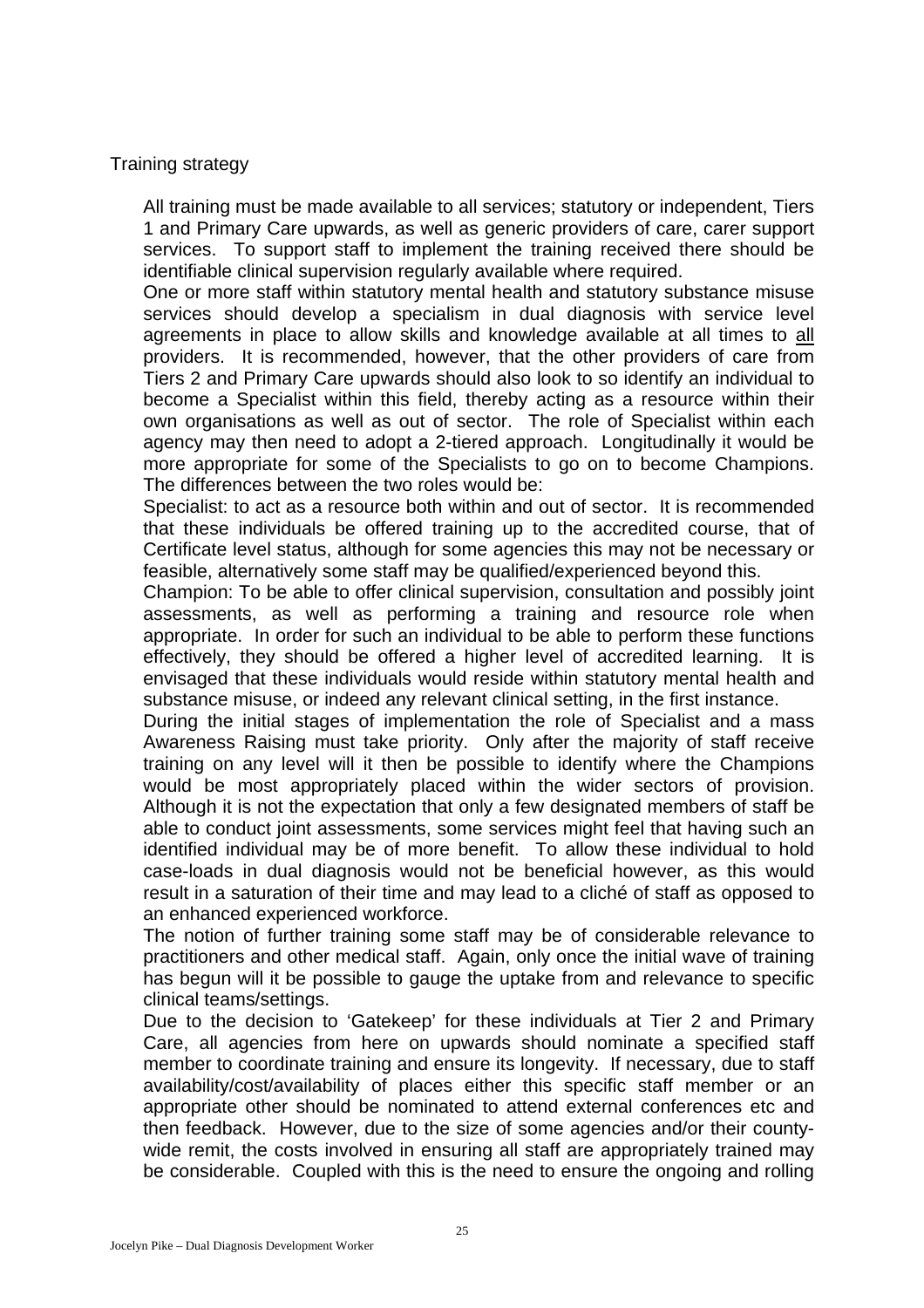requirements of any training received. It is with this in mind that it may be appropriate for the identified Training Coordinator to attend a 'Train the Trainers' course/s so that they may be then responsible for effectively disseminating the information down to their own staff. This will be more cost-efficient, ensure the personal development of that staff member and allow for more agencies to access training due to only one or two members of staff from each agency needing to attend at any one time. To accredit this course would provide the staff member with a skill that is transferable across provision/out of provision. (However this may then exclude some individuals who do not have the required experience/qualification needed to enrole). There may be cases whereby nominating such a coordinator may not be feasible for organisations, whether from Tier 2 or Primary care upwards. This could either be where an agency is so large that the role would need to be a full-time post thereby posing a resource issue; or where an agency is so small that such a coordinator is not necessary. In such instances it is recommended that these agencies either encourage one staff member to develop a specialism as already recommended to act as a resource within their organisation with clear links made with other services to ensure the expertise is available should they require it. Or, where the agency is large or has many different teams/sectors of provision; that these individual teams each allow one staff member to develop a specialism as discussed.

Locality-based Lead Clinicians should be easily identifiable by all. The Management structure of the Model should encompass the Leads within the Training strategy/component – the Network of Specialists, the Champions, the Clinical Leads and to whom these are all accountable. All Providers should be able to see how the line of accountability is structured and whom is the most appropriate committee/lead to contact at any one time.

It is also recommended that various Audit tools are in place to ascertain qualitative and quantitative data pre and post trainng. The numbers and range of staff/individuals accessing the Awareness Raising course, evaluation forms to gauge feedback on training received, qualitative data on client feedback and treatment approaches post training, data retained on secondments/shadowing and the value thereof, numbers and range of staff accessing and/or completing the accredited course, and the numbers of staff attending the train the trainers course coupled with the numbers within their organisations they then train. Part of the remit under the Department of Health's guidance is to ensure that all staff receive appropriate training tiered to the level of need. It is imperative therefore that an audit is carried out regularly to ascertain that not only are the appropriate numbers of staff being so trained, but that it is seen to be of value and improves on long-term engagement and retention for clients and multi-agency collaboration and case-management for services. Coupled with this is the need to retain and improve on data collection methods for the future. The overarching model looks at collating data with regards to actual provision and prevalence for this client group; the training should ensure that not only are staff equipped with the skills within which to collect this data but that they themselves are also accounted for and 'measured' under the strategy.

All organisations should be responsible for ensuring staff have access to the internet/library/periodicals, if necessary with the help of the statutory organisations and/or the Trusts. Local Learning Centres should be identified and the smaller providers and those from Tier 1 should ensure their staff utilise these regularly. The Network, to be discussed, could address/identify issues around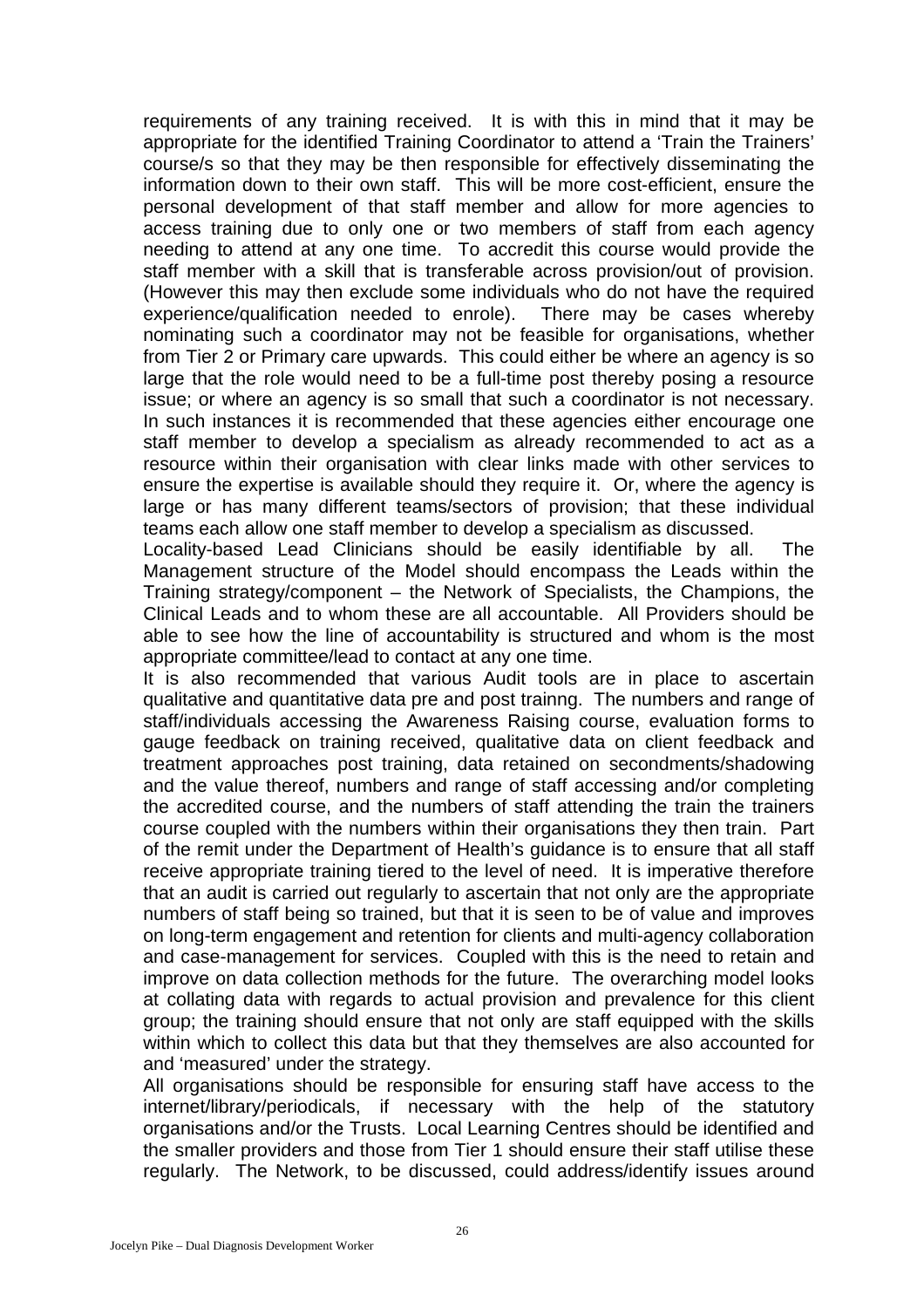utilisation of learning facilities and encourage other agencies to come and 'share' their resources where appropriate.

Services must be aware that for this client group training solely around substance misuse and mental health is not enough; housing, CJS, Youth services, Employment organisations and support networks all have a vital role to play and all other organisations, statutory or independent, should ensure they have a basic knowledge and links within each to ensure collaborative working is possible.

Secondments/shadowing should be made available by locality; length and between which providers is down to individual services themselves. In the case of services with a county-wide brief; the secondments/shadowing can extend beyond the immediate locality as appropriate. Another option to consider may be offering a rotational post/s amongst services, thereby negating the need to backfill. This would involve a large amount of planning, cooperation and multi-agency working both in and out of sector but would also allow for more staff to receive quite in-depth training/acquisitive learning in different fields. Any in-house training should be extended (by 1 or 2 places) to other organisations within that locality and must be a reciprocal agreement.

Leaflets should be made available in all services – day centres, surgeries, hostels, community drug and alcohol teams (CDATs), community mental health teams (CMHT's), in-patient settings, employment services etc; detailing the term Dual Diagnosis and whom to contact, how to refer if such a diagnosis is suspected. These will need to relate to the immediate provision within that locality; as well as referring to County services if needs be. And finally resource packs should be made available to all services relating to the Definition, referral pathways and care coordination protocols under the term, local provision and the identified Specialists (or Champions) within each sector.

# *Dual Diagnosis Network*

To encourage multi-agency working, the sharing of expertise and best practice the identified training coordinator/specialists/champion within each agency should form a county-wide (not locality specific) network to meet approximately four times a year. Representatives from the Drug and Alcohol Action Team (DAAT) and the Trusts should also be present, service-user representation and support/carer support representation; as well as possibly representatives from the main local training providers. The purpose of the meetings would be to:

- 1. Provide all other agencies with a break-down of all in-house training being provided over the next 3 months by all the organisations present with a view to offering 1-2 places to these other providers,
- 2. Identify nominees for the next DD course/s and agree provisional numbers from each agency (this will also give organisations enough notice to release staff and organise appropriate cover),
- 3. Highlight any conferences, courses, trainers both within the county and nationally that may be relevant to the other agencies,
- 4. Discuss informally any new research that has come to light, periodicals or articles that may be of interest, as well as any changes in the prevalence or provision for this client group within the county,
- 5. Discuss and propose any appropriate secondments/shadowing/rotational posts between agencies as appropriate,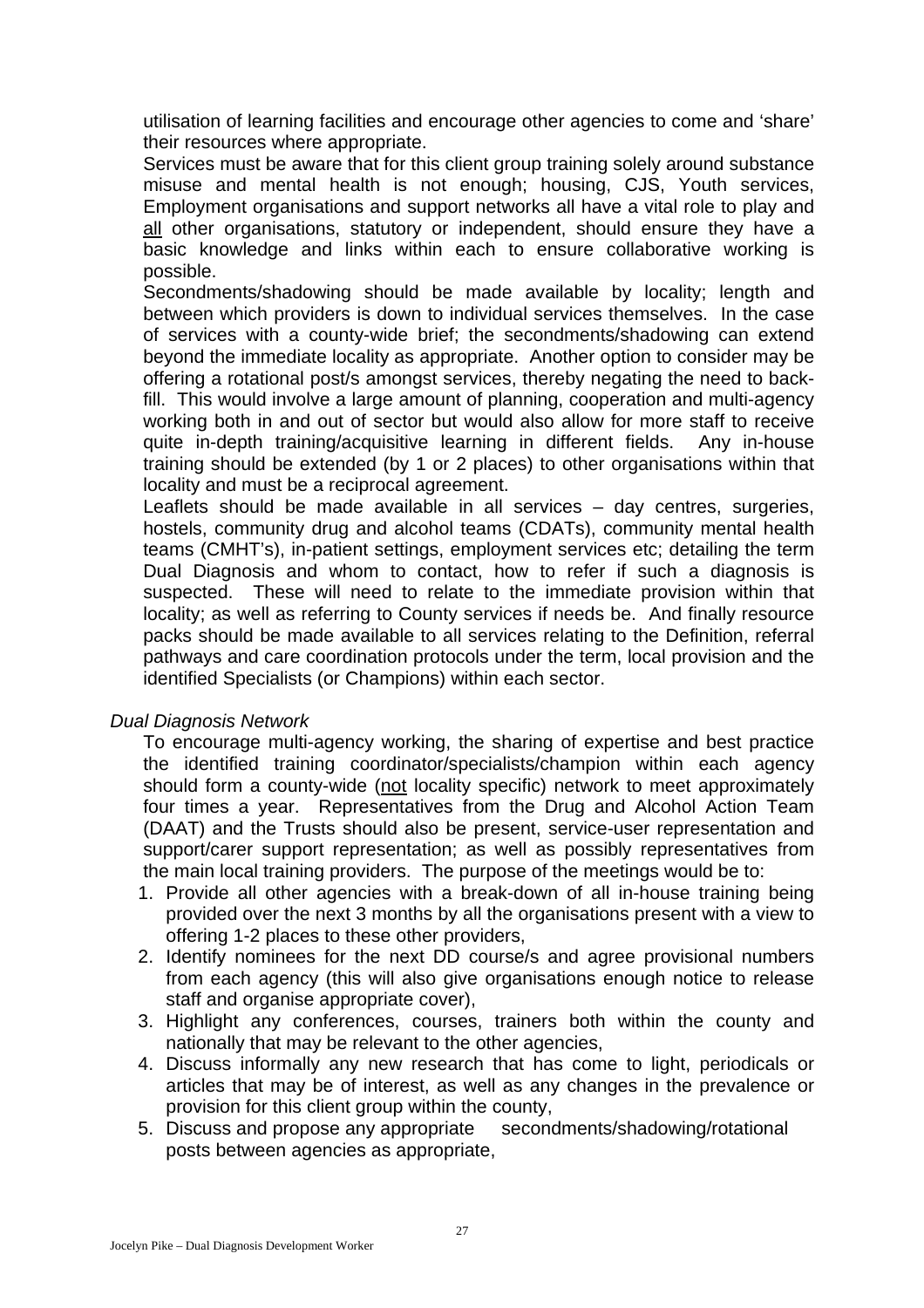- 6. Discuss the training received so far, taking into account feedback from staff/organisations and the uptake. Identify any issues with the strategy/package of training that may need to be amended,
- 7. Highlight best practice amongst the network, where secondments/shadowing has seen to be beneficial, and where the training received has resulted in better collaborative working and an understanding and managing of these clients etc,
- 8. Provide qualitative and quantitative data on numbers and range of staff accessing training from each agency, for the purposes of measurable data collection and audit,
- 9. Address issues around available library resources, internet and periodicals etc, with a view to identifying agencies who have limited access and thus 'sharing' resources where possible,
- 10. The minutes of each meeting could culminate in a brief newsletter for all members (to disseminate amongst their own organisations) summarising all of the above.

The establishment of such a network would almost be integral to the continuation of the strategy and the multi-agency working that must come with it. By ensuring that all members meet regularly throughout the year the training and the other elements contained within the strategy would always be up-to-date, any identified 'problems' could be addressed immediately and the coordinators/ specialists/champions would be supported in their individual roles. Coupled with this could be the support and guidance of national agencies such as NIMHE, as well as close working and support from the DAAT and the Trusts. This would be highly beneficial to the more generic providers of care and the voluntary sector and encourage the county organisations as a whole to work closer with the statutory sector and each other; both within their own provision and, more importantly, across provision.

The network could also play an important role in the oval audit/review of the strategy leaving it transparent and flexible thereby adapting/updating on developments in the field, changes in prevalence and the emergence of other/additional needs for these clients. Also this would enable the strategy to be accountable at all times, address components of it that are seen to be failing as well as identify areas within it that can be deemed as best practice.

# *Training Courses*

In addition to the above the DAAT, the PCTs and the Trusts should ensure a County wide training package:

- A 1 day Awareness Raising course. This will not be an accredited course but will look to appeal to all staff with varying levels of expertise. The main aims of the course will be to raise awareness within this field and enhance multi-agency networking due to the multi-disciplinary attendance and off-site location.
- A modular course consisting of 4 or 5 separate components; 1 every month. To ensure the staff member accessing the course/s retains the information at each stage there should be the opportunity for Reflective Learning Portfolio's and study groups in-between each course day.

The course would provide 30 credits in line with a Certificate, Level 1, status.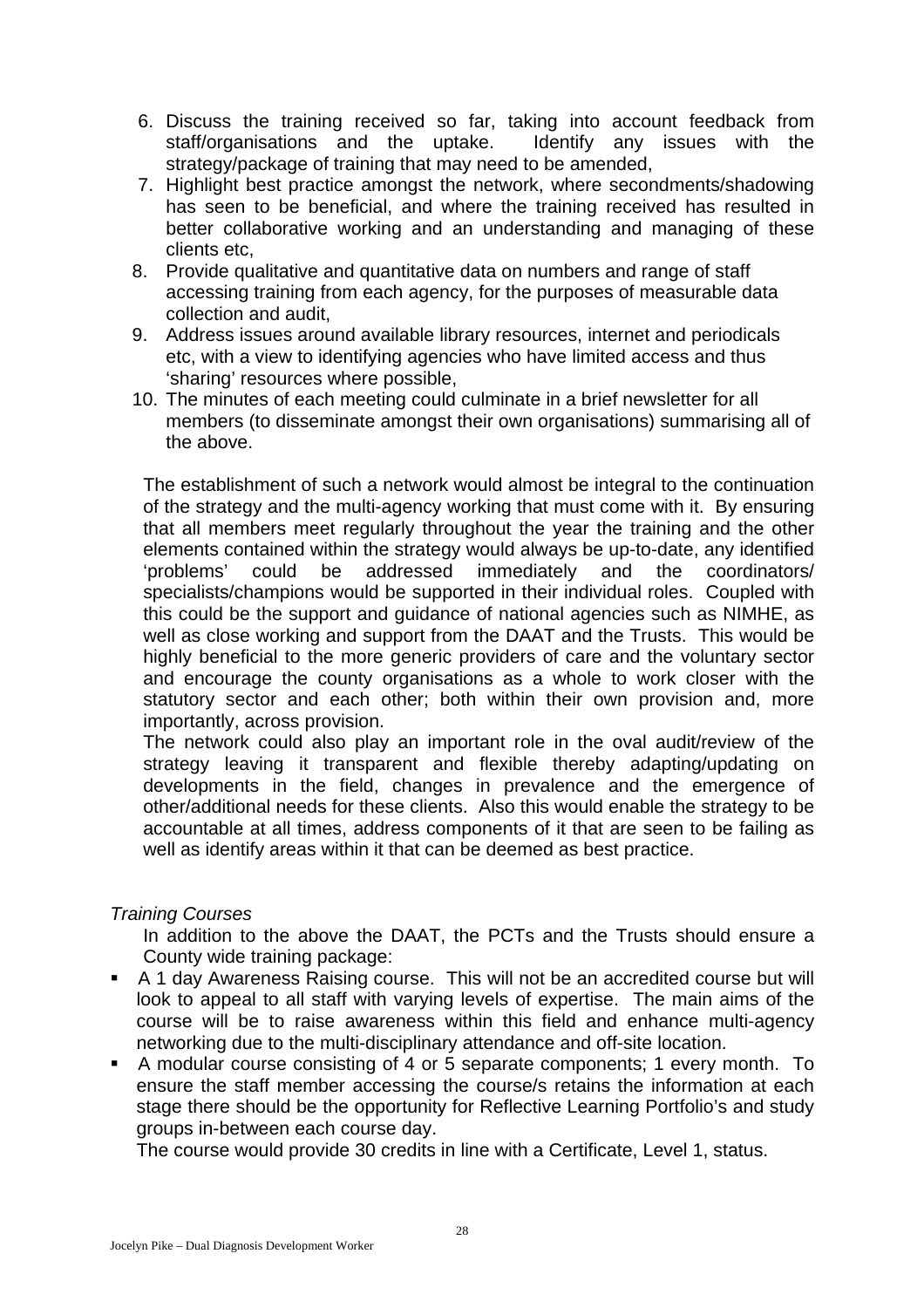- A Train the Trainers course, running alongside the aforementioned 2 courses. As previously mentioned this will facilitate sustainability and enhance the personal development of the nominated staff member.
- As previously mentioned a further 'tier' of training may need consideration for the future. Allowing some staff the opportunity to enhance their knowledge and so become 'Champions' within this field may be of benefit especially within clinical and/or statutory settings.

The possibility of bringing in an outside consultant for all or specific parts of the training should be considered.

The table below gives an idea of how, long-term, the training course/s may be structured thereby allowing the training to appeal, and be of relevance, to any/all staff:



The strategy does need, however, to be realistic and sympathetic to the main barriers in receiving training, as identified in the training needs analyses. These are cost and release of staff as well as having the training available locally. With this in mind it would be appropriate to base the off-site course Awareness Raising course at different venues depending on the locality accessing it. The costs could also be greatly reduced by nominating one or two staff members only as already discussed. The training needs analysis also identified a lack of appropriate training for the Carers of service users. It would be appropriate and beneficial if the Awareness Raising course were to be offered to Carers, as well as some Service Users if considered appropriate. To offer the further levels of training to these groups may also be of benefit.

Finally with regards to the release of staff, it is widely recognised that the majority of staff have high case-loads and that at one time or another most organisations will have absenteeism thereby, again, making it hard to allow staff time out to access the training. With this in mind that strategy would also look to recommend/devise training packs that can be easily disseminated down to staff. Having an external trainer come on-site to deliver these training packs, where necessary, would also be appropriate although this does not enhance multi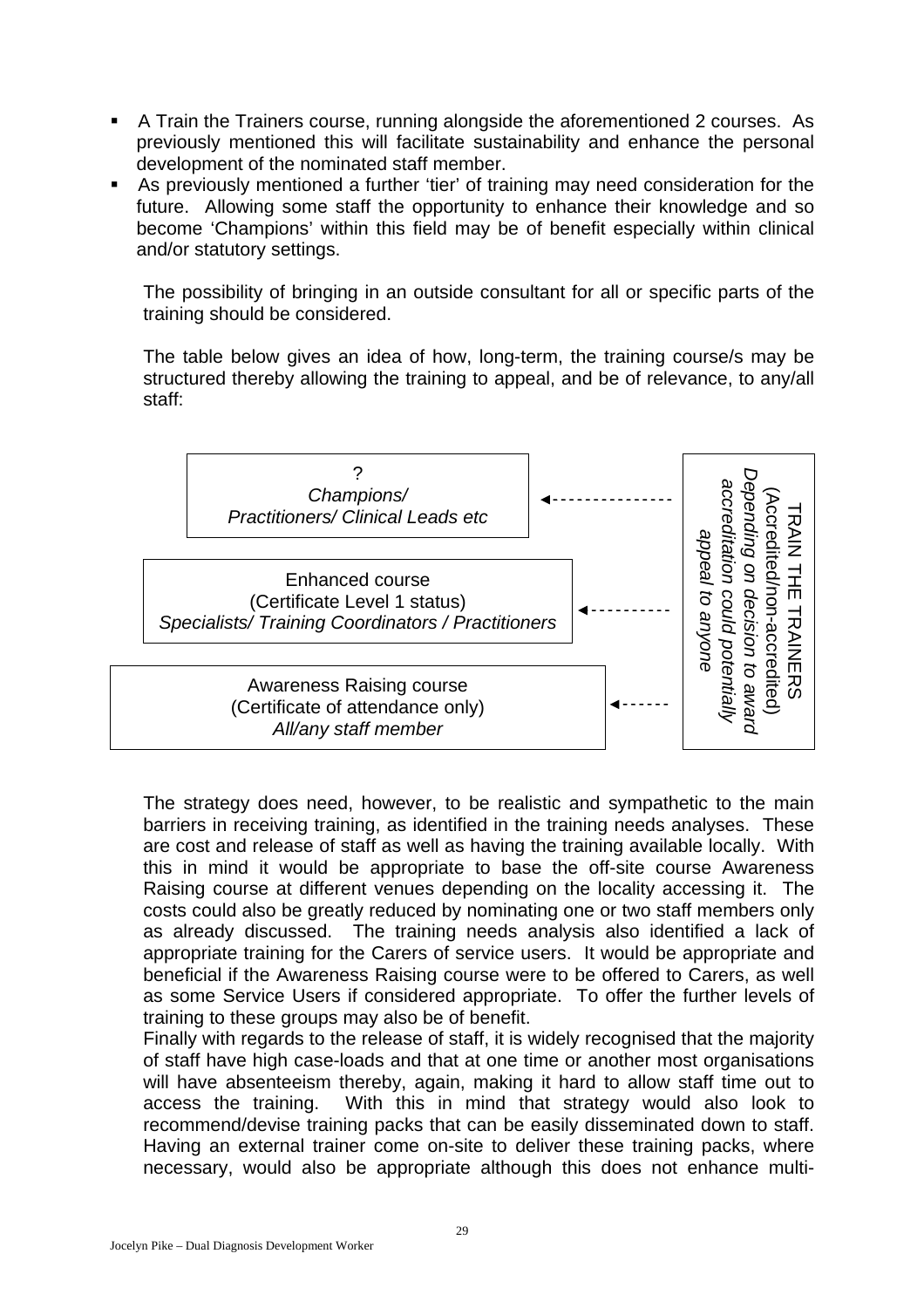agency networking and should thus be the exception and not the norm. The training packs would relate to the Awareness Raising course only and it would still be the recommendation that a nominated staff member go on to become one of the aforementioned Specialists.

All appropriate new staff should receive the Dual Diagnosis training as part of their induction/part of their first year of employment. This should become mainstream within all agencies where there is a prevalence.

Finally a pool of possible facilitators would need to be identified, both in-county and externally; to enable the DAAT and the Trusts to commission the best and most appropriate training relevant to the changing needs of the providers over time.

#### Management structure

(please see overleaf)

The management structure will be the line of accountability by which the model can be implemented long-term. All appropriate provider groups need to be represented and have clear clinical and strategic governance. The structure should not be formulated out of goodwill, but should be longitudinal with all groups and representatives aware of their position within the structure and to whom they themselves are accountable; similarly all providers on the ground need to be aware of the management structure and of whom to contact at any one time.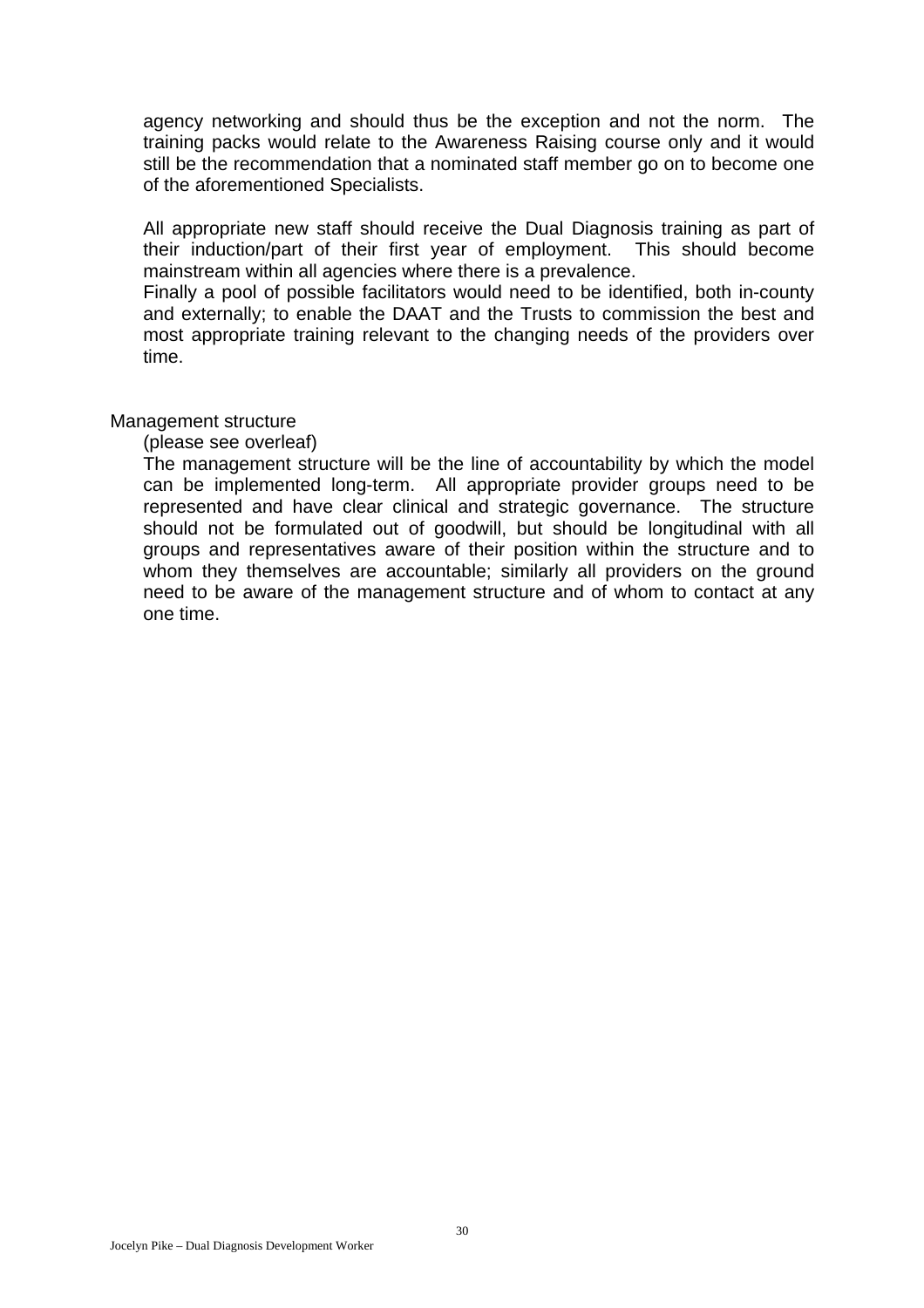# **Dual Diagnosis Management Structure**

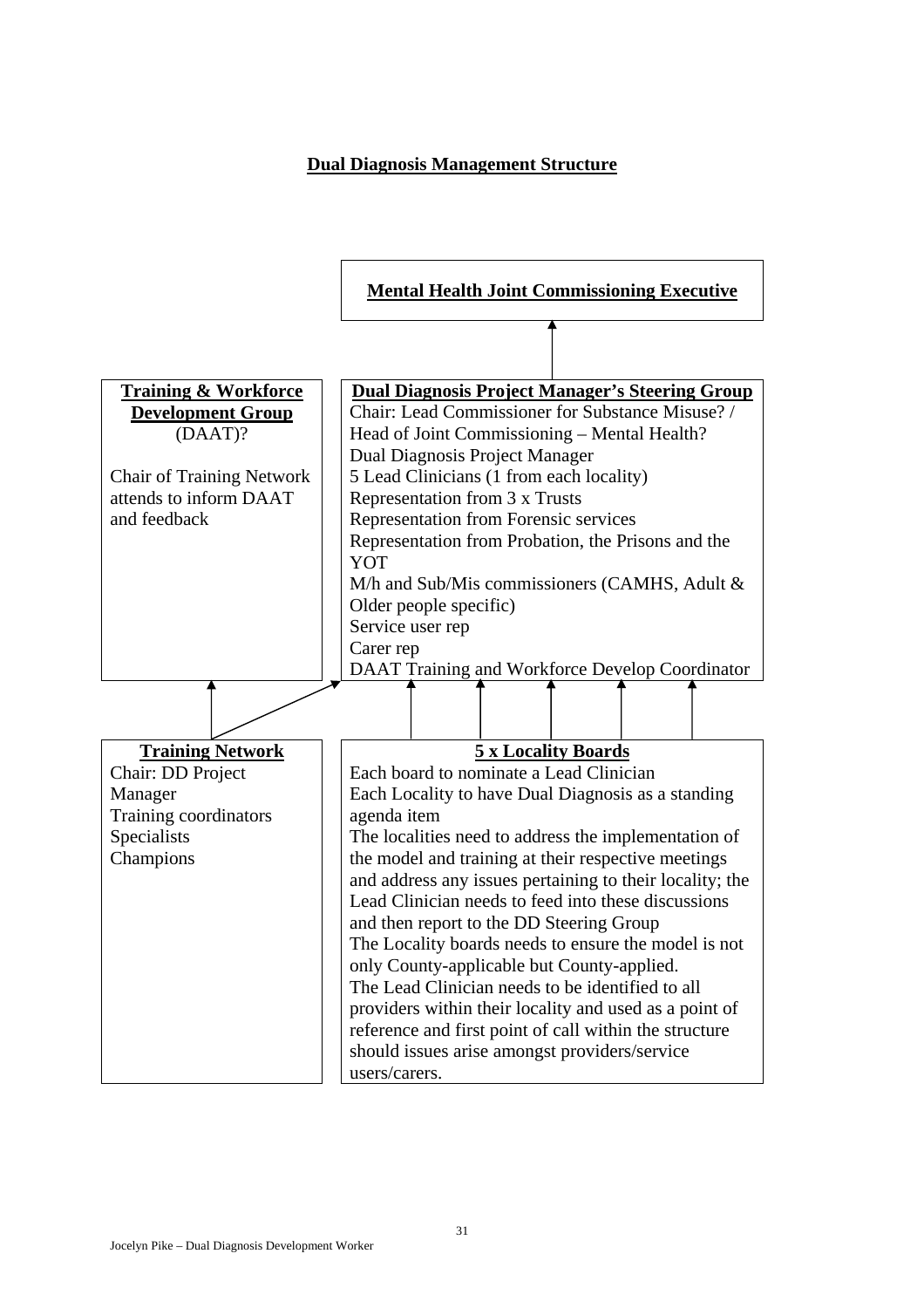## *Service users*

In order to address the identified 'gaps' in service provision both from a Provider and service user and carer perspective the role of the Primary Care Mental Health Link/Gateway and Graduate Workers have been brought under the umbrella of the Model.

Within Norfolk these workers are based within primary care with their remit in line with strategic requirements. Link Workers within the region do not, however work 7 days a week or are on call 24 hours a day.

The Enhanced Depression Contract, to constitute a depression register, access to psychological therapies and self-help material, is currently being piloted in the City amongst 1 Link Worker and 6 Graduate Workers within 3 GP practices for 12 months.

County wide, and to best utilise their location within a primary care setting, the Link and Graduate Workers remit incorporates a fundamental sign-posting role within all surgeries, not only for GPs and staff contained within but also for service users and their carers. Link Workers can refer directly into secondary care and tier 2 substance misuse services and thus can also be seen as effective liaison between primary and secondary care as well as from Tiers 1 upwards. Allowing these workers to refer directly into Tier 3 may also be of benefit but it may be more viable, should substance misuse intervention be required, to allow this role be performed via Tier 2 thereby ensuring substance misuse providers are kept in the 'loop' at all times. The Link Workers are able and trained to use the Models of Care referral and assessment forms when referring into substance misuse so multiple assessments are avoided.

Both the Graduate and Link Workers already receive effective training so as to act as a point of advice, information and guidance to the service users/carers and also, again, to the GPs and the staff within the surgeries thereby ensuring staff within primary care settings have an immediate point of reference. On top of this enhanced training should be given specific to Dual Diagnosis so that primary care staff en-masse have a named person within their organisation whom they can contact for advice and guidance. Primary care staff and the Workers themselves should then feel much more able to work/manage these clients.

Training should incorporate mental health and substance misuse awareness, use of CPA and enhanced CPA, identification of risk, knowledge of formal joint working and information sharing protocols between relevant agencies as well as a working knowledge of eligibility and service thresholds. Coupled with this should be an awareness of available provision across all sectors County-wide thereby enabling effective sign-posting when needed. Again it is not assumed that this training is not already offered to some extent but it is of vital importance to ensure that top-up training is provided where needed as care pathways and care coordination can greatly alter once an individual is deemed a Dual Diagnosis.

All of this may be achieved without the Link Workers having to hold any Dual Diagnosis caseloads. The Graduate Workers would still be able to offer group interventions to these clients as per identified need, but would not be accountable under a care plan or be required to key-work.

Both Workers would not even be required to co-work as upon identification of multiple needs their role would be to sign-post on or in to more suitable provision. However, it is envisaged that gatekeeping for these individuals commences in Primary Care so it may be necessary for the Link Worker to undertake the initial risk assessment and/or triage. The clinical nature of their work would enable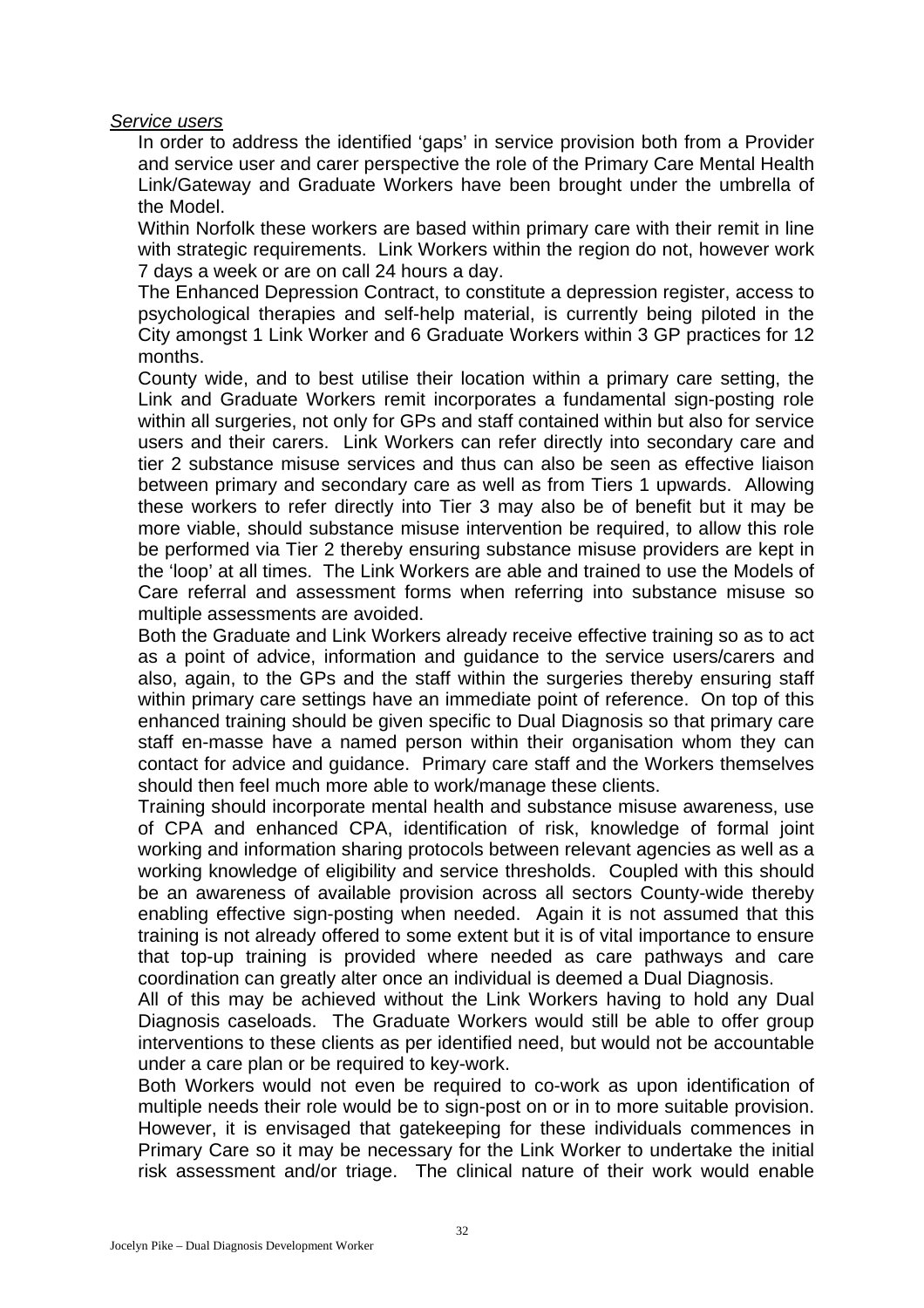them to undertake the role as appropriate and it is already the case that the Link Workers are being utilised for assessment purposes in some surgeries. The option of undertaking a joint assessment with substance misuse should also be considered and the links made with these services, as already identified within the Link Workers/Graduate Workers initial remit, should ensure that this is seamless.

Once an individual is deemed a Dual Diagnosis, however, it would still be beneficial in some circumstances if some of the services offered by the Workers could be utilised as appropriate. The group work undertaken by the Graduate Workers and the interventions offered under the Enhanced Depression Contract would be of benefit. This type of brief intervention work is known to be beneficial especially in the first instances of psychosis and substance misuse.

The Department of Health, as previously mentioned, recommends mainstreaming these clients through mental health. This would therefore be an ideal opportunity to offer time limited interventions in primary care settings. If the Enhanced Depression Contract were to receive approval county-wide the incorporation of dually diagnosed clients under the Contract from the outset would ensure this duty of care becomes commonplace practice and does not 'fall by the wayside'. It would also enable the long-term inclusion of these clients under mental health.

Data collection upon initial diagnosis can also begin here. It is recommended that new and improved methods of collating data on Dual Diagnosis clients be devised. First instances of psychosis culminating in an assessment and subsequent diagnosis can thus be recorded. If needs be the client could then be 'tracked' through the system using the generic Models of Care referral and assessment forms, CPA if appropriate and the single care plan.

Within Norfolk the Support, Time and Recovery Workers (STR) posts currently encompass some 20% ex-service users. The remit is CAMHS up to and including Older Peoples Services with the criteria/eligibility for appointment to such a Worker being dependant on the referral criteria of the service they are 'in'. There are however, no self-referrals taking place. STR Workers are to be included on all Care Plans and do carry case-loads with no set time-limit within which to work with an individual. By identifying support for service users through most, if not all, mental health provision the 'gap' as identified by the needs assessment can be further addressed. It is also a possibility that these individuals may be deployed anywhere there is seen to be an identified need and so it may be the case that primary care, in-patient services, the criminal justice system and, in fact, any statutory or voluntary provider could request and appoint such a member of staff.

By incorporating these posts within the model another vehicle will be identified within which to ensure such support; as well as ensuring the Workers themselves receive the appropriate training and supervision around Dual Diagnosis. It is envisaged that such staff will undoubtedly encounter these individuals in their day to day working and therefore the model needs to be seen to respond to their training and support needs.

The generic training received by the Workers encompasses any appropriate and/or identified in-house training as well as Vocationally Related Qualifications in accordance with a model devised by the Workforce Development Confederation. It is apparent, however, that training specifically relevant to Dual Diagnosis would be of benefit and so it is recommended that the Dual Diagnosis courses devised under the Training Strategy be made available to the individuals appointed to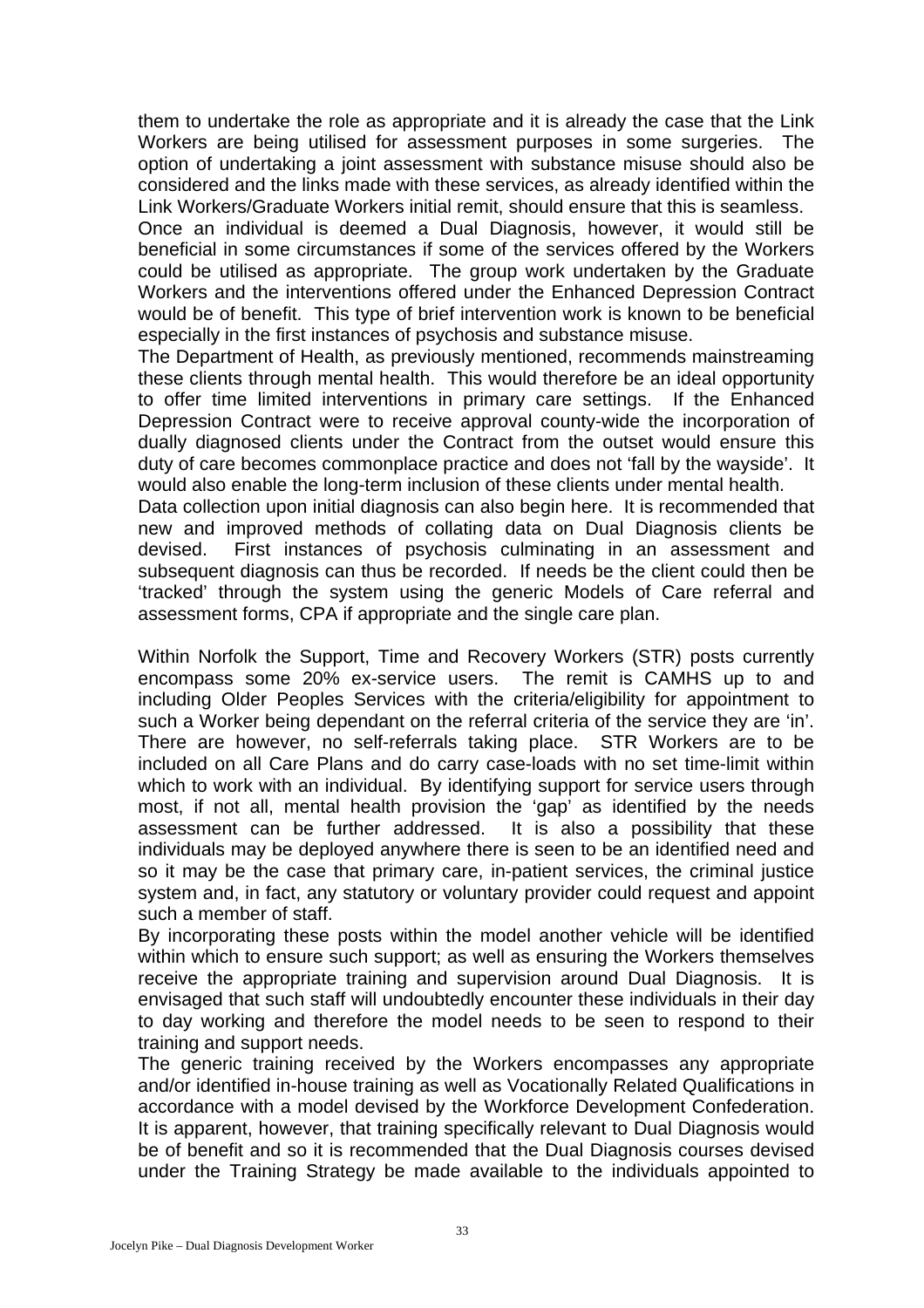these posts. The extent of knowledge they may require/need and consequently the 'level' of training they access is the decision of the Worker themselves and their line manager/organisation.

### *Carers*

A major 'gap' as identified through both the provider and service user needs assessments was the lack of support and/or training for the carers of service users. It is therefore felt appropriate to recommend and identify the Carer Support Workers as an opportunity to address some of the problem; and also to encourage carers of dually diagnosed individuals to attend the Awareness Raising course within the training strategy. It is also felt beneficial that, where not already being considered or in practice, the statutory substance misuse and mental health services form Carer Support Groups and/or identify where within their locality those groups may already exist. Once up and running these could be largely self-supporting and therefore would require little 'management' on the part of the provider. Identifying a location/room out of hours may be required and some administration in the form of leaflets and flyers may also be necessary, although if the facilities were to be provided the group themselves could be responsible for actually completing the necessary work. It would obviously be of benefit if the voluntary sector were to follow suit but in the first instance it is imperative the statutory services are seen to be pro-active in this area.

The Carer Support Workers (CSWs) accept all types of referral with the only eligibility being that the cared for person must be over the age of 18 and with a severe and enduring mental illness (preferably diagnosed). Learning disabilities or Parkinsons disease are not classed as 'mental health problems' for the purposes of these posts although Personality Disorder is accepted. A carer of someone with Dual Diagnosis would therefore be permitted although an individual whose presenting problem is their mental health would receive priority over a Dual Diagnosis individual whose substance misuse or drug-induced psychosis is the presenting issue for their carer.

The Workers do hold case-loads, not time limited, and, although no formal counselling is available, one-to-one work, group work, advice, information and support are the mainstay of the job. Some advocacy is also undertaken as well as the possibility of supporting any referrals back to primary care or on into secondary services.

Training on offer to the CSWs is dependent on identified need by the individual themselves. Upon appointment to the post neither clinical expertise or training is required. It would therefore be of benefit if the CSW's could be allowed access to the Awareness Raising Course in the first instance. Allowing 1 CSW per locality to become a specialist would also be of benefit, however en-masse these Workers do not require any form of in-depth training.

Currently there is a GP pilot scheme within the Central cluster whereby the CSW's are based within the GP surgeries themselves. 12 months initial funding has been set aside for this. If this does prove to be a success, it would be prudent to link-up both the CSWs and the Graduate and Link Workers; facilitating joint working and assisting primary care in retaining and managing individuals and, where possible, negating the need to refer on to secondary care.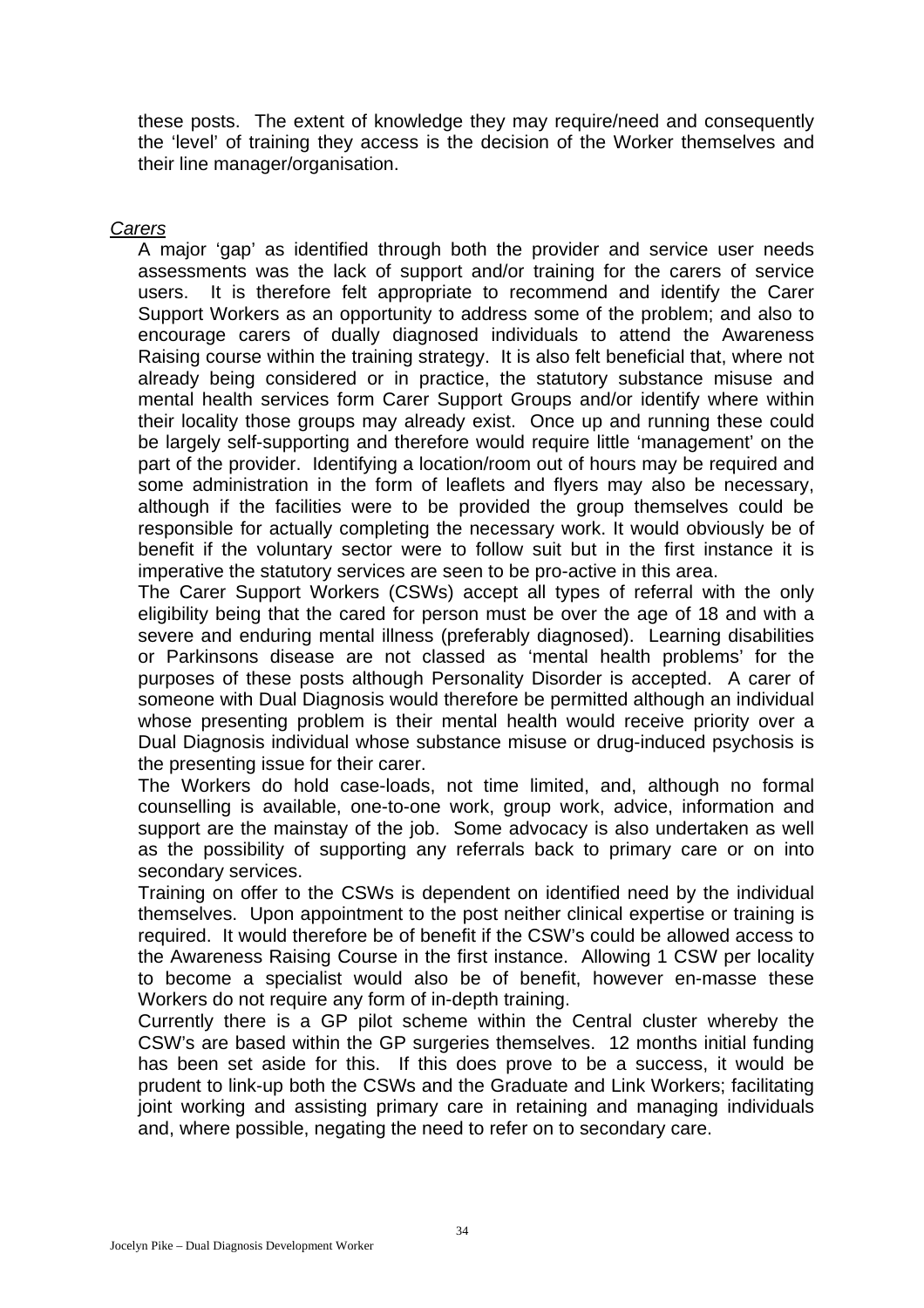It may also be appropriate for a CSW to be so identified on any care plan; thereby meeting presenting need if identified and also looking holistically at the individuals overall well-being and that of their carer/s.

The needs assessments identified, not only the need to offer specific training and support to carers of dually diagnosed individuals but also to raise awareness of available provision and referral pathways. With this in mind it would be appropriate to recommend that the directory of services be made available to such carers. The aformentioned directory for substance misuse services and the Heron directory and database should look to include any other appropriate contacts relevant to dual diagnosis, if not already present. These directories should be made available in primary care services in the first instance, with a view to all services having such a directory/s for the benefit of staff, service users and carers.

Coupled with this should be the formulation of leaflets detailing whom to contact or how to refer if a dual diagnosis is suspected. Information around the aforementioned carer support groups and basic information around dual diagnosis itself should also be included. Again these leaflets should be made available in all day centres and primary care settings in the first instance.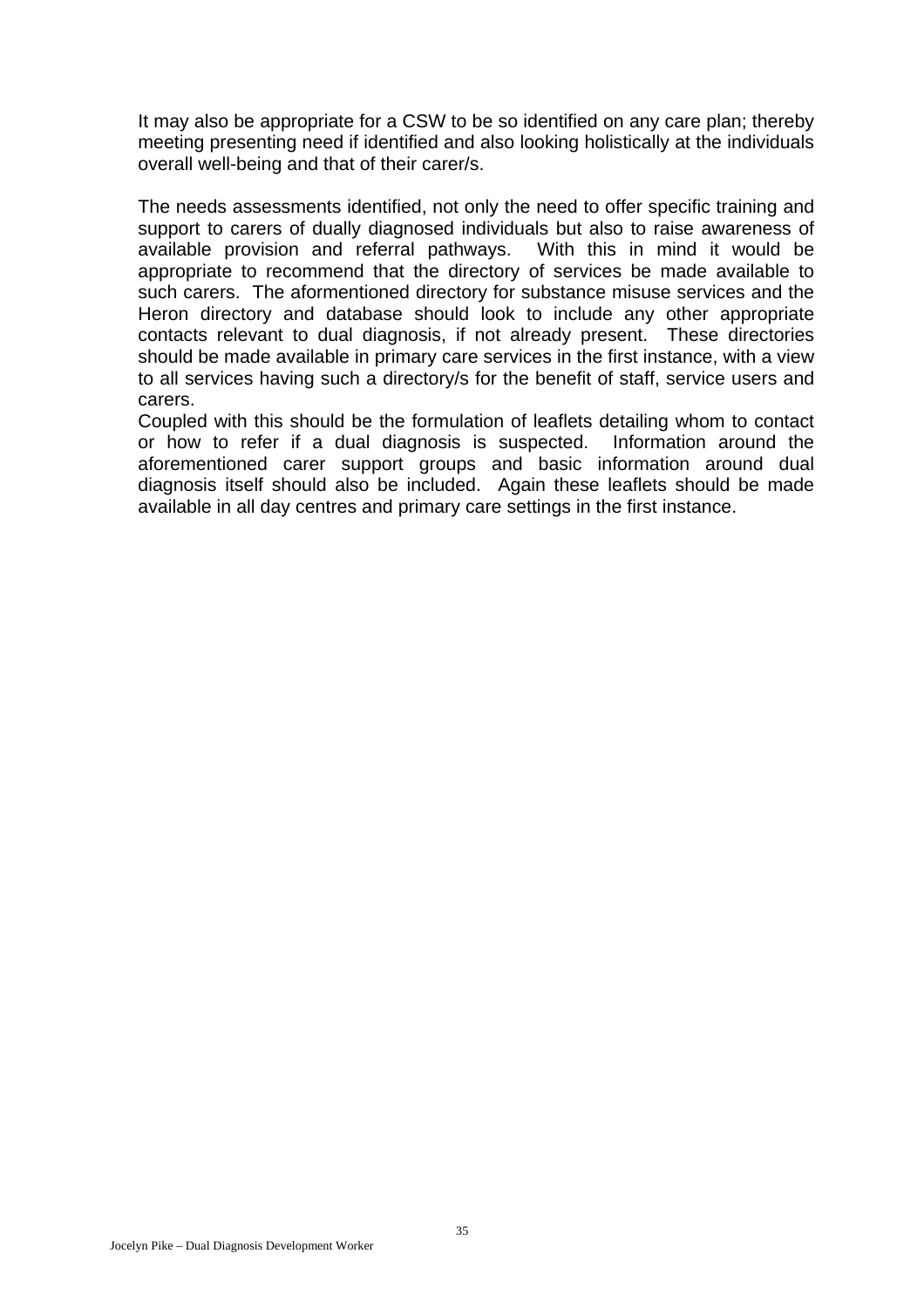# 6. Summary of recommendations

Care planning:

- ¾ All Tier1 or generic providers of treatment should include questions around substance misuse and mental health as part of their own in-house assessment procedures.
- $\triangleright$  There should be clear eligibility criteria for statutory substance misuse and mental health services.
- $\triangleright$  A directory of service provision should be made available to any provider or interested party. Incorporating this onto existing directories may be more appropriate.
- $\triangleright$  All staff must recognise that dual diagnosis is commonplace and the responsibility of all providers.
- $\triangleright$  Agencies need to be committed and, where possible, signed up to joint working and information sharing.
- ¾ Gatekeeping commences at Tier 2 and Primary Care.
- $\triangleright$  All staff within Primary Care and Tiers 2 upwards will need to be supported through appropriate training and supervision.
- $\triangleright$  Any suspected dual diagnosis referral to Primary care or Tiers 2 upwards should automatically receive a full risk assessment.
- $\triangleright$  Joint screening and assessment tools need to become mainstream for this client group. Requests for a joint assessment should be met promptly by the other agency.
- $\triangleright$  Staff must look to respond to the presenting needs of the individual. The care plan should reflect this need and then be longitudinal and open to revision. Care plans should consider discharge/aftercare provision from the outset.
- $\triangleright$  Care coordination must sit with the statutory services.
- $\triangleright$  Clinical governance guidelines may need to be developed in regards to dual diagnosis.
- $\triangleright$  Where an agreement cannot be reached upon the appropriate care coordinator the management structure of the model may be imposed, or alternatively, statutory mental health and substance misuse services may choose to jointly care coordinate. There should still remain one care plan.
- ¾ Treatment should be based around, engagement, motivation, harm reduction/minimisation and relapse prevention in the first instance.
- $\triangleright$  Personality Disorder is to be mainstreamed and integrated under the model.
- $\triangleright$  For clients who present with a Personality Disorder, the care plan should contain a Crisis Management Plan.

Data collection:

- $\triangleright$  All agencies should not look to retain data on dual diagnosis outside of any minimum data set requirements they may already have.
- $\triangleright$  A generic baseline of information should be agreed by all agencies to ensure ease of auditing/accountability.
- $\triangleright$  All providers should look to be included on any existing/developing information sharing and confidentiality protocols within their locality and, where possible, County-wide.
- $\triangleright$  Out of hours access to information needs to be formalised.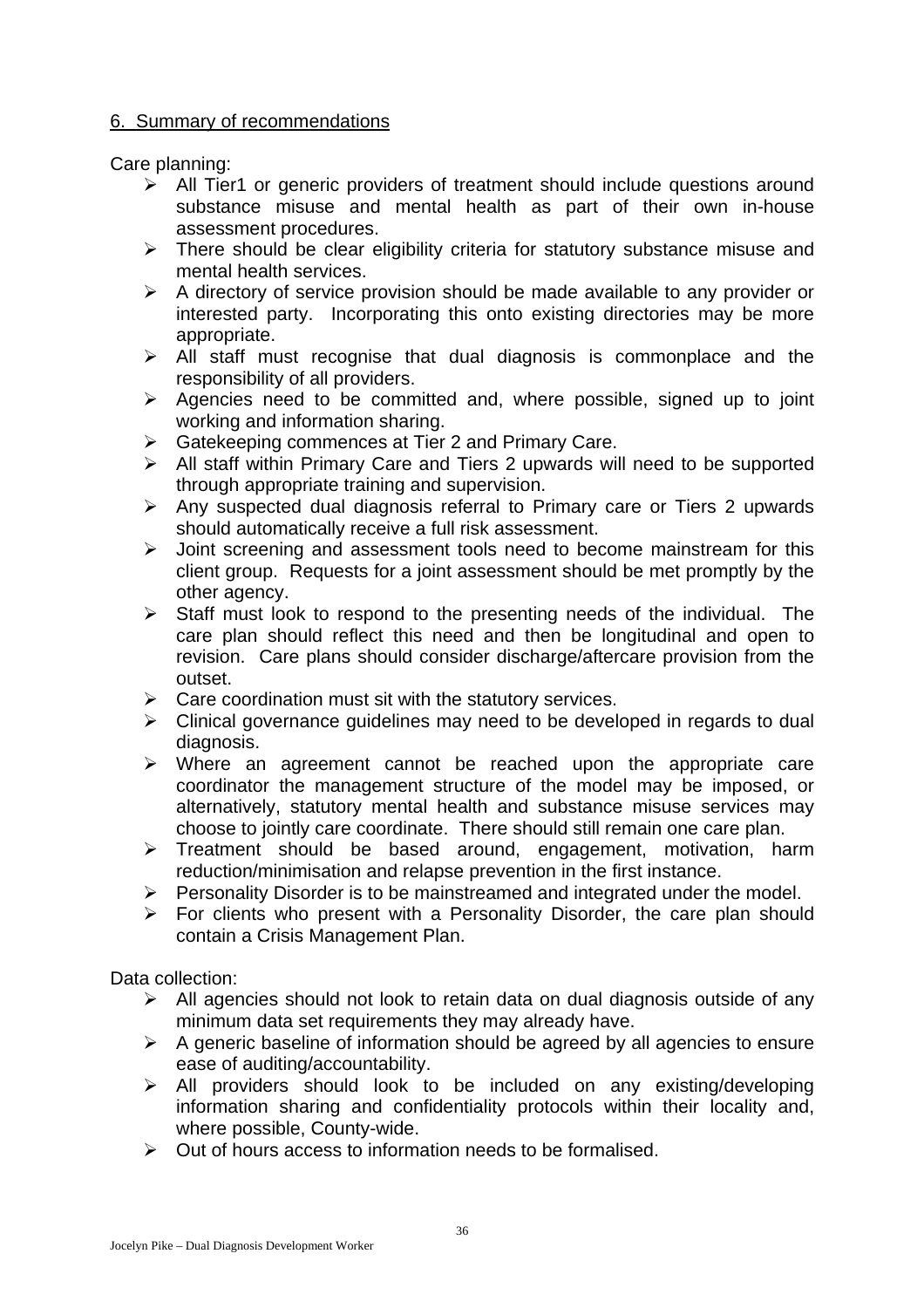$\triangleright$  It is recommended that all agencies formalise any current or future joint working with external providers. Protocols should be generic as well as, where possible, locality specific or County-wide if appropriate.

Training strategy:

- $\triangleright$  All training must be made available to all services.
- $\triangleright$  Clinical supervision should be made available to all appropriate staff.
- $\triangleright$  One or more staff from all agencies should develop a specialism in dual diagnosis.
- $\triangleright$  Longitudinally, and where appropriate, services should look to further develop some Specialists by allowing them to become Champions, with a higher degree of acquired/accredited learning.
- $\triangleright$  Agencies from the gatekeeping threshold upwards should nominate a Training Coordinator to ensure longevity.
- $\triangleright$  Agencies should look to allow a staff member to attend a Train the Trainers course to keep costs down, ease problems around release of staff and ensure sustainability for the training strategy.
- $\triangleright$  Locality-based lead clinicians should be easily identifiable by all.
- $\triangleright$  Audit tools should be devised to ascertain qualitative and quantitative data pre and post-training.
- $\triangleright$  All staff should have access to the internet/library/periodicals, utilising the statutory services if necessary.
- $\triangleright$  Secondments/shadowing/rotational posts should be made available by locality.
- ¾ All in-house training should be offered, on a reciprocal agreement, by 1-2 places to other providers.
- $\triangleright$  Leaflets detailing the term dual diagnosis and how to refer, should be made available to service users and carers in all Primary Care settings upwards.
- $\triangleright$  Resource Packs should be made available to all services detailing the term dual diagnosis and the protocols and care coordination pathways under the term.
- ¾ The identified Training Coordinators/Specialists/Champions should form a county-wide Dual Diagnosis Network to aid implementation and auditing, and facilitate multi-agency networking.
- $\triangleright$  A county-wide training package should be implemented in the first instance.
- $\triangleright$  Appropriate carers and service users should be encouraged to attend training.
- $\triangleright$  The Awareness Raising course could be put into a training pack for services unable to release staff. This should only be in exceptional circumstances.
- $\triangleright$  All appropriate new staff should receive dual diagnosis training as part of their first year of employment/induction.
- $\triangleright$  A pool of facilitators will need to be identified to enable effective and good quality commissioning of trainers.

# Service users

- ¾ Link and Graduate Workers should receive training in dual diagnosis. All 'levels' of training should be made available as per identified need.
- $\triangleright$  Link and Graduate Workers should be utilised as a sign-posting and resource role around dual diagnosis for staff and service users in primary care.
- $\triangleright$  Link and Graduate Workers should not hold dual diagnosis caseloads.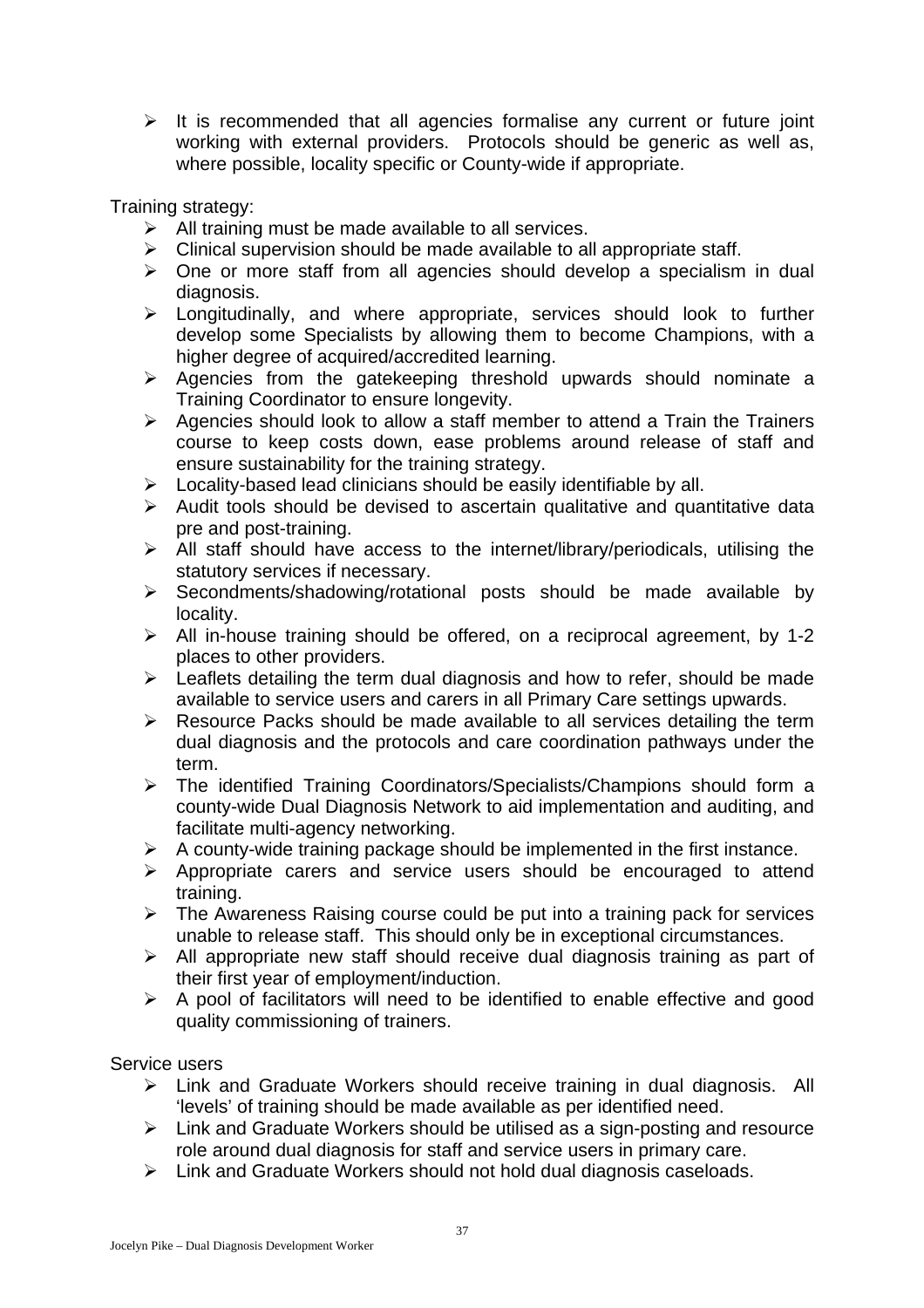- ¾ Link Workers may be able to undertake initial assessment/joint assessment of suspected dual diagnosis individuals within primary care.
- $\triangleright$  The group work offered by the Graduate Workers should be made available to dually diagnosed clients where possible.
- ¾ Support, Time and Recovery Workers should receive training in dual diagnosis. All 'levels' of training should be made available as per identified need.

Carers

- ¾ Carer Support Workers should receive dual diagnosis training. All levels of training should be made available as per identified need.
- $\triangleright$  Carers should be allowed to access the Awareness Raising training in the first instance.
- ¾ Where not already in existence, the statutory services should look to form carer support groups within their localities. The voluntary sector should also be encouraged to identify existing groups or formulate them, working collaboratively with the statutory providers.
- $\triangleright$  Carer Support Workers should be included on care plans where appropriate.
- $\triangleright$  A directory of services should be made available in primary care settings.
- $\triangleright$  Leaflets detailing whom to contact and/or how to refer should be displayed in primary care settings.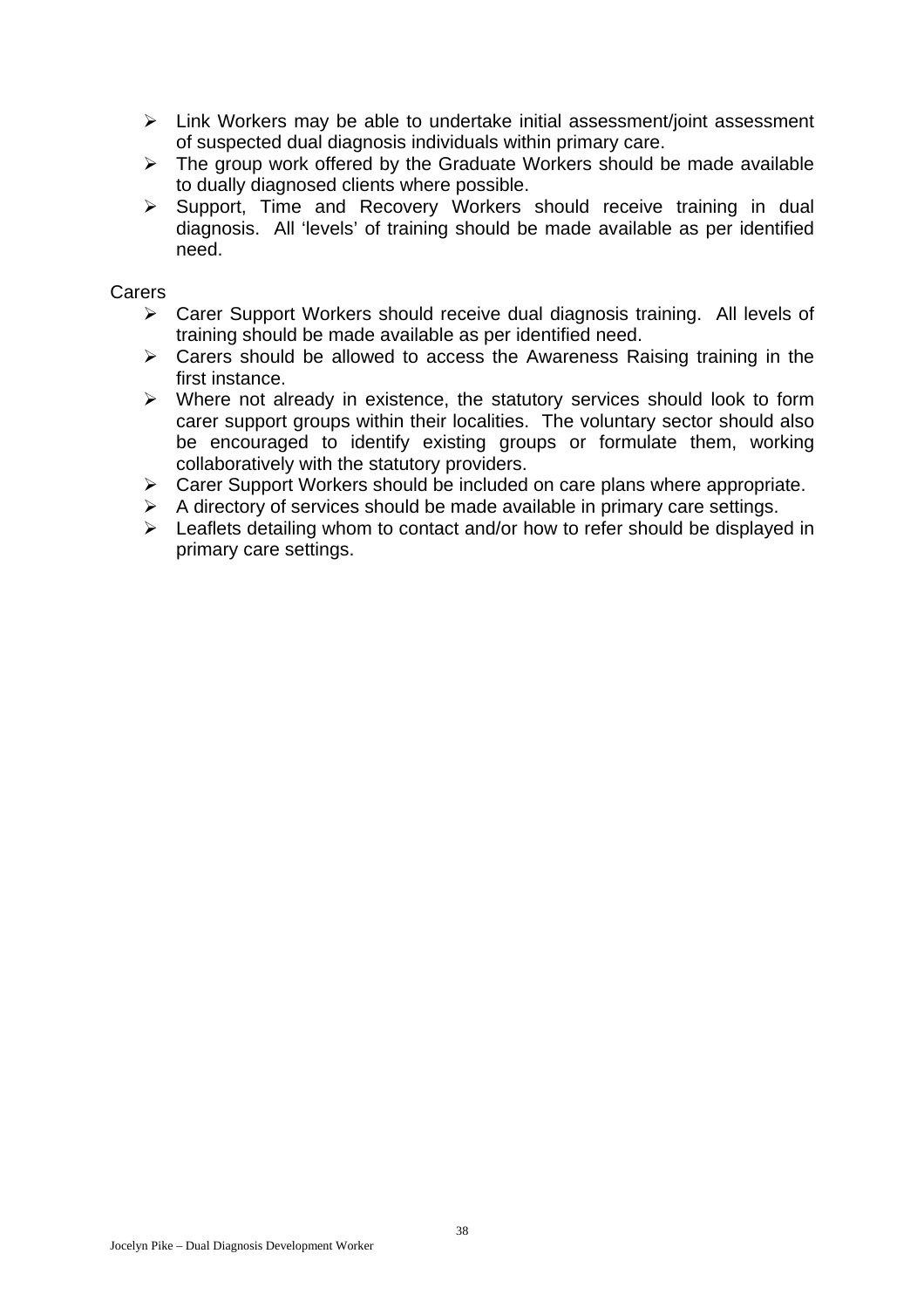7. Appendices Appendix 1: Model

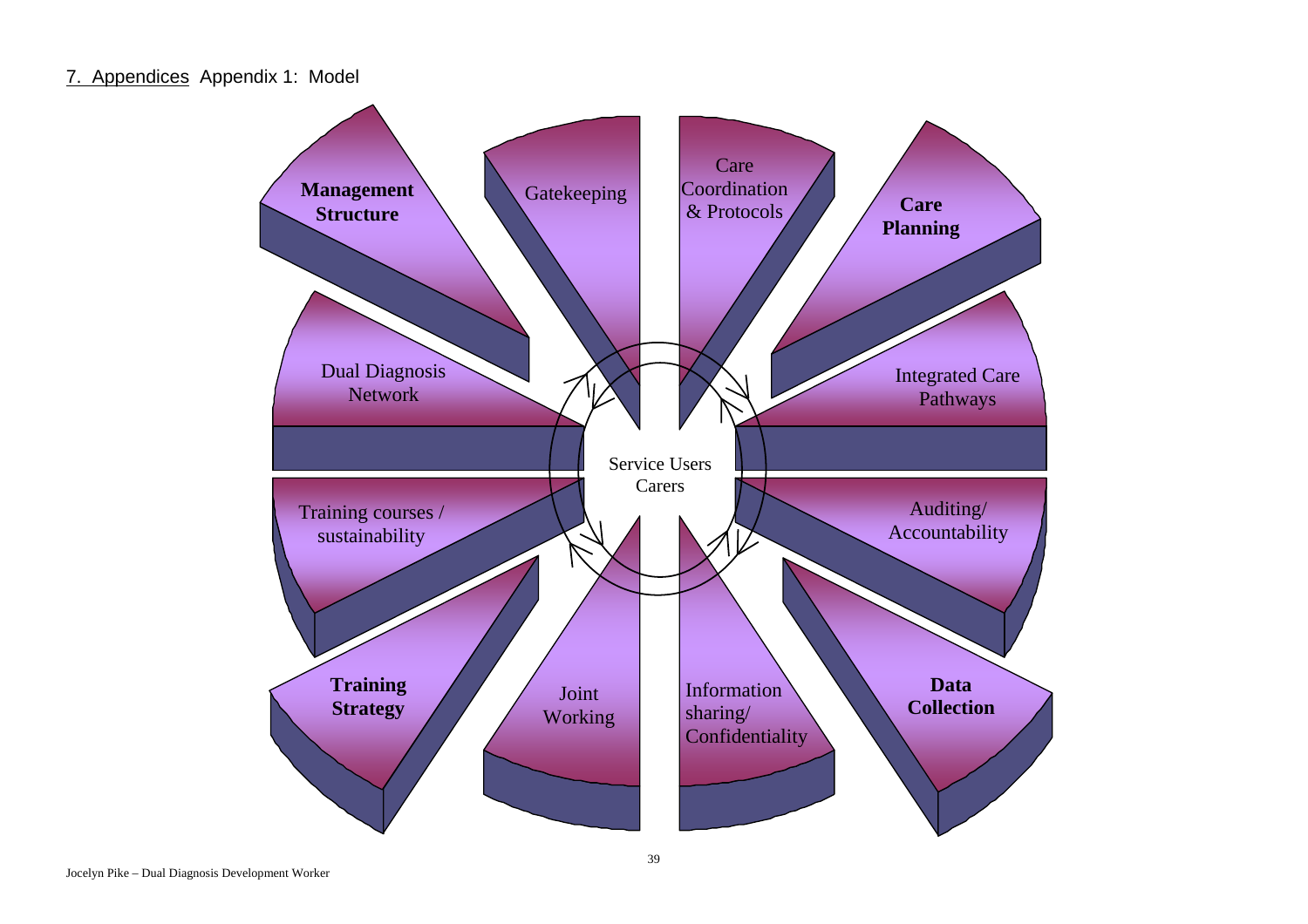Appendix 2 Care Plan

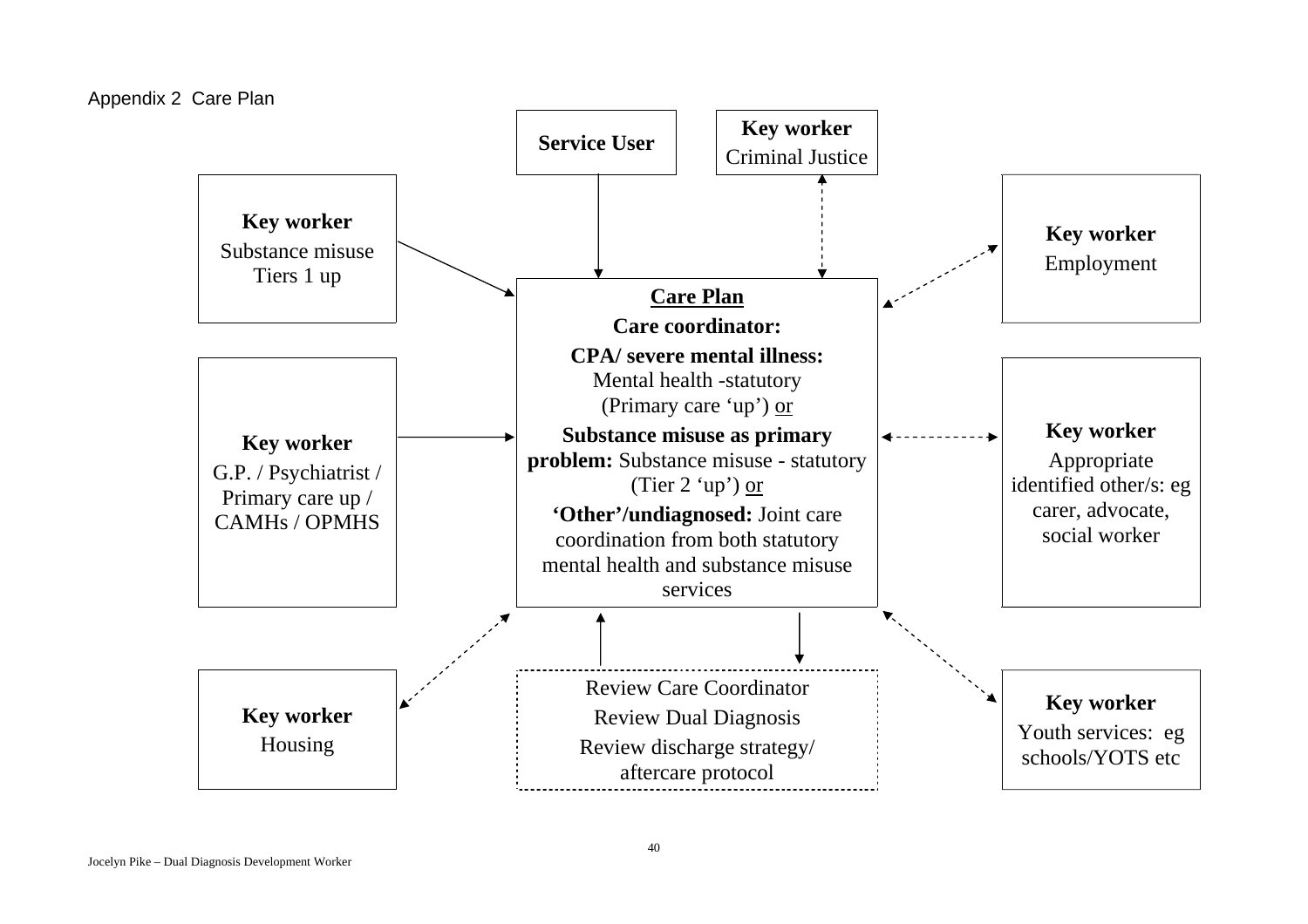Appendix 3 Dual Diagnosis Integrated Care Pathway

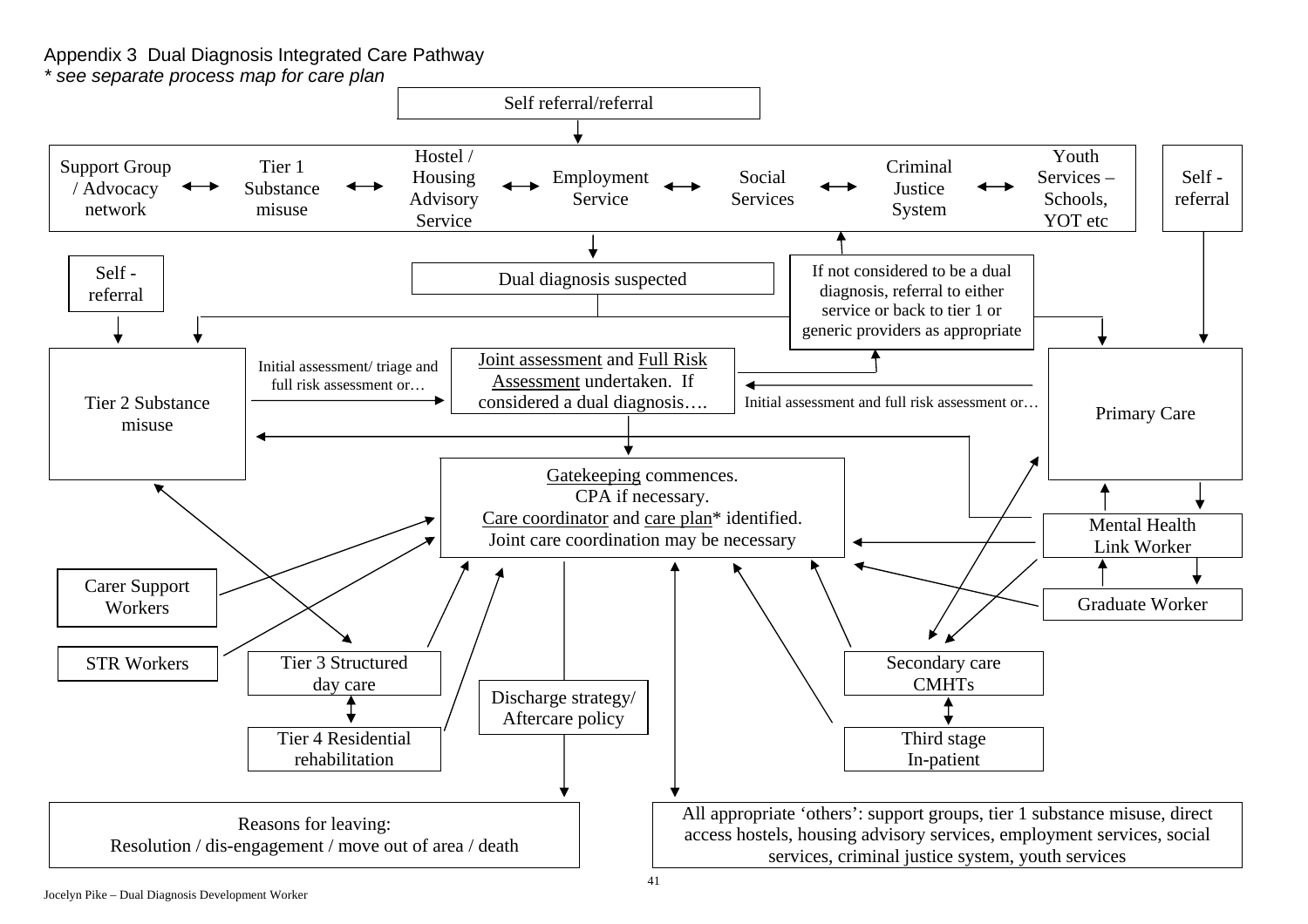# 8. References/list of contributing agencies

# References

Alcohol Concern: Mental Health & Alcohol Misuse Project, Dual Diagnosis & Alcohol

Black Spaces Project The Mental Health Foundation 2003

Caldicott Committee 1997

Co-existing Problems of Mental Health & Substance Misuse (Dual Diagnosis) – A review of relevant literature Vanessa Crawford 2001

Co-morbidity of substance misuse and mental illness collaborative study (COSMIC) Department of Health 2002

Crime and Disorder Act 1998

Data Protection Act 1998

Developing and Implementing Integrated Care Pathways Effective Interventions Unit 2002

Developing services for carers and families of people with mental illness Department of Health 2002

Drugs and Alcohol Today Volume 4 Issue 2 2004

Dual Diagnosis – Collaboration and Good Practice for Services Alcohol Concern 2003

Dual Diagnosis Toolkit – Mental Health and Substance Misuse Turning Point/Rethink 2004

Fast-Forwarding Primary Care Mental Health 'Gateway' Workers Department of Health 2002

From Here to Equality NIMHE 2004

Guidance on New Ways of Working for Psychiatrists in a Multi-disciplinary and Multiagency Context Interim Report Department of Health 2004

Health Service Journal 16/10/03

Information Exchange Protocol – Registered Social Landlords Norfolk Constabulary 2003

Integrated Primary Mental Health Care: threat or opportunity in the new NHS British Journal of General Practice April 2004

Journal of Integrated Care Pathways 2004

Mental Health and Social Exclusion – Social Exclusion Unit Report Summary Office of the Deputy Prime Minister 2004

Mental Health Minimum Data Set 2004

Mental Health Policy Implementation Guide – Support, Time and Recovery (STR) Workers Department of Health 2003

Mental Health Services in Norfolk Information Sharing Protocol 2003

Mental Health Today July/August 2004

Models of Care The National Treatment Agency for Substance Misuse 1998

National Suicide Prevention Strategy for England – Annual Report NIHME 2003

National Treatment Agency Minimum Data Set 2003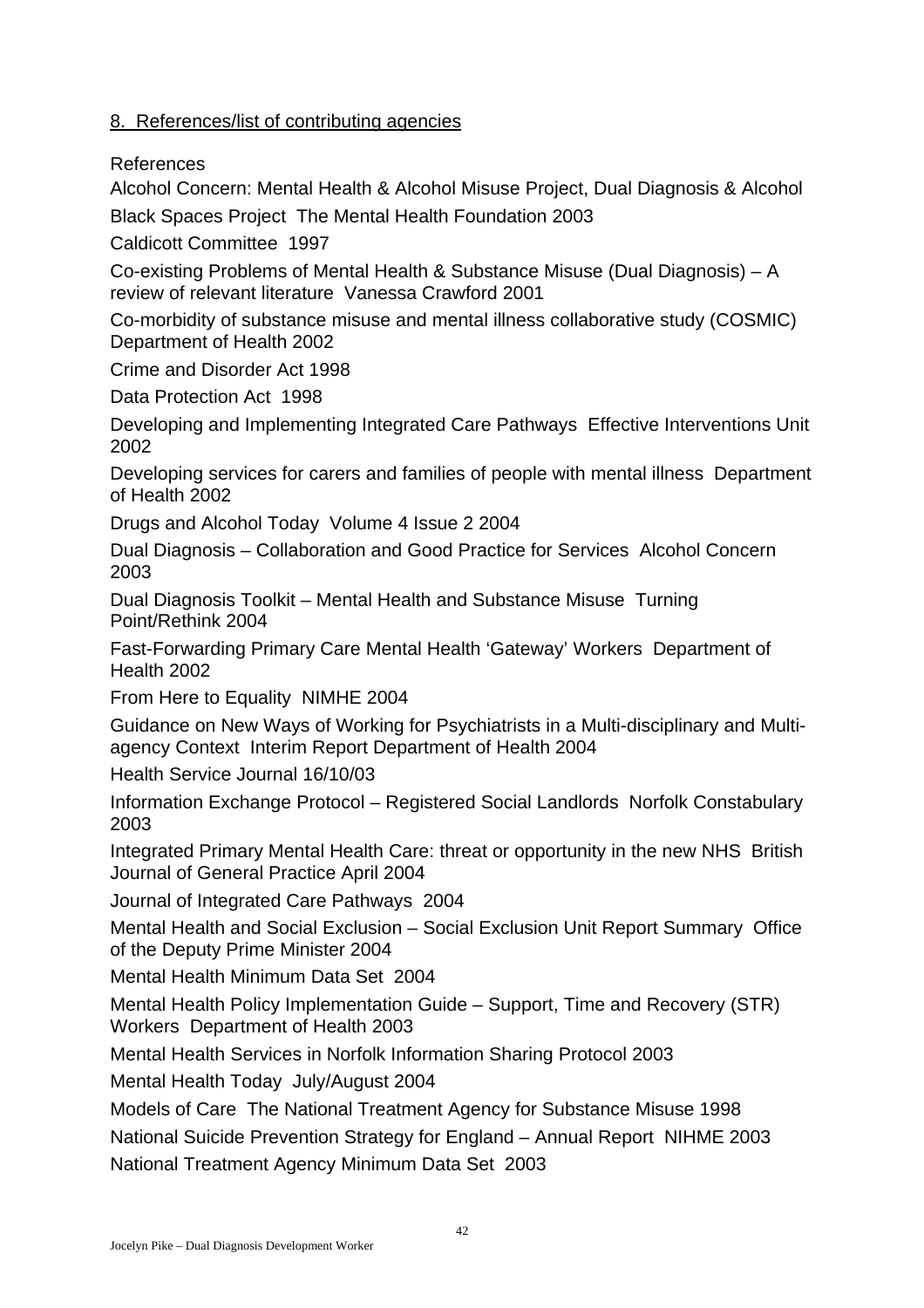NIMHE: Substance Misuse Programme

Personality Disorder: No longer a diagnosis of exclusion NIMHE 2003

Psychiatric Morbidity among Adults living in Private Households Office of National Statistics 2000

Psychiatric Morbidity among Young Offenders in England & Wales Office of National Statistics 1997

Society for the Study of Addiction

Strategies for Living The Mental Health Foundation 2000

Substance Misuse and Mental Health Co-Morbidity (Dual Diagnosis) The Health Advisory Service 2001

The Dual Diagnosis Good Practice Guide Department of Health 2002

The Mental Health Foundation Volume 5, Issue 7 2004

The National Service Framework for Mental Health Department of Health 1999

The National Service Framework for Mental Health – Five Years On Department of Health 2004

The Personality Disorder Capabilities Framework NIMHE 2003

The Task Force to Review Services for Drug Misusers Department of Health 1996 Tobacco, Alcohol & Drug Use Office of National Statistics 2000

Treating Borderline Personality Disorder American Psychiatric Association 2001

List of contributing agencies

Without the help, guidance and assistance of all the agencies mentioned, none of the recommendations could have been realised nor could the developing model have obtained overall approval.

ADAPT – CARAT teams, Norfolk ADAPT – Community Link ADAPT – Prison Resettlement Worker ADAPT – The Diana, Princess of Wales Treatment Centre Addaction – Thetford Adult Mental Health Services – Kings Lynn Advocacy Project – Kings Lynn Age Concern – Norfolk Anti-Social Behaviour Team – Norwich Archway – Norwich Ashcroft Project – Wymondham Bethel Child and Family Centre – Norwich Birmingham & Solihull NHS Trust COMPASS Programme 1998 Broadland CMHT Broadland PCT Bure User Group – Norwich CADS – Kings Lynn Cawston Park – Cawston, Norfolk Chejama – Norwich Cheshire and Wirral Partnership NHS Trust Dual Diagnosis Continuum Model 2002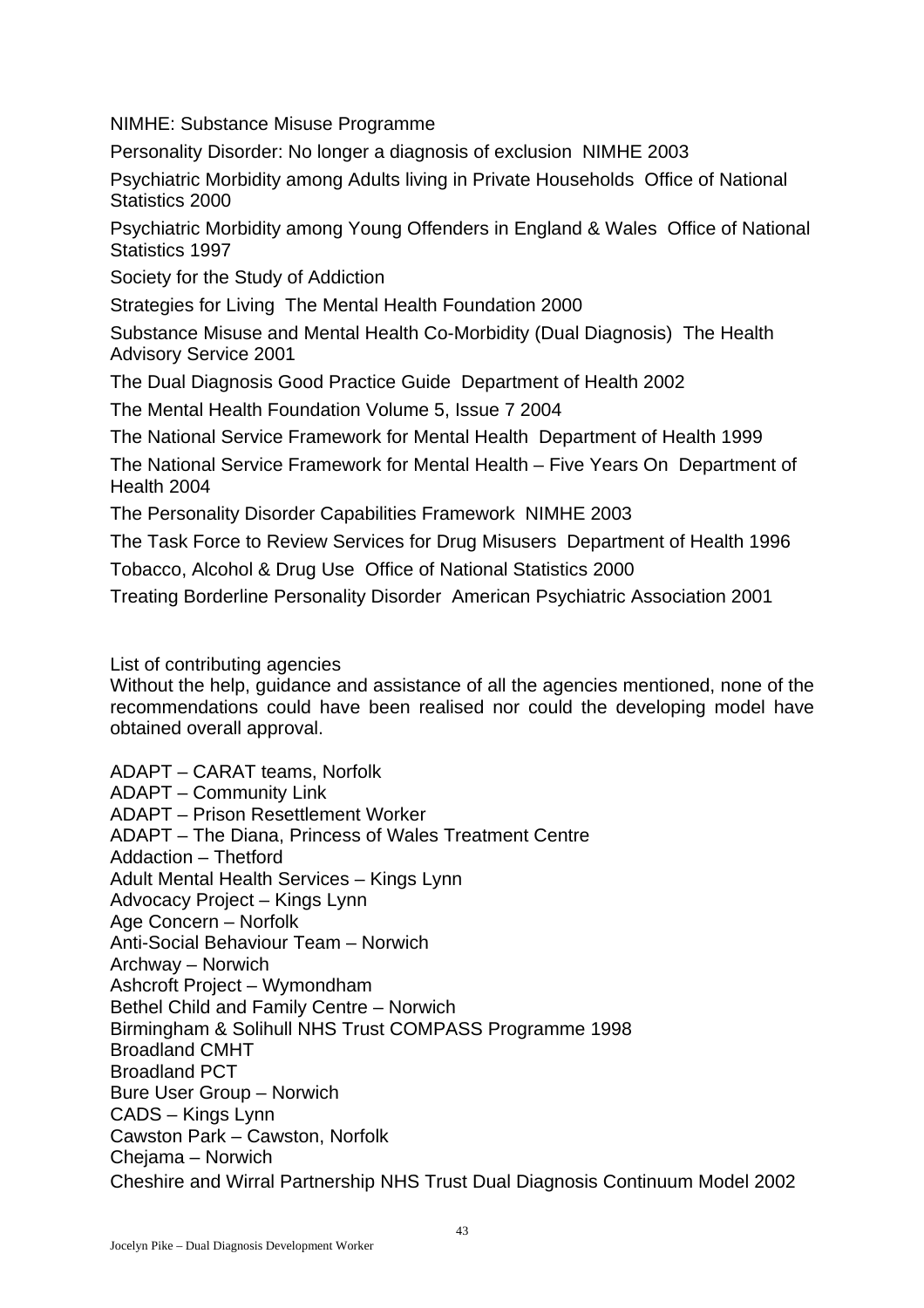Cityreach - Norwich Complex Needs Operation Group (CONOG) Norfolk 2000 Connexions – Norfolk Contact NR5 – Norwich Dual Diagnosis – A Strategy for County Durham and Darlington 2002 Dual Diagnosis Mental Illness and Substance Misuse WSDAS 2001 Earlham Christian Centre – Norwich East Norfolk CMHT Elsenham House Family Support Team – North Norfolk Heart – Cromer Hebron House and Bethany Lodge – Norwich Herring House Trust – Gt. Yarmouth Hinde House Supported Housing Project – Norwich HMP/YOI Norwich Detox Nurse Homelessness & Vulnerable Person Worker – Norwich Housing Department – Norwich Hull & East Riding Community Health Dual Diagnosis Strategy 2003 IMPACT – Norfolk Inform – Norfolk Involving Service Users – Norfolk John Boag House – Norwich Julian Housing – Norfolk Kelling Park Hospital – North Norfolk Local Implementation Teams (LITs) – Central, Eastern, Western and County Locality boards – Northern, Southern, Eastern, Western and Central Mancroft Advisory Project – Norwich Matthew Project Youth Service (T2) – Norfolk Mental Health Services for Older People – Norfolk Mentally Disordered Offenders – Norwich Meridian East – Norfolk Methodone Alliance Drug Treatment Advocacy – Norwich MIND – Norfolk NORCAS – Counselling, Norfolk NORCAS – Homeless Outreach Teams – Norfolk NORCAS – Training and Development – Norfolk Norfolk ACCRO Norfolk and Norwich Liaison Nurse Norfolk DAAT Norfolk Mental Health Advocacy Project – Great Yarmouth North Norfolk CMHT North Norfolk PCT Norwich City Social Services Norwich CMHT Norwich PCT Open Door – Gt. Yarmouth Orbit Housing – Diss Pedders Way Housing Association – Dereham Pottergate ARC – Norwich Probation – Great Yarmouth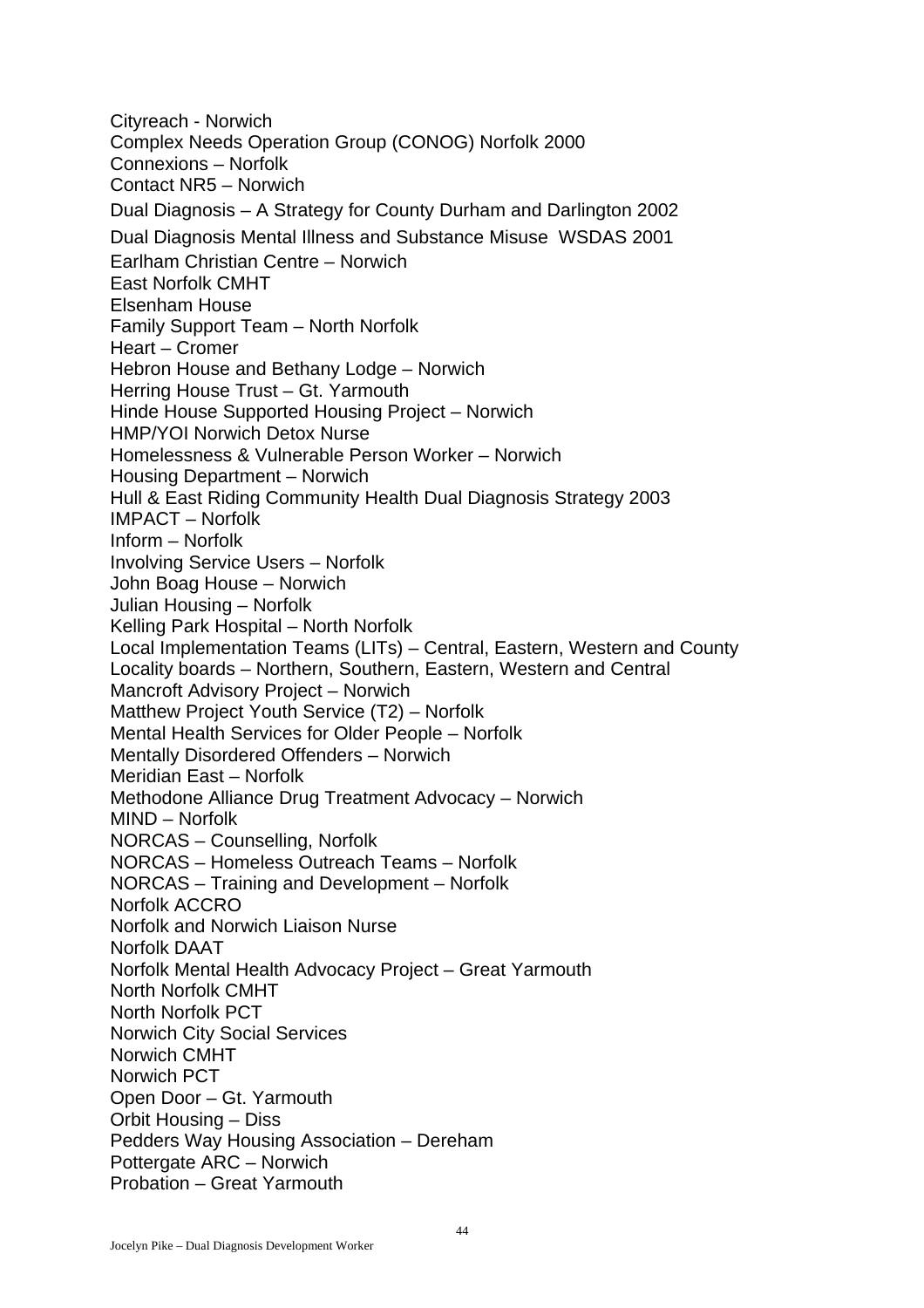Probation – Kings Lynn Probation – Norwich Project 91 – Norfolk Project Shop – Cromer, North Norfolk Purfleet Trust Resettlement Project – Kings Lynn Rethink Severe Mental Illness – Norfolk Ripley Project – Norwich Rural Advice Project – North Norfolk Self-Harm Team, Norfolk & Norwich University Hospital Shelter – Norfolk Silverwood Child and Family Centre – Gt. Yarmouth Social Services – Great Yarmouth Social Services – Kings Lynn Solo Housing – Homelessness prevention team, Diss South Norfolk CMHT South Norfolk PCT South Norfolk Social Services St. Martins Housing Trust – Norwich St. Matthew Housing – Norwich Standout – Norwich Statutory Housing – Great Yarmouth Statutory Housing – Kings Lynn Suffolk LHP TEN – Norwich The Bure Centre and Colegate – Norwich The Dual Diagnosis Steering Group The Fermoy Unit – Great Yarmouth The Kingston CDAT Dual Diagnosis Liaison Model 1998 The Magdalene Group – Norwich The Matrix Project – Norwich The Matthew Project – Counselling, Norfolk The Matthew Project – Arrest Referral, Norfolk The National Institute for Mental Health in England (NIMHE) The Norfolk and Waveney Mental HealthCare NHS Trust The Norvic Clinic - Norwich The Olive Tree – Norwich The Treatment Implementation Group – Norfolk DAAT The University of East Anglia – School of Education and Lifelong Learning The University of East Anglia – School of Nursing and Midwifery The Youth Offending Team – Great Yarmouth The Youth Offending Team – Kings Lynn The Youth Offending Team – Norwich Thetford CMHT Victoria St. Alcohol Service, Norwich Voluntary Hostels Group, Norwich West Norfolk CMHT West Norfolk PCT West Suffolk Drug Advisory Service Winston Court Hostel, Norwich Yesu, Sheringham